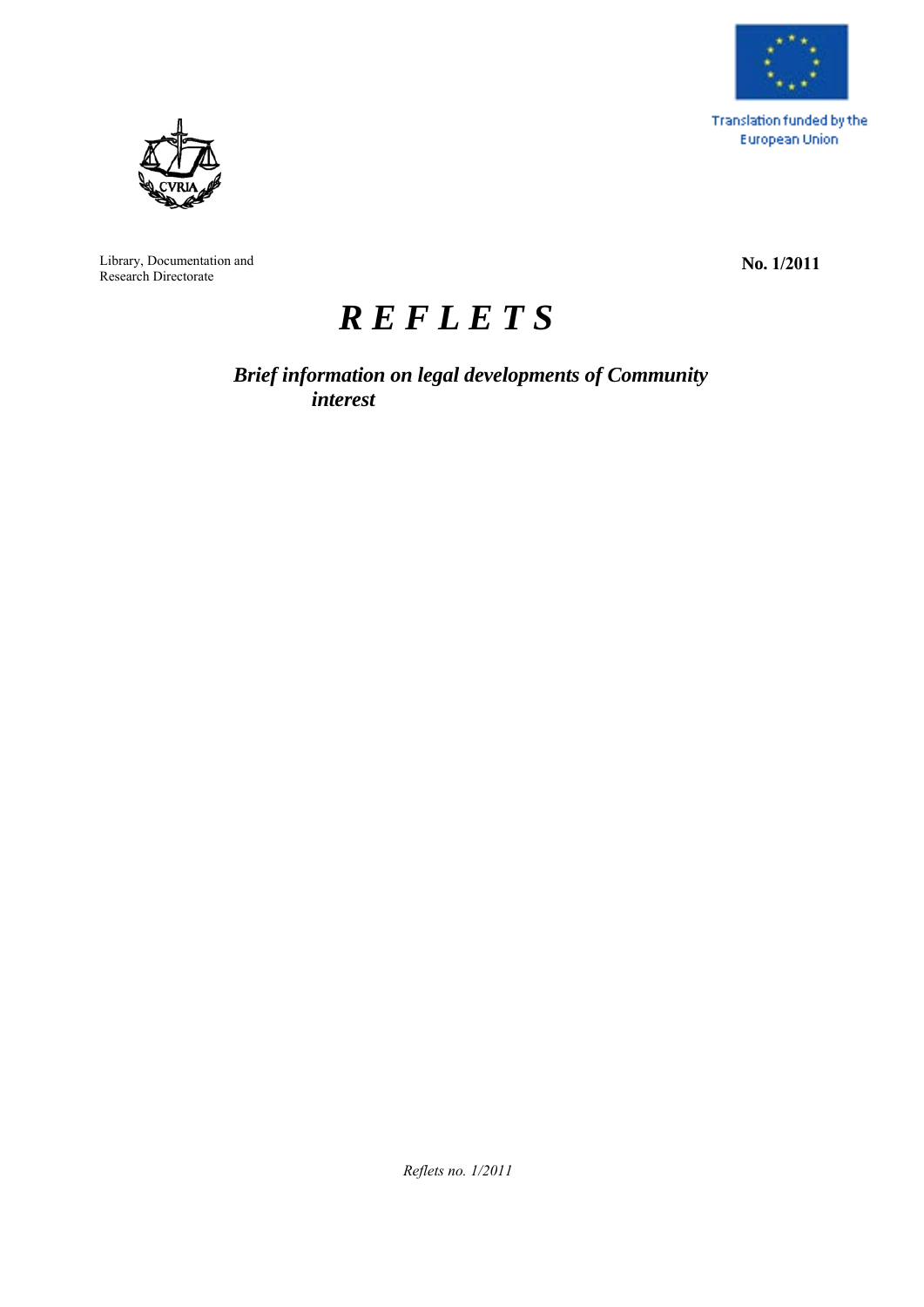#### **Contents**

| A.                                                                                                                                |      |
|-----------------------------------------------------------------------------------------------------------------------------------|------|
| I. European and international courts  - 1<br>European Court of Human Rights - 1<br>International Criminal Tribunal for the former |      |
|                                                                                                                                   |      |
|                                                                                                                                   |      |
|                                                                                                                                   |      |
|                                                                                                                                   |      |
|                                                                                                                                   |      |
|                                                                                                                                   |      |
|                                                                                                                                   |      |
|                                                                                                                                   |      |
|                                                                                                                                   |      |
|                                                                                                                                   |      |
|                                                                                                                                   |      |
|                                                                                                                                   |      |
|                                                                                                                                   |      |
|                                                                                                                                   |      |
|                                                                                                                                   |      |
|                                                                                                                                   |      |
|                                                                                                                                   |      |
|                                                                                                                                   |      |
| Non-EU countries  - 42                                                                                                            |      |
| <b>United States </b> - 42                                                                                                        |      |
|                                                                                                                                   |      |
| <b>Practice of international</b><br>B.                                                                                            |      |
| organisations - 43                                                                                                                |      |
| C.<br>National legislation  - 43                                                                                                  |      |
|                                                                                                                                   |      |
|                                                                                                                                   |      |
| <b>United Kingdom</b> - 44                                                                                                        |      |
|                                                                                                                                   |      |
| <b>Extracts from legal literature - 46</b><br>D.                                                                                  |      |
| E.                                                                                                                                | - 51 |
|                                                                                                                                   |      |

The publication *Reflets* is available on Curia (http://curia.europa.eu) under Library and documentation/Legal information of European Union interest/"Reflets" and on the intranet of the Research and Documentation department.

# **A. Case law**

#### **I. European and international courts**

**European Court of Human Rights**

*European Convention on Human Rights –* 

*Prohibition of inhuman or degrading treatment – Right to an effective remedy – Transfer, by the Belgian authorities, of an asylum seeker to Greece based on the Dublin II Regulation – Deficiencies in the asylum procedure – Violation of Articles 3 and 13 of the Convention by Belgium and Greece*

On 21 January 2011, the ECHR, sitting as a Grand Chamber, passed judgment in the case of M.S.S. v. Belgium and Greece, which concerned the Belgian authorities' transfer of an asylum seeker to Greece on the basis of Council Regulation No. 343/2003 on determining the Member State responsible for examining an asylum application (hereafter referred to as "the Dublin II Regulation"). The ECHR found that Belgium and Greece had violated Article 3 (prohibition of inhuman or degrading treatment) and Article 13 (right to an effective remedy) read in conjunction with Article 3 of the Convention.

The appellant, an Afghan national, entered EU territory through Greece in 2008. In 2009, he arrived in Belgium, where he filed an asylum application. Since the Belgian Aliens Office held that Greece had to examine his claim for asylum, under the Dublin II Regulation, it decided to refuse him residence and issue him with an order to leave the country. His appeals against this decision were rejected and he was transferred to Greece in June 2009.When he arrived in Athens, he was placed in detention in a facility next to the airport. He was released three days later and given an asylum seeker's card. He lived on the street from the day of his release. In August 2009, after trying to leave Greece with a false identity card, the appellant was arrested and once more placed in detention in the facility next to the airport. He was held there for one week. After he was released, he continued to live on the street.

The appellant held that his detention and living conditions in Greece and his transfer to Greece by Belgium constituted inhuman or degrading treatment within the meaning of Article 3 of the Convention. He also complained of the lack of an effective remedy (Article 13 of the Convention) in Belgian and Greek law that would allow him to have his complaints examined.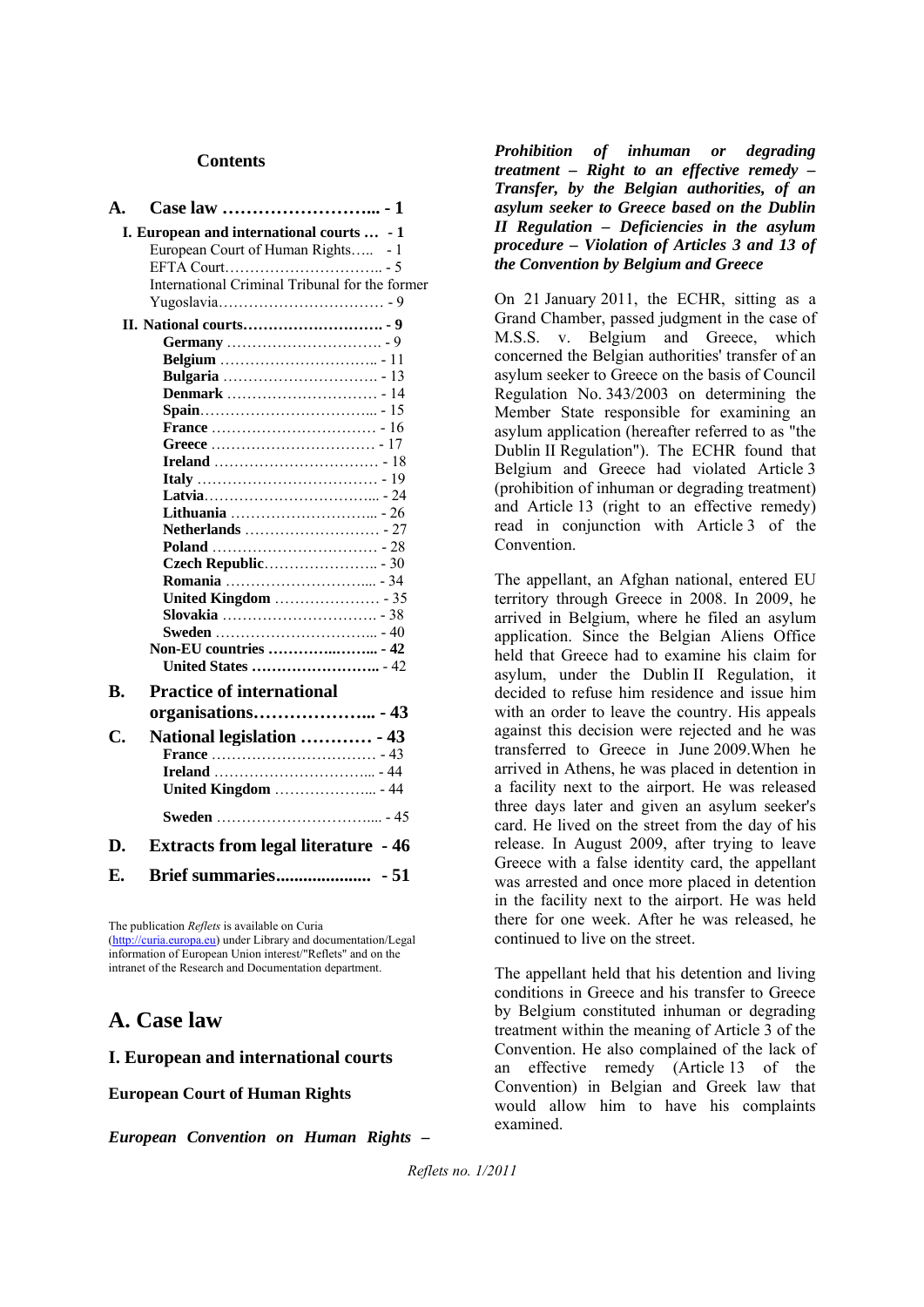The ECHR observed that the States which form the external borders of the European Union experience considerable difficulties in coping with the increasing influx of migrants and asylum seekers. However, given the absolute character of Article 3, this could not absolve Greece of its obligations under that provision.

The ECHR found that the appellant's living conditions in the detention centre, and particularly the poor hygiene and sanitary conditions and overcrowding, were inacceptable and could be considered degrading treatment breaching Article 3 of the Convention.

With regard to the appellant's living conditions in Greece after his release, the ECHR reiterated that Article 3 of the Convention could not be interpreted as obliging Member States to provide all refugees with financial assistance to enable them to maintain a certain standard of living. Nonetheless, the ECHR believed that the Greek authorities had not had due regard of the appellant's vulnerability as an asylum seeker and should be held responsible, because of their inaction, for the situation in which he had found himself for several months, living in the street, with no resources or access to sanitary facilities, and without any means of providing for his essential needs. Through the fault of the authorities, the appellant found himself in a situation incompatible with Article 3 of the **Convention** 

Furthermore, the ECHR found that there had been a violation of Article 13 of the Convention read in conjunction with Article 3 because of the deficiencies in the Greek authorities' examination of the appellant's asylum request and the risk he faced of being returned directly or indirectly to his country of origin without any serious examination of the merits of his asylum application and without having access to an effective remedy.

As for Belgium, the ECHR found that transferring the appellant to Greece constituted a violation of Article 3 given that it exposed the appellant to risks connected to deficiencies in the asylum procedure in Greece and to detention and living conditions in Greece that breached Article 3 of the Convention.

Although Belgium acted on the basis of a European Union regulation, it nevertheless remained responsible under the Convention. By virtue of Article 3(2) of the Dublin II Regulation, each Member State may examine an application for asylum lodged with it by a third-country national, even if such examination is not its responsibility under the criteria laid down by the regulation. This means that the Belgian authorities did not have to transfer the appellant. Referring to its approach in its judgment in the case of Bosphorus Hava Yolları Turizm ve Ticaret Anonim Şirketi v. Ireland (30 June 2005, no. 45036/98), the ECHR found that the contested measure did not strictly fall within Belgium's international legal obligations and that Belgium was thus fully responsible.

The ECHR believed that the Belgian authorities must have known about deficiencies in the asylum procedure in Greece. In that situation, they should not have merely assumed that the appellant would be treated in conformity with the Convention standards.

Moreover, the lack of an effective remedy against the appellant's expulsion order meant that Belgium violated Article 13 read in conjunction with Article 3 of the Convention. Since examination by the Aliens Appeals Board under the "extremely urgent" procedure was essentially limited to checking whether the parties concerned had produced tangible evidence of the irreparable damage that could result from the alleged potential violation of Article 3 of the Convention, the appellant had no chance of a favourable outcome.

It should be noted that there are several pending references for preliminary rulings relating to the issue of knowing to what extent an EU Member State can be held responsible for examining an asylum application on the basis of Article 3(2) of the Dublin II Regulation if there was a risk that the asylum seeker's fundamental rights would be violated by the State responsible for the application by virtue of the criteria set by the Dublin II Regulation (C-4/11, Puid, joined cases C-411/10, N.S., C-493/10, M. E. and others).

Furthermore, the Bundesverfassungsgericht (German Federal Constitutional Court) issued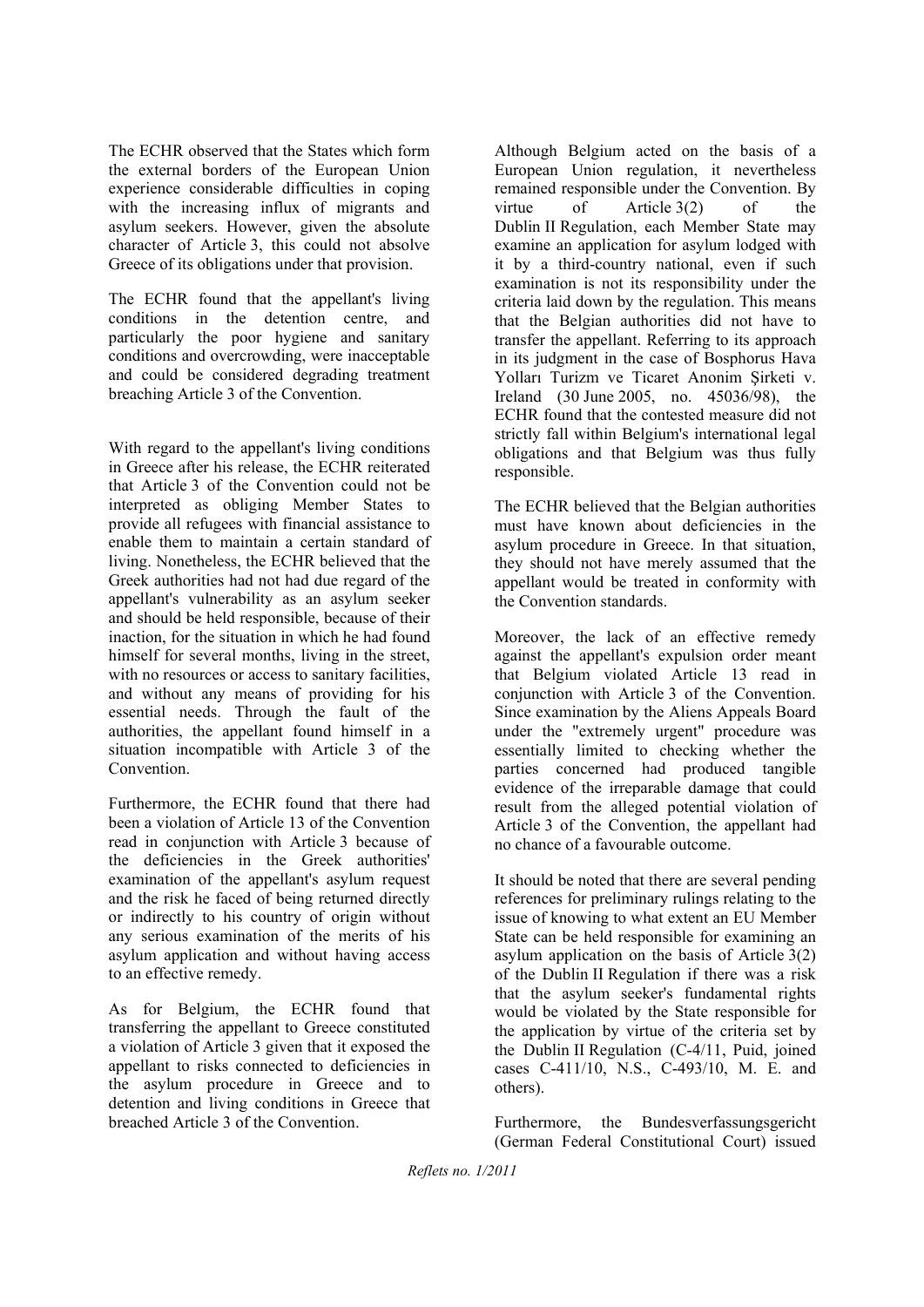several interim orders temporarily prohibiting the transfer of asylum seekers to Greece in 2010. The German Minister for the Interior has since issued the competent authority with an instruction, valid until 12 January 2012, telling it not to transfer asylum seekers to Greece and to examine their asylum applications in Germany (see Bundesverfassungsgericht order of 25 January 2011, 2 BvR 2015/09, www.bundesverfassungsgericht.de).

*European Court of Human Rights, judgment of 21 January 2011, M.S.S. v. Belgium and Greece (appeal no. 30696/09), www.echr.coe.int/echr*

- - - - -

IA/32842-A

 $[TLA]$ 

*European Convention on Human Rights – Right to marry – Prohibition of discrimination – Freedom of religion – Need for immigrants wishing to marry outside of the Church of England to obtain approval – Violation of Articles 12 and Article 14 read in conjunction with Articles 9 and 12 of the Convention*

On 14 December 2010, the ECHR handed down a judgment in the case of O'Donoghue and others versus the United Kingdom. It concluded unanimously that there had been a violation Articles 12 and 14 of the Convention read in conjunction with Articles 9 and 12.

The appellants are a Nigerian national, Mr Iwu, and three dual British and Irish nationals, Ms O'Donoghue (Mr Iwu's wife), their son and Ms O'Donoghue's son from a previous relationship. They live in Londonderry in Northern Ireland and are practising Roman Catholics. Mr Iwu arrived in Northern Ireland in 2004 and claimed asylum in 2006. In November 2009, he was granted discretionary leave to remain, which was valid until November 2011. He is not entitled to work. Mr Iwu met Ms O'Donoghue in November 2004. In 2006, he proposed to Ms O'Donoghue and she accepted.

A scheme established in the UK in 2005 meant that to be able to marry, Mr Iwu, as a person subject to immigration control, had to obtain either entry clearance expressly granted for this purpose, or a certificate of approval. To obtain this certificate, he had to submit an application

to the Minister for Home Affairs and pay an application fee of £295. Only foreign nationals with sufficient leave to enter or remain in the country could be granted such a certificate. This scheme did not apply to couples wanting a religious wedding in the Church of England. Following the amendment of the law in 2006, persons without leave to enter or remain for a sufficient period could be asked to provide additional information as proof that the proposed marriage was genuine. The 2007 amendment extended the possibility of obtaining a certificate of approval to persons waiting for the outcome of their residence permit application.

In 2007, Mr Iwu applied for a certificate of approval and asked to be exempted from paying the fee. His application was rejected. The couple obtained the certificate of approval in 2008 after friends helped them to pay the application fee. With regard to Article 12 of the Convention, the ECHR noted that a State party would not necessarily be violating of Article 12 by subjecting potential marriages between foreign nationals to reasonable conditions, the aim being to ascertain that a prospective union was not a marriage of convenience. However, the decision to issue or refuse a certificate of approval was not based exclusively on the genuineness of future spouses' marriage. The first and second versions of the scheme systematically prohibited all persons belonging to a specified category from exercising the right to marry, regardless of whether the planned marriage was a marriage of convenience or not. Lastly, the ECHR found that charging such high application fees that needy applicants may not be able to pay them could impair the very essence of the right to marry.

With regard to Article 12 read in conjunction with Article 14 of the Convention, the ECHR ruled that the first version of the scheme discriminated on the grounds of religion. Persons without leave to remain, who would be willing to marry in the Church of England, would be able to do so freely. Mr Iwu was in a similar situation but was unwilling (on account of his religious beliefs) and unable to enter into a marriage of this kind, since he was living in Northern Ireland. As a consequence, Mr Iwu was treated differently to a person who would be willing and able to marry in the Church of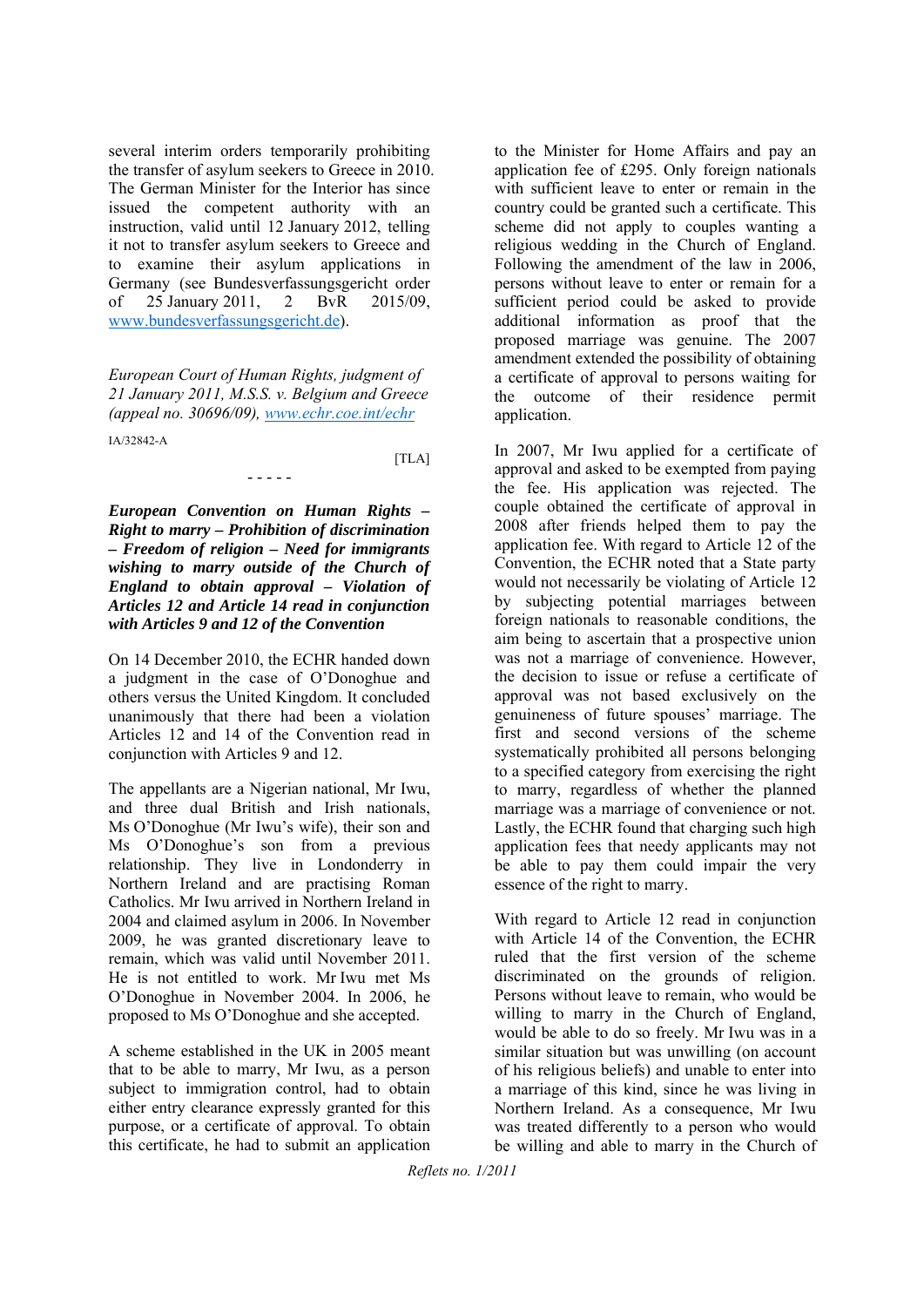England. The government did not provide adequate or objective justification for this difference in treatment.

With regard to religious discrimination, the government conceded that there had been a violation of Mr Iwu's rights as safeguarded in the Convention.

The ECHR therefore ruled unanimously that Articles 12 and 14 read in conjunction with Articles 9 and 12 of the Convention had been violated and awarded the appellant €8,500 in respect of non-pecuniary damage and £295 in respect of pecuniary damage.

*European Court of Human Rights, judgment of 14 December 2010, O'Donoghue and others v. the United Kingdom, www.echr.coe.int/echr*

- - - - -

IA/32651-A

[MAOS]

*European Convention on Human Rights – Freedom of expression – Right to an effective remedy – Scottish legal procedures preventing the media from challenging a Scottish court order forbidding the publication of information concerning criminal proceedings – Violation of Article 10 read in conjunction with Article 13 of the Convention*

On 7 December 2010, the European Court of Human Rights (hereafter referred to as "the ECHR") (Fourth Section) delivered its judgment in the case of Mackay and BBC Scotland v. the United Kingdom, unanimously ruling that the High Court of Justiciary order forbidding the publication of information relating to legal proceedings constitutes a violation of Article 10 read in conjunction with Article 13 of the Convention.

The appellants were a retired British journalist and the British Broadcasting Corporation in Scotland (hereafter referred to as "BBC Scotland"). They challenged an order from the High Court of Justiciary forbidding the publication of information concerning legal proceedings. In the proceedings in question, the judge had realised that police officers and prosecutors may have overheard confidential conversations between the accused and their

representatives and, as a result, he decided to stay proceedings. Consequently, the accused could not face new charges.

On 28 September 2004, the judge issued an interim order forbidding the publication of any information relating to the proceedings. Following a hearing involving BBC Scotland, this order was modified the next day to allow information to be published after the conclusion of any appeal or new trial. On 15 February 2005, when hearing the Crown's appeal against the judge's decision to stay the proceedings, the High Court of Justiciary issued an order forbidding the publication of information on any appeal hearings until the end of the proceedings. No requests were made to repeal or modify this order, so it became final on 17 February 2005.

BBC Scotland had sent a fax to the court on the afternoon of 15 February 2005 asking for a hearing about the order. The Court responded that a hearing could not be held before 18 February 2005. According to the Crown, the order became final on 17 February 2005 since no appeal had been lodged against it. However, the appellants argued that their fax dated 15 February 2005 constituted an appeal against the order and that, as a result, the order never became final.

The ECHR confirmed that the key issue was to determine whether the appellants had been deprived of an effective remedy by which they could have challenged the order. The ECHR noted that, unlike in England and Wales, where there are legislative measures allowing any person or interested party to challenge judiciary orders forbidding the publication of information on legal proceedings, this option did not exist in Scotland. In practice, the media could take part in hearings to challenge such orders, but this option always depended on the will of the court involved

In the case in point, the appellants' request to recall the order was not put forward before July 2005, five months after the end of the proceedings, and interest in the proceedings had died down considerably. As a result, the appellants could not have effectively challenged the legal order in question. The ECHR found that there had been a violation of Article 13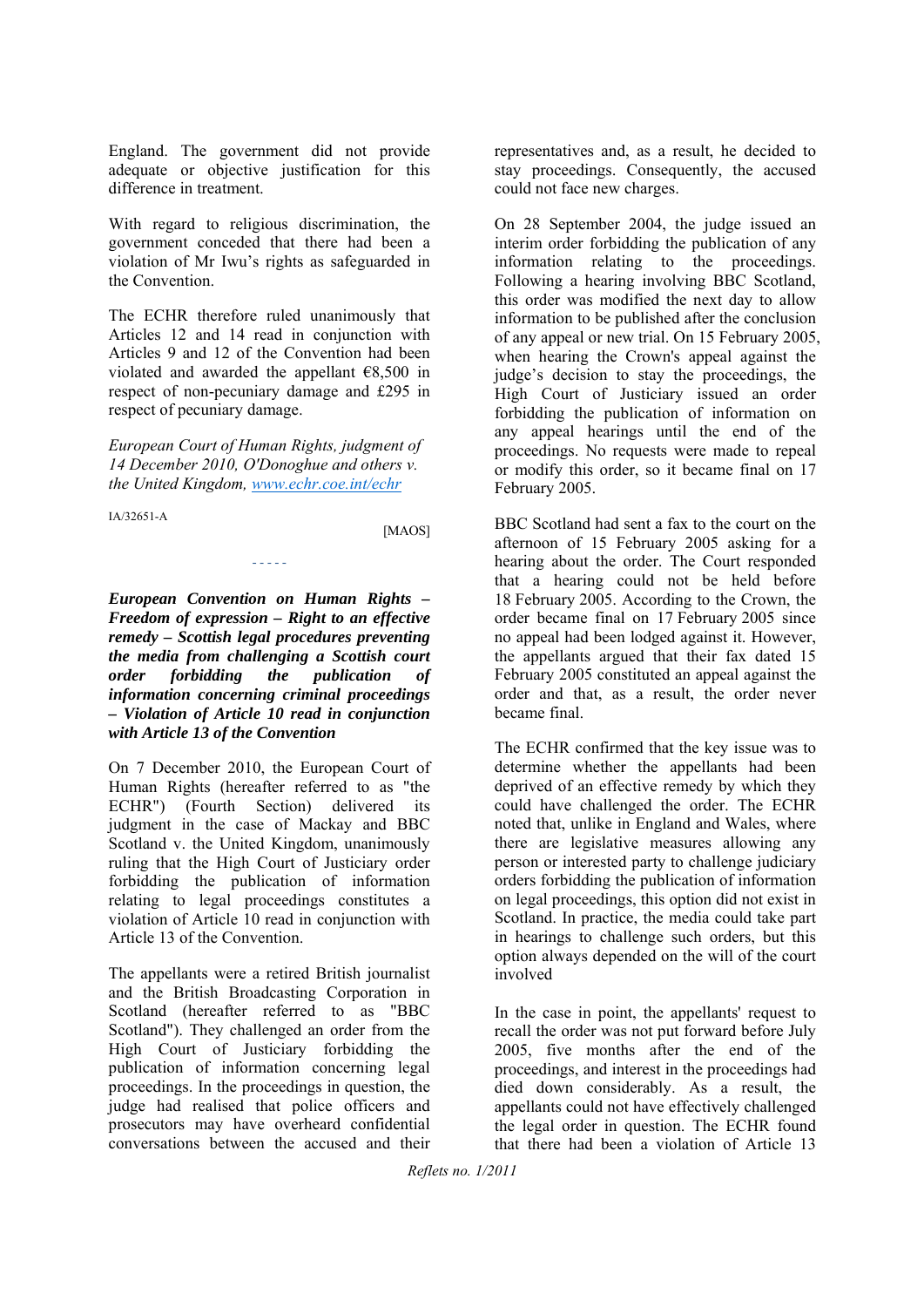read in conjunction with Article 10 of the **Convention** 

It should be noted that, in the case in point, the appellants could have made use of *nobile officium*, a procedure used in Scottish law. However, owing to their genuine conviction that their fax had prevented the order from becoming final, the appellants believed that recourse to *nobile officiu*m was not available to them in good time. Consequently, although recourse to *nobile officium* had proven effective in other cases, it did not completely fulfil the requirements of Article 13 of the Convention in the case in point.

*European Court of Human Rights, judgment of 7 December 2010, Mackay and BBC Scotland v the United Kingdom, www.echr.coe.int/echr*

IA/32666-A

[OKM] [SMITHSA]

#### **EFTA Court**

*European Economic Area (EEA) – Directive 2004/25/EC of the European Parliament and of the Council on takeover bids – Acquisition of control – Mandatory bid – Modification of bid – Clearly determined situations and criteria – Reference to the market price*

The EFTA Court was asked to make a preliminary ruling on a question regarding the interpretation of Article 5(4) of Directive 2004/25/EC of the European Parliament and of the Council on takeover bids (hereafter referred to as "the directive"). The question related to setting prices for takeover bids as part of a mandatory bid. The EFTA Court found that:

"The second subparagraph of Article 5(4) of Directive (...) precludes national legislation which provides that the price to be offered in a mandatory bid must be adjusted to be at least as high as the "market price" in situations where it is clear that the "market price" is higher than the price calculated according to the main rule prescribed in accordance with the first subparagraph of Article 5(4), without further clarification of the term "market price". In

particular, further clarification is needed of the time interval relevant for determining the "market price", whether or not the "market price" must be calculated on the basis of a volume-weighted average, and whether actual trades are necessary or standing buy or sell orders suffice in order to establish a "market price"."

In this regard, it noted that:

"(..) the second subparagraph of Article 5(4) provides the EEA States with a certain discretion to define circumstances in which exceptions from the main rule (the "highest price paid rule") laid down in the first subparagraph of Article 5(4) of the Directive apply. The provision also lists examples of possible exceptions which address, first, circumstances where the bid price established according to the main rule might, as a result of particular circumstances, not be equitable, for example, because the market has been manipulated, and, second, situations where other legitimate interests might be at stake, such as the need to enable a firm in difficulty to be rescued. Indeed, if an EEA State is to have the possibility to deal in a flexible way with new circumstances as they arise, it cannot be required to describe in detail each specific situation in advance.

Nevertheless, the Directive aims at achieving a high level of predictability for investors  $(...)$ . Consequently, for the circumstances and criteria referred to in the second subparagraph of Article 5(4) to be "clearly determined", they must be formulated in a manner which renders the national rule easily applicable in the most typical cases falling within the rule." (points 47-48)

"Accordingly, (…) a reference [in the national legislation] to "the market price at the time when the obligation to make a bid arises" cannot be considered to constitute circumstances and criteria which are clearly determined, as required by the second subparagraph of Article 5(4) of the Directive. Such a rule does not enable a prudent investor to be informed about the extent of his rights and obligations in such a way as to allow an adjustment of the equitable price established according to the main rule under the first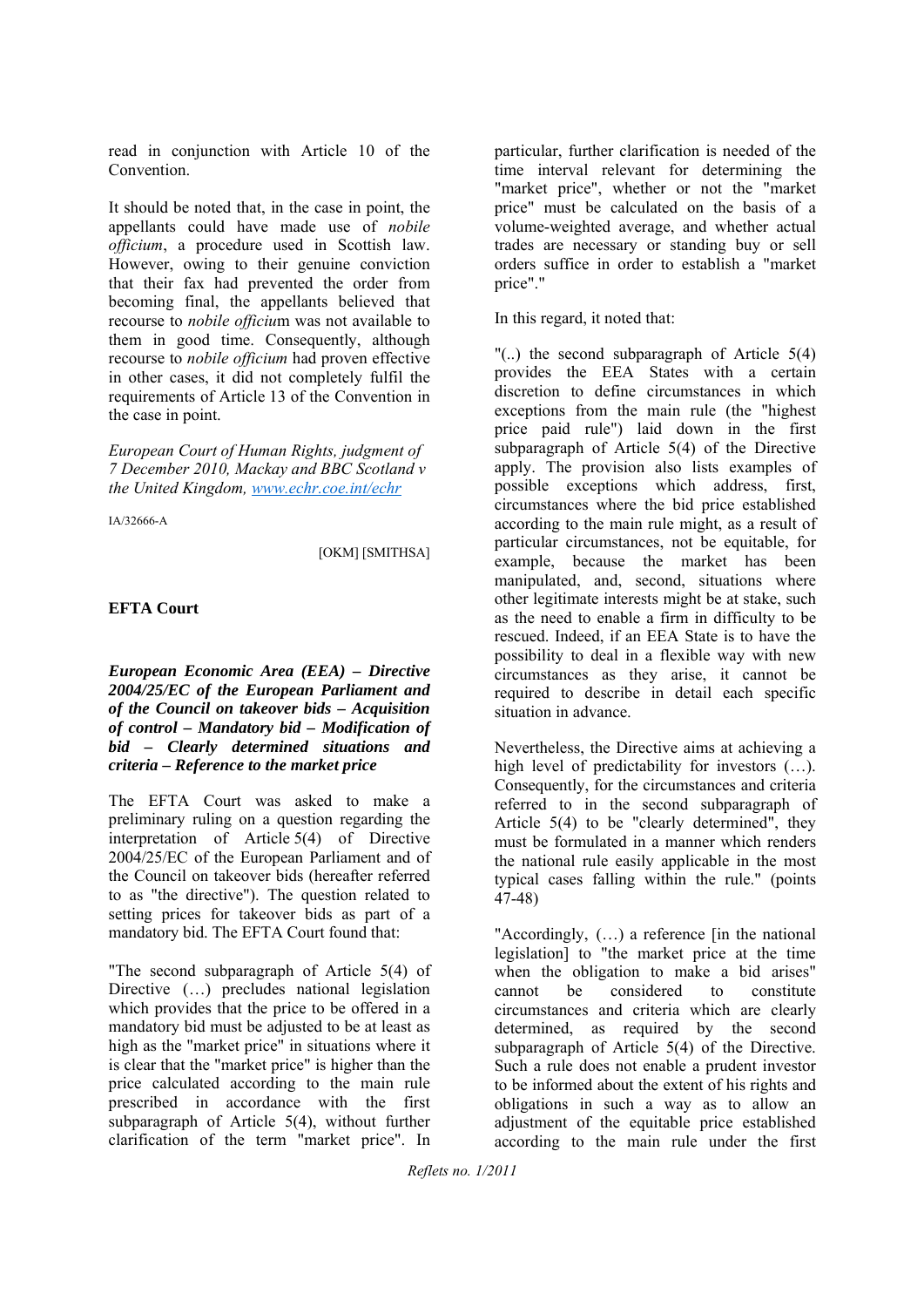#### subparagraph of Article 5(4)." (point 50)

*EFTA Court, judgment of 10 December 2010, E-1/10, Periscopus AS v. Oslo Børs ASA and Erik Must AS, www.eftacourt.int*

IA/32641-A

[LSA]

*European Economic Area (EEA) – Social policy – Safety and health at work – Council Directives 89/391/EEC and 92/57/EEC – Article 3 of the EEA Agreement – Liability in the event of accidents at work – Worker negligence – Compensation refused – Liability of the State*

- - - - -

The EFTA Court was asked to provide rulings on two questions. The first related to the interpretation of Council Directive 89/391/EEC on the introduction of measures to encourage improvements in the safety and health of workers at work and Council Directive 92/57/EEC on the implementation of minimum safety and health requirements at temporary or mobile construction sites with regard to a national regulation stipulating that a worker involved in an accident at work cannot claim for damages from the employer if the worker's own negligence led to the worker being held liable for the harm suffered, even if it is demonstrated that the employer has failed to fulfil its obligation to respect rules regarding workplace safety and working conditions on its own initiative. The other question concerned the conditions for liability of a State that did not correctly transpose these directives into national law.

With regard to the first question, the EFTA Court ruled that:

"Save in exceptional circumstances it is not compatible with Directive 89/391 (…) and Directive 92/57 (...) interpreted in light of Article 3 EEA to hold a worker liable under national tort law for all, or the greater share, of the losses suffered as a result of an accident at work due to his own contributory negligence when it has been established that the employer had not on his own initiative complied with rules regarding safety and conditions in the work place.

Exceptional circumstances may exist where the employee has caused the accident wilfully or by acting with gross negligence, but even in such cases a complete denial of compensation would be disproportionate and not in compliance with the Directives except in extreme cases of the employee being substantially more to blame for the accident than the employer."

It noted in this connection that:

"In order to be effective, proportionate and dissuasive, sanctions for breach of the duties established by Directives 89/391 and 92/57 must reflect the principle that the employer bears the main responsibility for the safety and health of workers. This does not exclude the possibility of attributing responsibility for an accident to an employee who has contributed to the accident through his own negligence.

However, save in exceptional circumstances it would be contrary to the principle that the main responsibility lies with the employer to attribute all, or the greater share, of the losses suffered as a result of an accident at work to the employee due to his own contributory negligence when it has been established that the employer, in disregard of his duties according to the Directives, had not on his own initiative complied with rules regarding safety and conditions in the work place. Exceptional circumstances may exist where the employee has caused the accident wilfully or by acting with gross negligence, but even in such cases a complete denial of compensation would be disproportionate and not in compliance with the Directives except in extreme cases of the employee being substantially more to blame for the accident than the employer." (points 57-58)

The EFTA Court then ruled on the conditions for State liability, finding that:

"An EEA State may be held liable for breach of the rule on contributory negligence inherent in Directives 89/391 (…) and 92/57 (…) interpreted in light of Article 3 EEA provided that the breach is sufficiently serious. It is for the national court to decide in accordance with the settled case law on State liability for breaches of EEA law whether this condition is fulfilled in the case before it."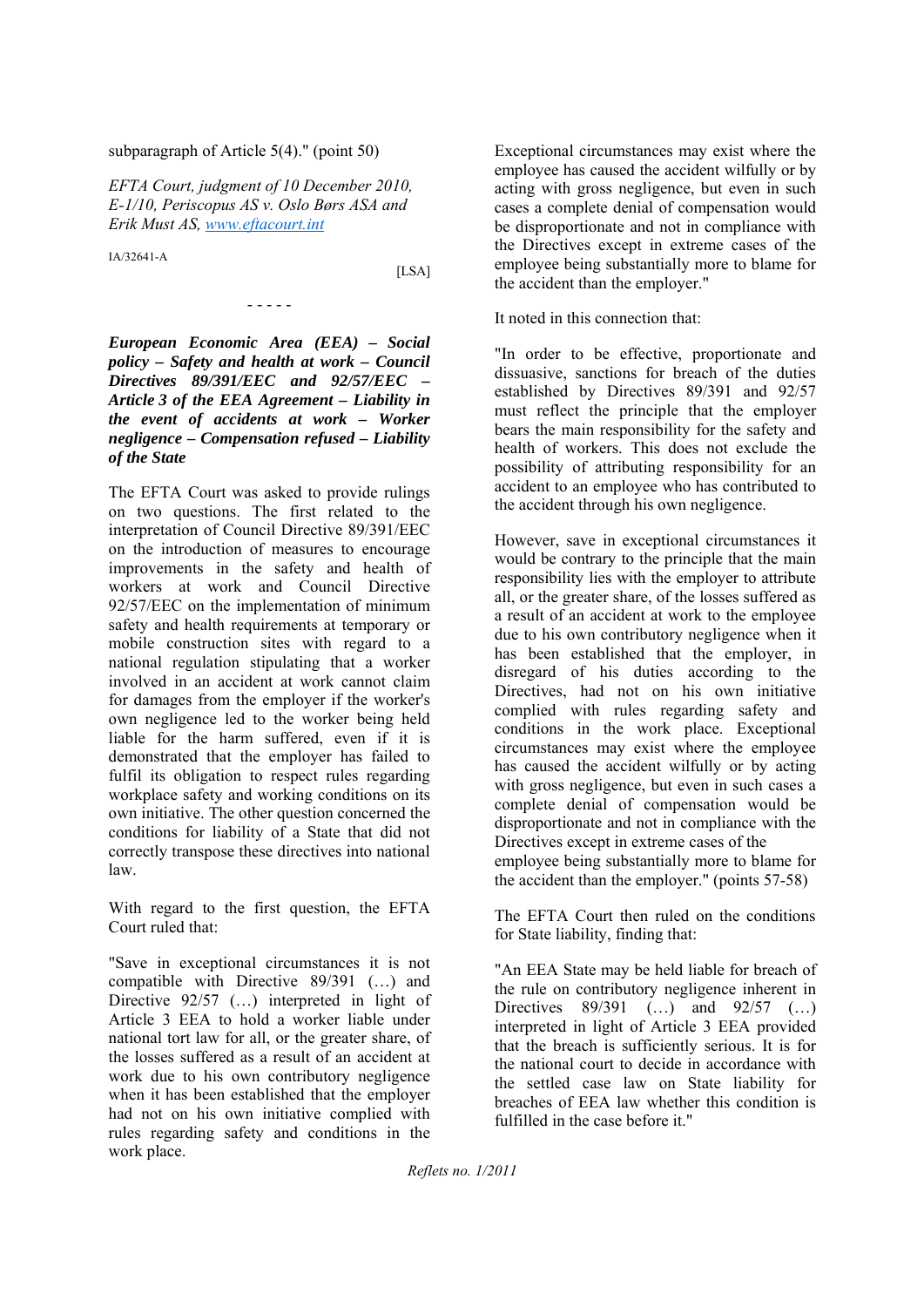It further observed that:

"(…) the issue of State liability for losses resulting from incorrect application of EEA law by national courts falls outside the scope of this question. (…) however (…) if States are to incur liability under EEA law for such an infringement (…), the infringement would in any case have to be manifest in character (…)." (point 77)

*EFTA Court, judgment of 10 December 2010, E-2/10, Þór Kolbeinsson v. the Icelandic State, www.eftacourt.int*

- - - - -

IA/32655-A

[LSA]

*European Economic Area (EEA) – Judicial procedures – Requirement for non-residents to provide security for legal costs – Indirect discrimination within the meaning of Article 4 of the EEA Agreement – Justification – Condition*

The EFTA Court was asked to rule on two questions about the interpretation of Article 4 of the EEA Agreement in connection with a requirement for appellants residing another EEA Member State to provide security for legal costs while appellants residing in that Member State did not have to provide such security. It found that:

"A provision of national law pursuant to which non-resident plaintiffs in civil litigation must provide security for costs of court proceedings, while resident plaintiffs are not obliged to provide such security, entails indirect discrimination within the meaning of Article 4 EEA.

In order for such a discrimination to be justified on the basis of public interest objectives, the provision of national law must be necessary and not excessive in attaining them.

The latter condition is not met in cases where the State in which the plaintiff is resident allows for the enforcement of a costs award, whether on the basis of treaty obligations or unilaterally.

In other cases, too, provision of security may not be required in a manner disproportionately affecting the interests of a non-resident plaintiff in being able to commence legal proceedings. This means in particular that security may not be required for an amount which is out of proportion to the costs likely to be incurred by the defendant or unreasonably high or which must be posted within a very short period of time. The form of security required, the situation giving rise to its imposition and whether or not the plaintiff is entitled to legal aid also constitute important factors.

It is for the national court to determine in a particular case whether the conditions for justification are satisfied."

In this connection, the EFTA Court observed that:

"Encouragement of cross-border activity is a fundamental objective of the EEA Agreement. When such an activity gives rise to civil litigation, the enforcement of judgments must often be sought within the jurisdiction of another EEA State.

If such enforcement is possible at all, this may well be more cumbersome than enforcement in the jurisdiction in which the judgment is delivered. Consequently, a rule of national law obliging a plaintiff to provide security for costs in such cases protects the interests of defendants by placing them in a position comparable to defendants sued by a plaintiff resident within the same jurisdiction. In principle, such protection may constitute a public interest objective." (points 41-42)

"In assessing the necessity of a national provision requiring a non-resident plaintiff to provide security for costs, the applicable rules on recognition and enforcement of foreign judgments in civil matters in the state in which the plaintiff resides must be taken into account." (point 44)

"Where the State in which the plaintiff is resident allows for the enforcement of a (…) [concerned State] costs award, whether on the basis of treaty obligations or unilaterally, it would be excessively discriminatory to require the plaintiff to provide security for costs. In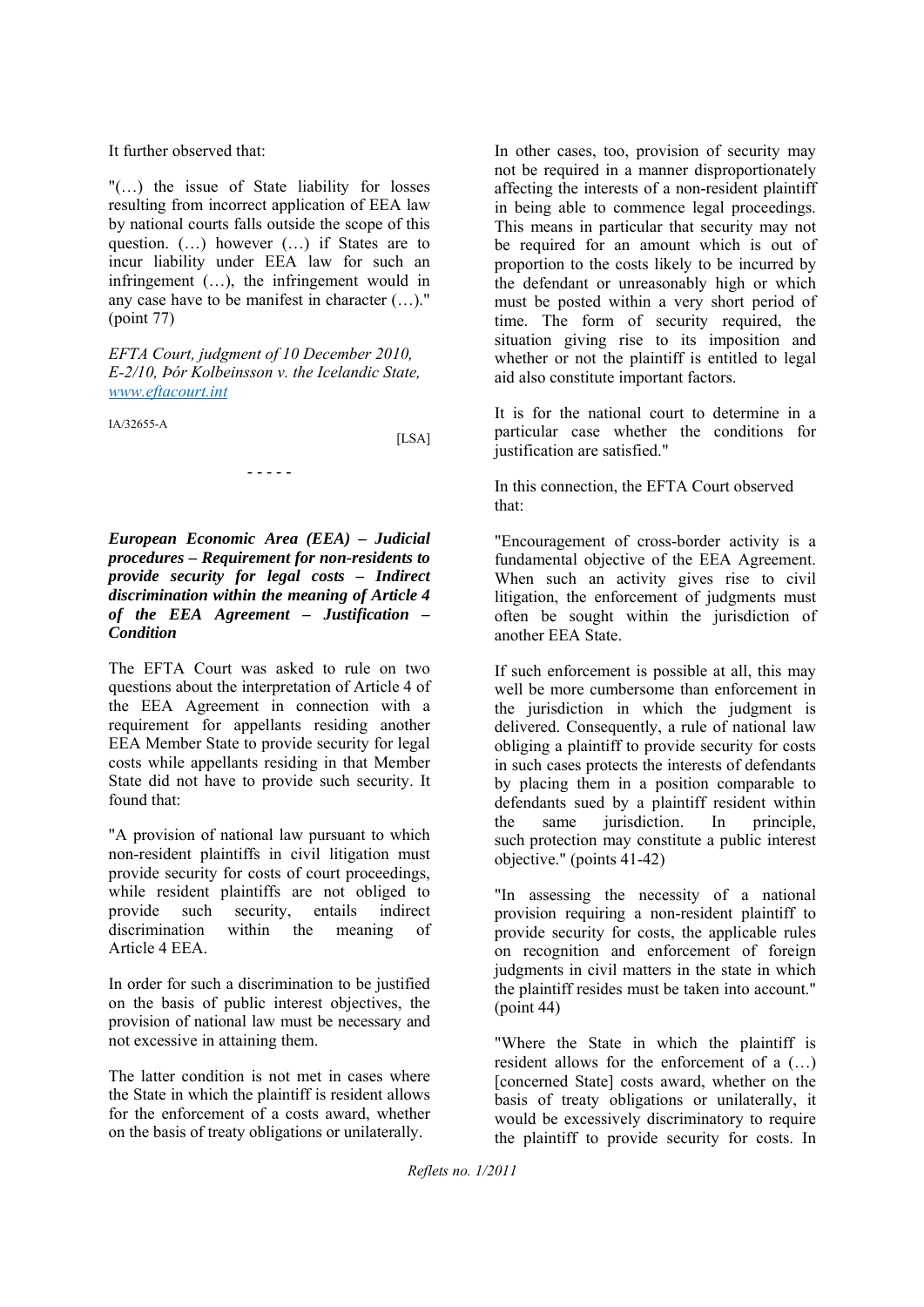these circumstances, the restrictions on a plaintiff's possibility to defend his rights that result from a requirement to provide security for costs cannot be justified by reference to the additional burden of enforcement abroad.

However, in cases in which the law of the State in which the plaintiff is resident does not provide for the enforcement of a costs award, the national court has to assess whether the problems confronting successful defendants resident in (…) [the concerned State] in the recovery of their costs are sufficient to outweigh the interests of plaintiffs from other EEA States in being able to commence legal proceedings in (…) [the concerned State].

In this assessment, various factors must be taken into consideration. For example, it is relevant whether or not non-resident plaintiffs unable to bear the costs of litigation are entitled to legal aid and, if so, under what conditions. Furthermore, factors such as the nature of the security, its amount, the time-limit for its posting and the situation giving rise to its imposition may have to be taken into account. Requiring security for an amount which is out of proportion to the costs likely to be incurred by the defendant or unreasonably high or which must be posted within a very short period of time would constitute a disproportionate impediment.

If it is considered desirable that the imposition of security for costs should not depend on such case-by-case assessment, accession to a multinational instrument such as the 2007 Lugano Convention would constitute a possible remedy (…)." (points 48-51)

*EFTA Court, judgment of 17 December 2010, E-5/10, Dr Joachim Kottke v. Präsidial Anstalt and Sweetyle Stiftung, www.eftacourt.int*

IA/32654-A

[LSA]

**International Criminal Tribunal for the former Yugoslavia**

*International Criminal Tribunal for the former Yugoslavia – International armed conflict in Croatia – Krajina region – War* 

#### *crimes – Crimes against humanity – Violations of the laws or customs of war*

On 15 April 2011, Trial Chamber I of the International Criminal Tribunal for the former Yugoslavia found two Croatian generals, Ante Gotovina and Mladen Markač, guilty of crimes against humanity and violations of the laws or customs of war that were perpetrated by Croatian forces during Operation Storm, a military campaign that ran from July to September 1995.

Trial Chamber I found that the crimes had been committed during an international armed conflict in Croatia, in the context of many years of tension between Serbs and Croats in the Krajina region, where a considerable number of crimes had already been committed against Croats. However, judge Alphonsus Orie, who was chairing Trial Chamber I, stated that the case in point was about determining whether Serb civilians in the Krajina region were the targets of crimes and whether the accused should be held liable for these crimes.

Gotovina, who was a Lieutenant General of the Croatian army and the commander of the Split military district in the period covered by the accusation, and Markač, who was Assistant Minister for the Interior in charge of Special Police matters, were both found guilty of persecution, deportation, plunder, wanton destruction, murder, assassination, inhumane acts and cruel treatment. They were sentenced to 24 years and 18 years of imprisonment respectively.

The judgment triggered protests in Croatia, where most Croatians view the two accused as heroes for their role in securing Croatia's independence. The media reported that public support for Croatia joining the European Union waned following the decision.

*Criminal Tribunal for the former Yugoslavia, case of 15 April 2011, Gotovina et al., no. IT-06-90-T, www.icty.org*

IA/32662-A

[SEN]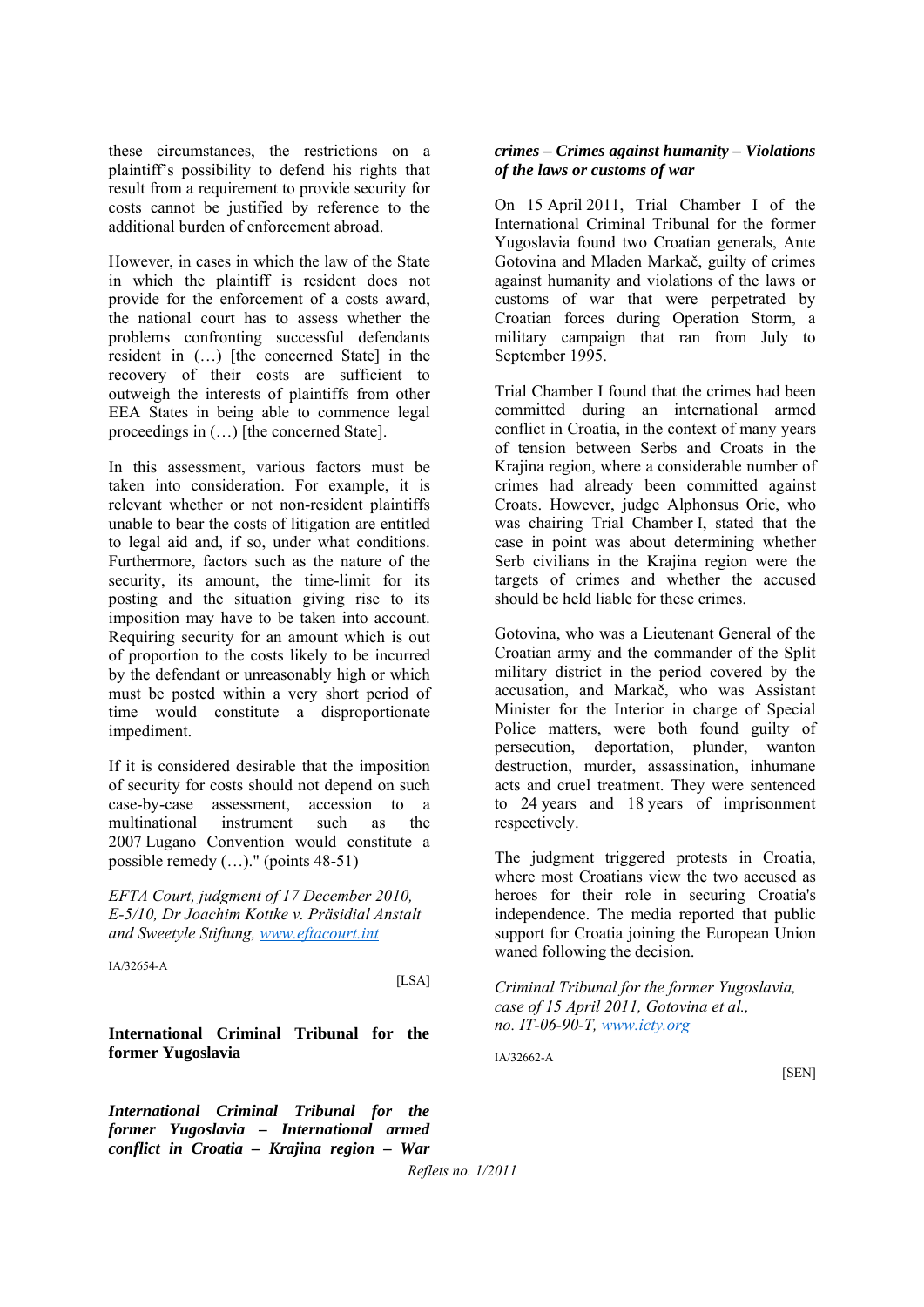#### **II. National courts**

#### **Germany**

*Copyright and related rights- Directive 2001/29/EC of the European Parliament and of the Council – Harmonising certain copyright and related rights in the information society – Protection of technological measures – Prohibition on advertising for products designed to allow protection to be circumvented – Interface with press freedom and freedom of expression*

The Bundesgerichtshof (German Federal Court of Justice) strengthened the press freedom and freedom of expression of online information agencies. The Bundesgerichtshof found that copyright had not been violated in a case between music industry companies and a publisher providing information on the launch of new software allowing the removal of DVD copy protection.

In the case in point, the publisher, which runs a news information website ("heise online"), had mentioned in an article that new software had been launched allowing removal of DVD copy protection. The article also provided several electronic references ("links") to external websites, including that of the company that developed and sold the software in question. The music industry companies that applied for an injunction against this behaviour argued that the article, with the electronic references it included, was a means of advertising the software and contributed to its distribution. This is prohibited under Article 95a(3) of the German Copyright Act (Urheberrechtsgesetz).

The Bundesgerichtshof found that when an article is published online and contains links to third-party websites, these links are also covered by press freedom and freedom of expression. In the court's view, Article 95a(3) of the Urheberrechtsgesetz, which transposes Article 6(2) of Directive 2001/29/EC of the European Parliament and of the Council on the harmonisation of certain copyright and related rights in the information society, should be interpreted in light of press freedom and

freedom of expression as guaranteed by Article 11 of the EU Charter of Fundamental Rights and Article 5 of the German Basic Law (Grundgesetz).

In this respect, the Bundesgerichtshof highlighted that press freedom and freedom of expression focus on both form and substance, meaning that publishers can add links in their articles to support their claims or provide more information.

Furthermore, the Bundesgerichtshof stressed that freedom of expression also applies to information which can offend, shock or trouble recipients, as already highlighted by the European Court of Human Rights and the case law of the European Court of Justice in its judgment of 6 March 2001 (C-274/99 P, Connolly v. Commission, ECR p. I-1611, point 39). In this connection, it should be taken into account that the possibility of receiving information is of considerable public interest and also allows information on flagrantly illegal behaviour or claims to be disclosed.

In the case in point, the contested article did not further violate music industry companies' copyright rights linked to the software which allows DVD protection to be removed. In any case, readers could have used search engines to find the website of the company that produces and sells the software. Besides, the publisher's article made it clear that such behaviour was illegal.

*Bundesgerichtshof, judgment of 14 October 2010, AnyDVD, I ZR 191/08, www.bundesgerichtshof.de*

IA/33206-A

[AGT]

*Visas, asylum, immigration – Asylum policy –Minimum standards concerning conditions for the allocation of refugee or subsidiary protection status – Council Directive 2004/83/EC – Conditions regarding eligibility for subsidiary protection – Concept of internal* 

*- - - - -*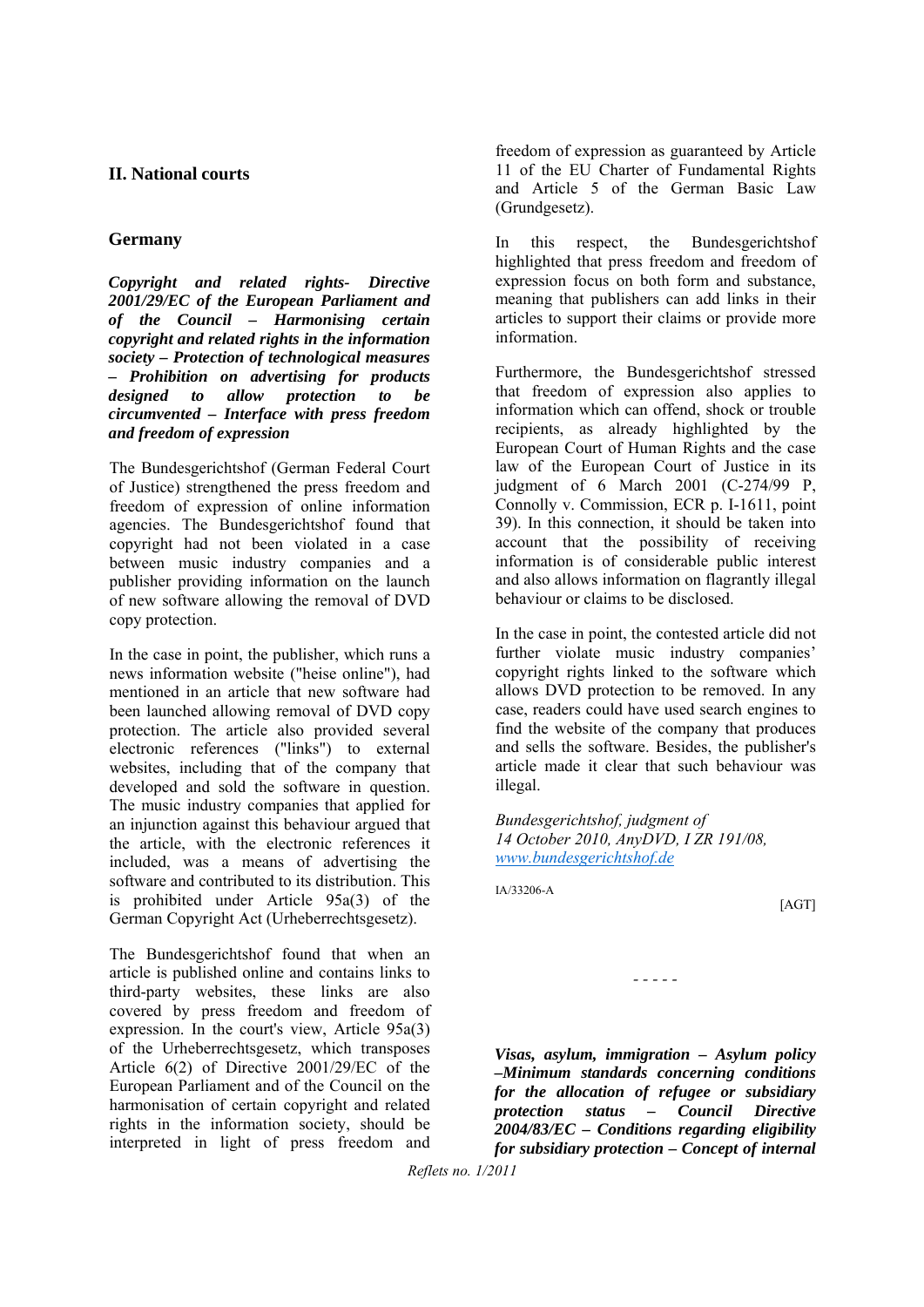#### *armed conflict – Serious and personal threats to a civilian's life or person – Requirement of proof*

The Bundesverwaltungsgericht (German Federal Administrative Court) has handed down an additional ruling on the interpretation of national regulations transposing Council Directive 2004/83/EC on the minimum standards for the qualification and status of third country nationals or stateless persons as refugees or as persons who otherwise require international protection and the content of the protection granted (see also *Reflets no. 3/2008,*  p. 12 and *no. 2/2009*, p. 6 [both only available in French]). The 27 April 2010 judgment explained the Bundesverwaltungsgericht's case law on the applicable conditions for eligibility for subsidiary protection and followed the reasoning of the ECJ judgment in the Elgafaji case (17 February 2009, C-465/07, ECR p. I-921).

In accordance with Article 15(c) of Council Directive 2004/83/EC, the German Residence Act (Aufenthaltsgesetz) provides subsidiary protection in the event of a significant and personal threat to a civilian's life or person in the context of internal or international armed conflict. Although the concept of "indiscriminate violence", mentioned in Article 15(c) of Council Directive 2004/83/EC, has not been incorporated into the wording of the German legal provision, the Bundesverwaltungsgericht stated that it was implicit.

In the case in point, the Bundesverwaltungsgericht was asked to rule in the last instance on the claim of an Afghan national of Pashtun ethnicity who was applying for protection from repression, fearing punishment from the Taliban for resisting forced recruitment. The issue here was knowing how to interpret the concept of "internal armed conflict". Firstly, the Bundesverwaltungsgericht pointed out that the 1949 Geneva Conventions and Additional Protocol II of 1977 had to be taken into consideration in the interpretation of the concept of "internal armed conflict". Secondly, it specified that although Article 15(c) of Council Directive 2004/83/EC had to be interpreted in the light of international humanitarian law, it was not an accurate

reflection of the concepts used in the Geneva Conventions. Within the framework of Council Directive 2004/83/EC, relaxed criteria should be applied to ensure that subsidiary protection always remains the objective. More specifically, the concept of "internal armed conflict" does not require the parties involved in the conflict to exhibit "a specific degree of organisation". It is enough for the parties involved in the conflict to be able to carry out coordinated and sustained attacks which perceptibly affect the civilian population.

However, when it comes to "serious and personal threats against a civilian's life or person", the Bundesverwaltungsgericht emphasised that there should be sufficient evidence of such an attack. In this respect, the lower court had applied Article 4(4) of Council Directive 2004/83/EC, which provides for a facilitated standard of proof if the appellant has already suffered persecution, has previously been the target of serious attacks or has already received direct threats. Such persecution or attack is a serious indication of the applicant's well-founded fear of persecution or real risk of suffering serious harm. .However, according to the Bundesverwaltungsgericht, this provision should be interpreted to the effect that it requires a close connection ("innerer Zusammenhang") between the attack which the appellant has already suffered and the genuine risk of being the subject of serious attacks again. A close connection such as this can arise when the initial situation has not changed and when there is a risk of the appellant being subject to renewed serious attacks for the same reasons. In the case in point, the Bundesverwaltungsgericht believed that there was not enough proof that the appellant had been subject to an attack.

As regards the concept of "indiscriminate" violence resulting from serious and personal threats, the Bundesverwaltungsgericht referred to the aforementioned ECJ judgment in the Elgafaji case, which found that this term suggests that it can be extended to people regardless of their personal situation.

The case was returned to the lower court, which will rule on its substance.

*Reflets no. 1/2011 Bundesverwaltungsgericht, judgment of 27 April 2010, 10 C 4/09, www.bverwg.de*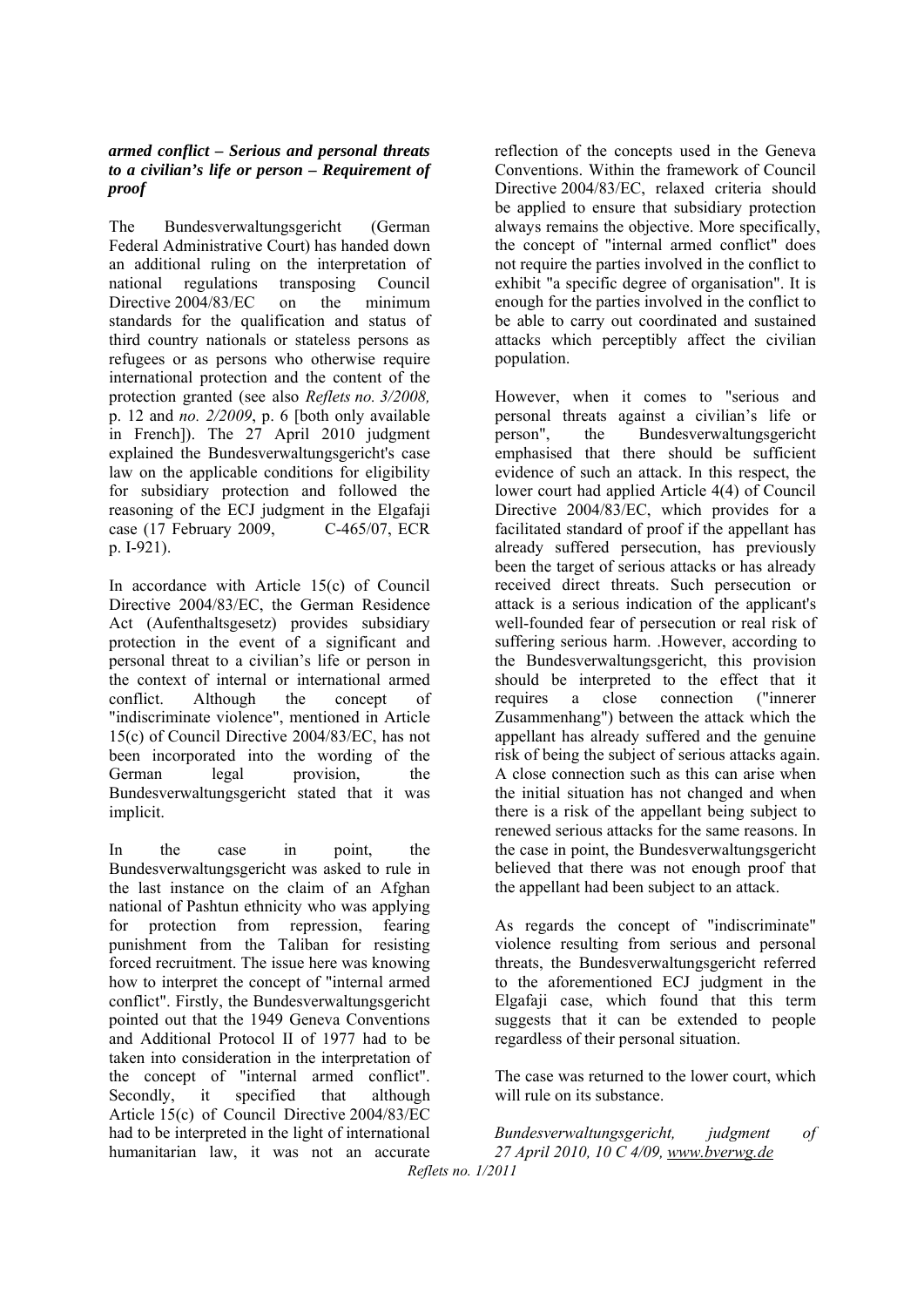[AGT]

#### **Belgium**

*International agreements – Agreement concluded by the European Union with a third country – Agreement on the processing and transfer of passenger name record (PNR) data – National regulations ratifying the Agreement – Action for annulment – Inadmissibility* 

In its judgment of 24 March 2011, the Belgian Cour constitutionnelle dismissed an action for annulment against the law of 30 November 2009 ratifying the Agreement between the European Union and the United States of America on the processing and transfer of passenger name record (PNR) data by air carriers to the United States Department of Homeland Security (DHS) (hereafter referred to as "the 2007 PNR Agreement"). This agreement was concluded on 23 July 2007 in Brussels and on 26 July 2007 in Washington.

The appellant presented two arguments in support of the action, one of which was that Article 2 of the above law violated Article 22 of the Belgian constitution, read in conjunction with Articles 8 and 13 of the European Convention on Human Rights. The appellant maintained that the measures sanctioned by the contested provision – gathering and processing all passengers' personal data – had no legitimate purpose and were unnecessary in a democracy and that there was no effective remedy against them.

The Cour constitutionnelle found that the action was inadmissible insofar as the procedure for concluding the 2007 PNR Agreement, which was initially launched on the basis of Article 24(5) of the Treaty on European Union (according to which no agreement shall be binding on a Member State whose representative in the Council states that it has to comply with the requirements of its own constitutional procedure), had been amended due to the entry into force of the Treaty of Lisbon. The procedure for concluding this Agreement is now governed by Article 218 of the Treaty on the Functioning of the European Union, which provides for approval from the European Parliament.

Furthermore, the Cour constitutionnelle specified in its judgment that the contested law had not been part of the procedure for concluding the PNR Agreement between the European Union and the United States since the Treaty of Lisbon entered into force. Consequently, the Cour constitutionnelle ruled that the appellant had no interest in applying for the annulment of a law which in no way affected the Agreement's conclusion.

*Cour constitutionnelle/ Grondwettelijk Hof, judgment of 24 March 2011, 42/2011, www.const-court.be*

IA/33125-A

[NICOLLO]

*- - - - -* 

*Approximation of laws – Procedures for the award of public works contracts, public supply contracts and public service contracts – Directive 2004/18/EC of the European Parliament and of the Council – Exclusion from participation in a contract – Decree prohibiting any award of an auditor's mandate within public bodies to certain persons – Exclusion designed to ensure observance of the principles of equal treatment and transparency* 

In its judgment handed down on 27 January 2011, the Belgian Cour constitutionnelle/ Grondwettelijk Hof, referring to the 16 December 2008 judgment by the European Court of Justice (Michaniki, C-213/07, ECR p. I-9999), ruled that the Walloon Region Decree of 30 April 2009 concerning supervisory tasks carried out by auditors within public interest bodies, intermunicipal companies and public housing companies […] (hereafter referred to as "the contested decree") did not contravene Article 45 of Directive 2004/18/EC of the European Parliament and of the Council on the coordination of procedures for the award of public works contracts, public supply contracts and public service contracts (hereafter referred to as "the directive").

The contested decree prohibits any award of an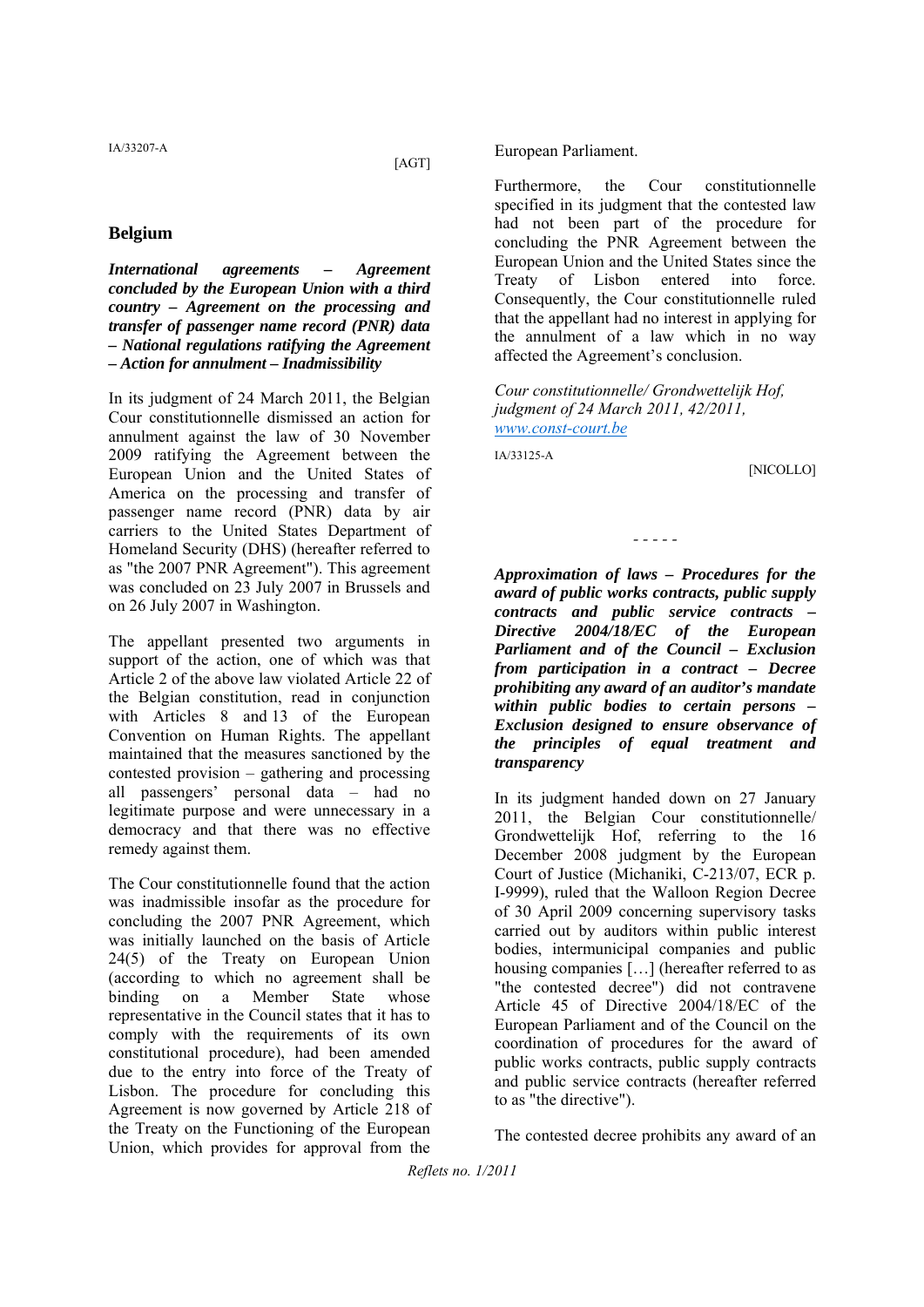auditor's mandate to members of the legislative or executive bodies listed in the decree as well as to members of a network which includes a legal person or an entity in which a member of the aforementioned legislative or executive bodies holds a direct or indirect proprietary interest. According to the Cour constitutionnelle/ Grondwettelijk Hof, such "automatic" exclusion from the public contracts in question does not violate Article 45 of the directive since the reasons for exclusion from participation in a public contract, as exhaustively listed in that article, relate solely to the tenderer's professional abilities.

Having noted that, in accordance with the Michaniki judgment, Member States have the option to adopt or maintain rules designed to ensure observance of the principles of equal treatment and transparency in relation to public contracts, the Cour constitutionnelle/ Grondwettelijk Hof held that the contested decree did not concern conduct relating to the tenderer's professional integrity but rather dealt with situations which the legislator judged could be in contradiction with the principles of equal treatment and transparency due to the risk of conflict of interest which may arise in the case of certain auditors.

*Cour constitutionnelle/ Grondwettelijk Hof, judgment of 27 January 2011, no. 9/2011, www.const-court.be*

IA/33128-A

[MEURENA]

#### **Bulgaria**

*Free movement of persons – Restriction – Ban on leaving the country – Recovery of public-law debt – Conformity of a national rule with EU law and the Bulgarian constitution*

Two successive decisions by the Bulgarian supreme courts – both administrative and constitutional – shed further light on examining the conformity of national law with EU law and assessing the constitutionality of a legislative provision.

The Varhoven administrativen sad (Supreme Administrative Court) was asked to rule on

whether an order imposing a coercive administrative measure, by virtue of Article 75(6) of the law on Bulgarian personal documents (hereafter referred to as "the LBPD") could be annulled if it contradicted Directive 2004/38/EC of the European Parliament and of the Council.

It should be noted that under the aforementioned article of the LBPD, the tax authorities can ask for an administrative measure in the form of a ban on leaving the country to be imposed on any debtor with a public-law debt described in national law as "considerable", meaning more than 5,000 leva. This administrative measure is applied until the debt is recovered or secured.

In its interpretative judgment of 22 March 2011, the Varhoven administrativen sad ruled that a Ministry of the Interior order imposing an administrative measure in the form of a ban on leaving the country by virtue of Article 75(6) of the LBPD should be annulled if it contradicted Directive 2004/38/EC of the European Parliament and of the Council on the right of citizens of the Union and their family members to move and reside freely within the territory of the Member States.

The judges' arguments supporting this interpretative judgment were based on:

- consideration of the fundamental principle of the primacy of EU law over any national law that contradicts it;

the fact that Article  $75(6)$  of the LBPD creates a restriction on the right of Bulgarian citizens (as citizens of the Union) to move freely within the territory of the Member States; the issue that such a restriction could be justified on grounds of the protection of public policy, public security or public health, as provided for in Article 27(1) of the directive. These grounds may not be invoked to serve economic ends;

the existence of guarantees, as provided for by the European legislator for imposing a restriction of this type, such as the ban on invoking the admissible grounds for economic ends, the fact that measures taken on grounds of public policy or public security must comply with the principle of proportionality and be based exclusively on the personal conduct of the individual concerned, whose conduct must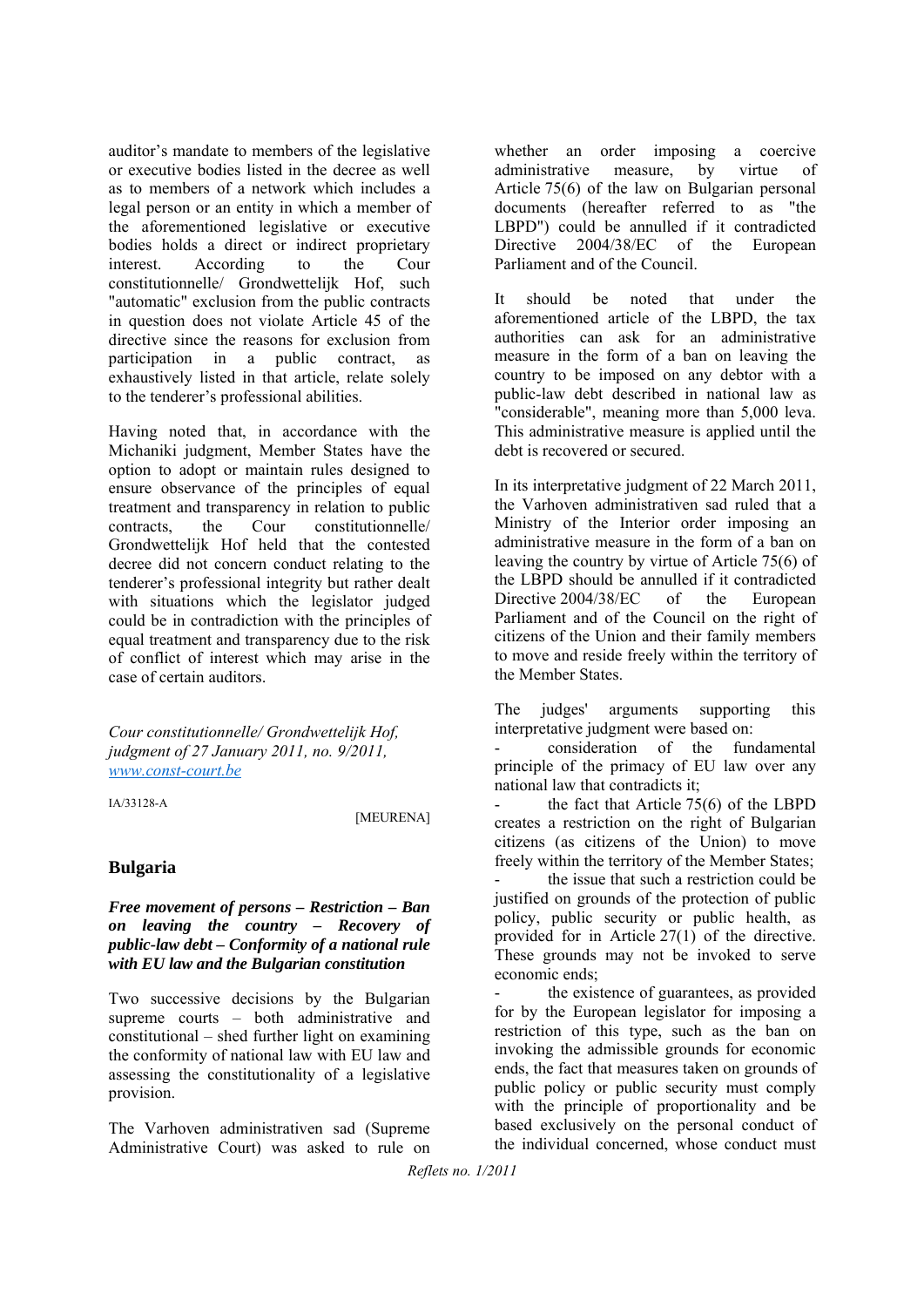represent a genuine, present and sufficiently serious threat affecting one of the fundamental interests of society. Justifications that are isolated from the particulars of the case or that rely on considerations of general prevention cannot be accepted.

Consequently, the wording of the judgment in question provided that when national law (Article 75(6) of the LBPD in the case in point) is found to contradict Directive 2004/38/EC of the European Parliament and of the Council, the administrative court must, in the framework of its jurisdiction, apply Union law in full and, in so doing, defend the rights that Union law confers upon individuals. This applies to national laws adopted both before and after the adoption of the Community legal provision. National courts do not have to wait for the non-compliant national to be annulled through legislative or constitutional means.

The aforementioned decision by the Varhoven administrativen sad put an end to a series of especially important cases and discussions linked to imposing a coercive administrative measure by virtue of Article 75(6) of the LBPD, thus limiting one of the fundamental freedoms, namely, free movement of persons. However, the decision has not definitively resolved the problems faced by debtors who are not entitled to leave the country. The decision was attributed *ex nunc* effect, meaning that it applies to the annulment of future coercive measures taken by the national authorities and only benefits debtors who had lodged an appeal against the measures before an administrative court.

It should also be noted that 19 of the Varhoven administrativen sad's judges included a reasoned opinion along with their signatures. This reasoned opinion states that the Varhoven administrativen sad does not have jurisdiction to rule on this matter, since the court would have to determine the exact content of the provisions of primary law derived from the Union (especially the Treaty on the Functioning of the European Union and Directive 2004/38/EC of the European Parliament and of the Council) beforehand.

In judgment no. 2 of 31 March 2011, the Konstitutsionen sad, which had been asked to

rule by the Bulgarian ombudsman, gave its verdict on the constitutionality of Articles 75(5) and 75(6) of the LBPD. It found that despite the fact that they aimed to recover considerable public-law debts for the State, these provisions breached the Bulgarian constitution given that they did not comply with the principle of proportionality.

In the reasoning for the judgment, the Konstitutsionen sad highlighted that the recovery of private and public-law debts must above all be guaranteed by a swift and effective judicial procedure for enforcing judgments and that this should be based not on the personality of the debtor but impounding the debtor's property and obtaining repayment of the debt. The court also pointed out that Article 35(1) of the Bulgarian constitution gives every Bulgarian citizen the right to move within and leave Bulgarian territory. This right may only be restricted by a law to protect national security, public health and the rights and freedoms of other citizens. Consequently, the coercive administrative measure contained within Articles 75(5) and 75(6) of the LBPD, which automatically prevented a citizen from freely leaving Bulgaria, constituted an inappropriate judicial method of recovering debts.

In conclusion, the fact that the court declared Articles 75(5) and 75(6) to be unconstitutional will contribute to more faithful and complete application of Article 27 of Directive 2004/38/EC of the European Parliament and of the Council, which limits the admissible grounds for restrictions to the free movement of persons for reasons relating to the protection of public policy, public security or public health, without mentioning the rights and freedoms of other citizens, as provided for in the constitution.

*Konstitutsionen sad, judgment of 31 March 2011, no. 2 (P-2-2011-KC), Varhoven administrativen sad, interpretative judgment of 22 March 2011 www.legalworld.bg/; www.sac.government.bg/; www.pravoto.com/*

IA/39240-A IA/39241-A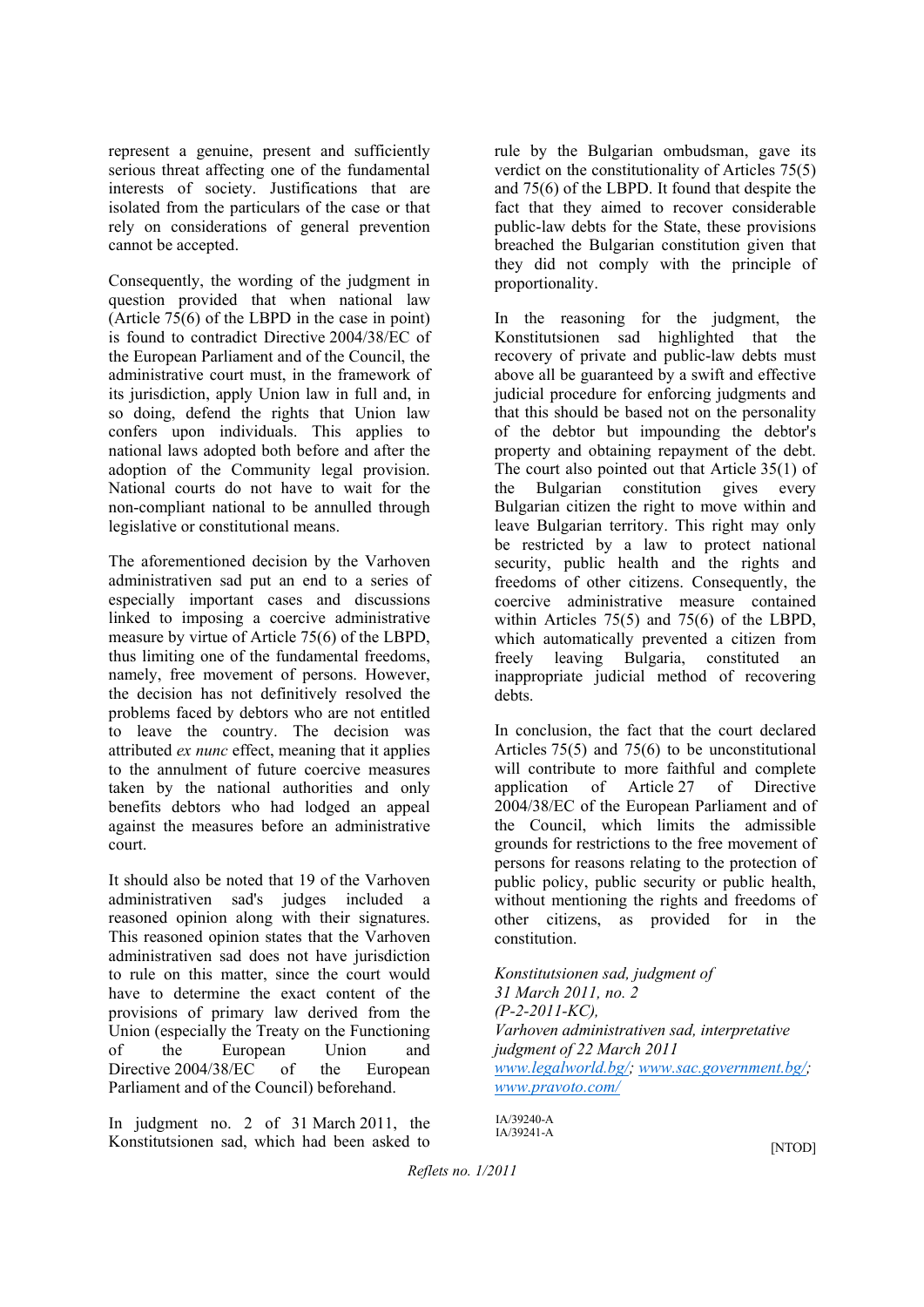### **Denmark**

#### *Treaty of Lisbon – Application to have the law ratifying the Treaty declared unconstitutional –*  **Locus standi** *- Admissibility*

Having been asked to rule on appeal, the Højesteret found that an appeal lodged by 26 Danish citizens before the Østre Landsret (Eastern High Court) against the Prime Minister and Minister for Foreign Affairs with regard to the constitutionality of the law ratifying the Treaty of Lisbon was admissible. It sent the case back to the Østre Landsret so it could rule on the substance.

As regards the case's substance, the appellants claimed that the Treaty of Lisbon transferred powers to international authorities and that, as a result, the ratifying law should not merely have been adopted by a simple majority in the Danish parliament (which is what happened). They argue that it should have been adopted in line with the procedure for transferring powers to international authorities, set out in Article 20 of the Danish constitution, which requires approval by a majority of five-sixths of the parliament's members or a simple majority of members and a referendum.

First of all, the Højesteret noted that the appellants did not question that they did not have *locus standi* as the result of a specific dispute involving them personally. It then observed that:

"The parties disagree on the significance, in relation to Article 20 of the constitution, of the changes to the rules on the powers of the Community institutions and the rules on votes provided for by the Lisbon Treaty. This disagreement relates to general and essential areas of life, and thus matters that are of great importance to the Danish population at large. Given the considerable and general importance of the dispute, the appellants have a significant interest in the appeal. Making access to justice dependent upon acts of law that have a real effect on the appellant's personal situation, on the basis of the new provisions of the treaty, would not provide a better reason for the dispute. Consequently, the Højesteret finds that the appellants have sufficient *locus standi*."

In this connection, the Højesteret referred to its judgment of 12 August 1996 (Ufr. 1996.1300H), in which it decided, for similar reasons, that an appeal lodged against the Prime Minister by 11 Danish citizens was admissible. This appeal aimed to have the law ratifying the Treaty of Maastricht declared unconstitutional. The appellants in that case claimed that the ratifying law, which was adopted in line with the procedure for transferring powers to international authorities, as provided for by Article 20 of the constitution, should not have been adopted using that procedure because the procedure only applied to very clearly-defined transfers of power. The appellants argued that the transfer of powers was not clearly defined, so the Treaty of Maastricht should have been ratified through the procedure for constitutional amendment, set out in Article 88 of the constitution, which is still more cumbersome. This appeal was rejected on substance (Ufr. 1998.800H).

*Højesteret, judgment of 11 January 2011, (Sag 336/2009), www.domstol.dk/hojesteret/nyheder/Pages/defa ult.aspx*

IA/32638-A

[JHS]

## **Spain**

*Social policy – Protection of workers' health and safety – Organisation of working time – Right to paid annual leave – Workers' right to take paid annual leave after the date set in the employer's holiday calendar in the event of temporary incapacity before the start date of the annual leave – Consequences of the Schultz-Hoff judgment*

Having been asked to rule on an appeal in cassation for the unification of case law (*recurso de casación para la unificación de la doctrina*) against a judgment by the Labour Chamber of the Tribunal Superior de Justicia de Andalucía (Granada) that overturned a decision issued by a judge of the Juzgado de lo Social no. 6 de Granada on 16 December 2009, the Labour Chamber of the Tribunal Supremo (Supreme Court) handed down a judgment on 8 February 2011 that confirmed the case law established by its judgment of 3 October 2007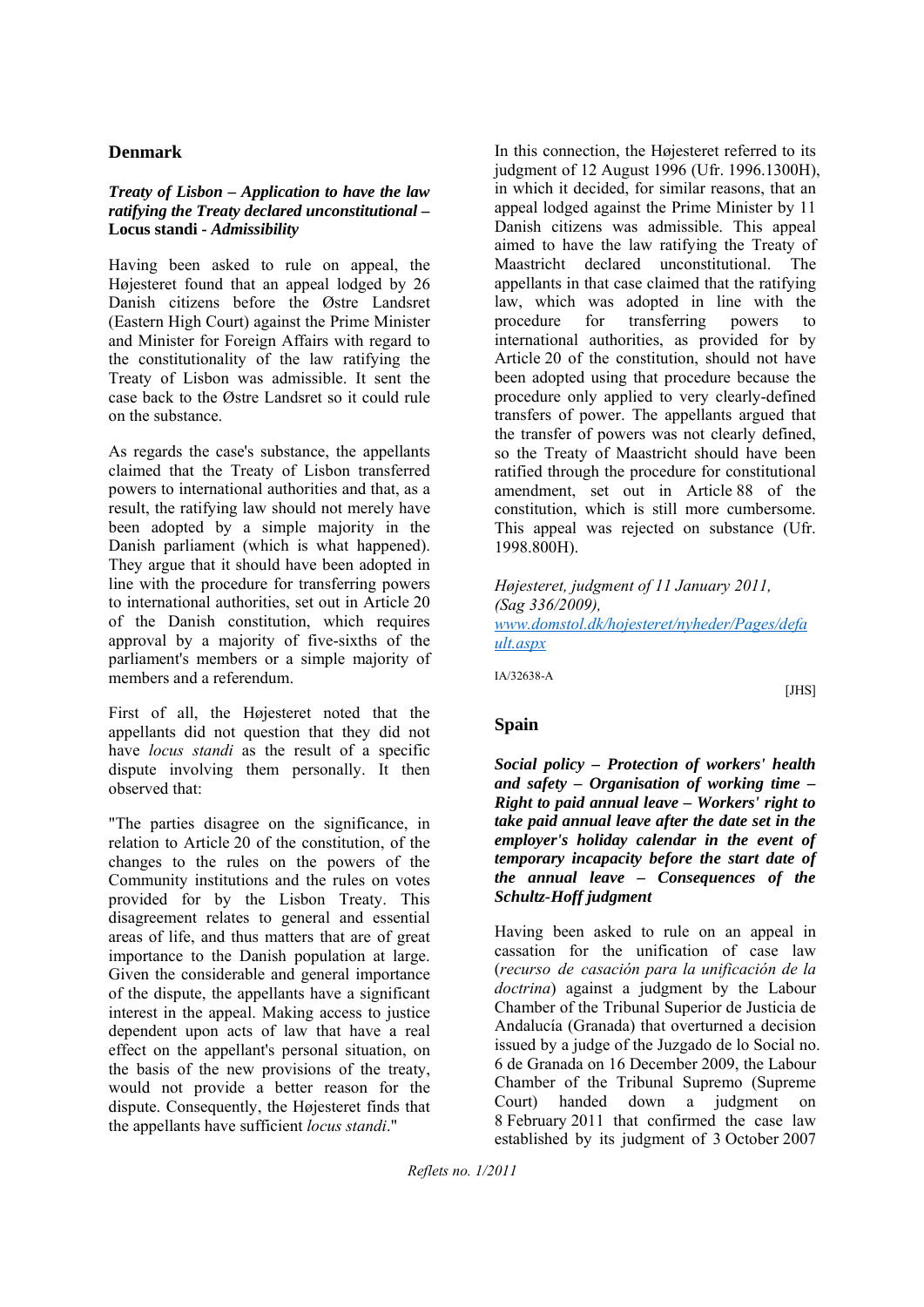on the right to paid annual leave.

In Spain, the right to paid annual leave is recognised by Article 40(2) of the constitution. By virtue of Article 38(2) of the Workers' Code, "the leave period(s) shall be fixed by mutual agreement of the employer and the employee, in line with the provisions of any collective agreements on annual holiday planning […]".

The dispute in the main proceedings originated from the request of an employee, who had been working at the Ministry of Defence since 1974, that his employer recognise his right to paid annual leave for 2008. The Ministry of Defence refused to recognise this right given that the employee had been temporarily incapacitated from 10 March 2008 to 26 February 2009 and had therefore been unable to take paid annual leave in 2008 or before 15 January of the next year, which was the date stipulated in Article 45(6) of the collective agreement for government employees.

The judge at the Juzgado de lo Social no. 6 de Granada found that this refusal to grant annual leave to the employee, who had become incapacitated prior to the set annual leave period, infringed upon the employee's right to paid annual leave.

The Tribunal Supremo referred to its judgment of 24 June 2009, in which it followed the interpretation of Article 7(1) of Directive 2003/88/EC of the European Parliament and of the Council of 4 November 2003 concerning certain aspects of the organisation of working time used in the European Court of Justice's judgments of 20 January 2009 (Gerhard Schultz-Hoff and Stringer, C-350/06 and C-520/06, ECR p. I-179) and 10 September 2009 (Vincente Pereda, C-277/08, ECR p. I-8405). It reiterated what it had said in its judgment of 27 April 2010, namely, that "temporary incapacity beginning before the start of the set annual leave period and preventing the employee from taking paid annual leave may and must not be an obstacle cancelling out the employee's right to annual leave […]". Nonetheless, it also pointed out that "temporary incapacity beginning after the start of annual leave should be treated differently, i.e. as a risk to be borne by the employee, to incapacity beginning before the start of the set

annual leave period and this preventing the employee from exercising the right to take paid annual leave during the stipulated periods in the company's holiday calendar".

Consequently, the Tribunal Supremo upheld the appeal in cassation for the unification of case law (*recurso de casación para la unificación de la doctrina*) lodged by the employee's counsel and overturned the judgment of the Labour Chamber of the Tribunal Superior de Justicia de Andalucía (Granada), thus the decision of the judge of the Juzgado de lo Social no. 6 de Granada. .

*Tribunal Supremo, Sala de lo Social, judgment of 8 February 2011, Sentencia nº 844/2011, www.poderjudicial.es/search/index.jsp*

IA/32663-A

[MEBL]

#### **France**

*Conseil constitutionnel – Powers – Retrospective review of the constitutionality of a law transposing a directive – National court lacks jurisdiction in the event of faithful transposal – Limits – Absence of equivalent protection in EU law and violation of a principle that is inherent to France's constitutional identity* 

The Kamel D. ruling was the first time that the mechanism for retrospective constitutional review of laws was used for the provisions of a law transposing a directive. This mechanism, which came into force on 1 March 2010, enables the Cour de cassation and the Conseil d'État to refer a "priority question on constitutionality" (hereafter referred to as "QPC", see *Reflets no. 2/2010*, p. 31).

In the case in point, the QPC related to the provisions of Article L. 712-2 of the Code governing Entry and Residence of Foreigners and the Right of Asylum (CESEDA), which transposes Directive 2004/83/EC of the European Parliament and of the Council on the right of citizens of the Union and their family members to move and reside freely within the territory of the Member States.

Having been asked to rule by the Conseil d'État, under the conditions laid down in Article 61-1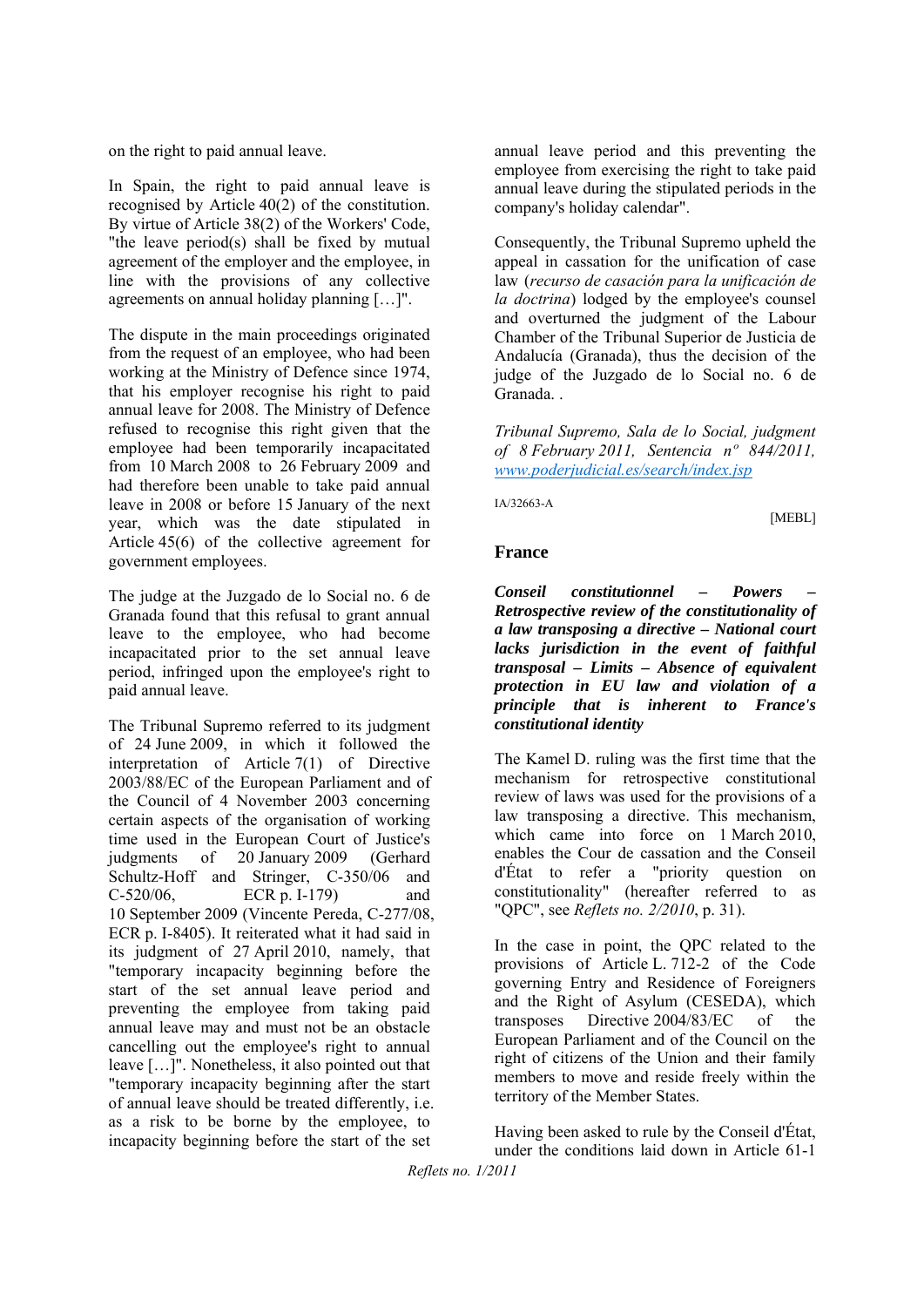of the French constitution (decision of 8 October 2010, no. 338505), the Conseil constitutionnel found that it had no jurisdiction to rule on the constitutionality of the provisions in question, since these were merely "limited to the necessary consequences of unconditional and precise provisions [the provisions of Article 17 of Directive 2004/38/EC of the European Parliament and of the Council]" without calling into question "a rule or […] a principle inherent to the constitutional identity of France" (recital 3).

The Conseil constitutionnel justified this decision using reasoning that it had already applied to constitutional review prior to a law's entry into force, in its 10 June 2004 decision on the law on trust in the digital economy (no. 2004-496 DC), which was subsequently adopted by the Conseil d'État in its 8 February 2007 decision on the Société Arcelor Atlantique case (no. 287110).

By virtue of this case law, a court asked to rule on the constitutionality of a law that faithfully transposes a directive must first find out whether EU law provides for equivalent protection to that provided in constitutional law and, unless there is a serious obstacle, set aside the argument based on ignorance of a provision or principle of constitutional value or, otherwise, refer a preliminary question to the European Court of Justice. National courts only have jurisdiction to directly examine the constitutionality of the contested provisions if there is no equivalent protection in EU law. By contrast, the Conseil constitutionnel does have the power to review the constitutionality of the provisions of a law transposing a directiveeven literal – if they violate a rule or principle that is inherent to France's constitutional identity.

With this ruling, which was made after the European Court of Justice's judgment of 22 June 2010 (C-188/10 and C-189/10, Melki and Abdeli, see *Reflets no. 3/2010,* p. 14), the Conseil constitutionnel acted consistently with its case law to date by referring to the jurisdiction, in principle, of the EU court to assess the validity of the directive and by recognising as a standard for protection of fundamental rights that which is guaranteed by the Charter of Fundamental Rights of the

European Union and the European Convention on Human Rights ("only a court of the European Union to which a preliminary ruling has been referred may check the directive's conformity with the fundamental rights guaranteed by Article 6 of the Treaty on European Union", recital 3), while reiterating that it could potentially have jurisdiction to rule in such matters.

*Conseil constitutionnel, judgment of 17 December 2010, Kamel D., no. 2010-79 QPC, www.legifrance.gouv.fr*

IA/32933-A

[VERDIIS]

### **Greece**

*EU law – Principles – Right to naturalisation – Absence – Creation of specific criteria for that purpose – Absence – Matter relating solely to national sovereignty – National consciousness a requirement for naturalisation – Unconstitutionality of criteria disregarding a lack of national consciousness – Reference to the Plenary Assembly*

Through decision no. 350/2011 of 2 February 2011, which gave rise to numerous comments, the Symvoulio tis Epikrateias (Council of State, hereafter referred to as "the SE") ruled two series of provisions on the condition of foreigners in Greece to be unconstitutional. The first series – which was handled second in the judgment – consisted of Articles 14 to 21 of law no. 3838/2010 giving third-country nationals who meet certain conditions the right to vote and be elected in first-level local and municipal elections, namely those dealing with the appointment of elected bodies responsible for the administration of towns and municipalities. The constitutional provisions that go against this measure are contained in Articles  $1(2)$ ,  $1(3)$ , 52 and  $102(2)$ of the Greek constitution.

With regard to this first aspect, the decision stated that the right to elect and be elected constituted a public responsibility dedicated to the exercise of popular sovereignty, yet popular sovereignty can only be exercised by the Greek people, which consists exclusively of Greek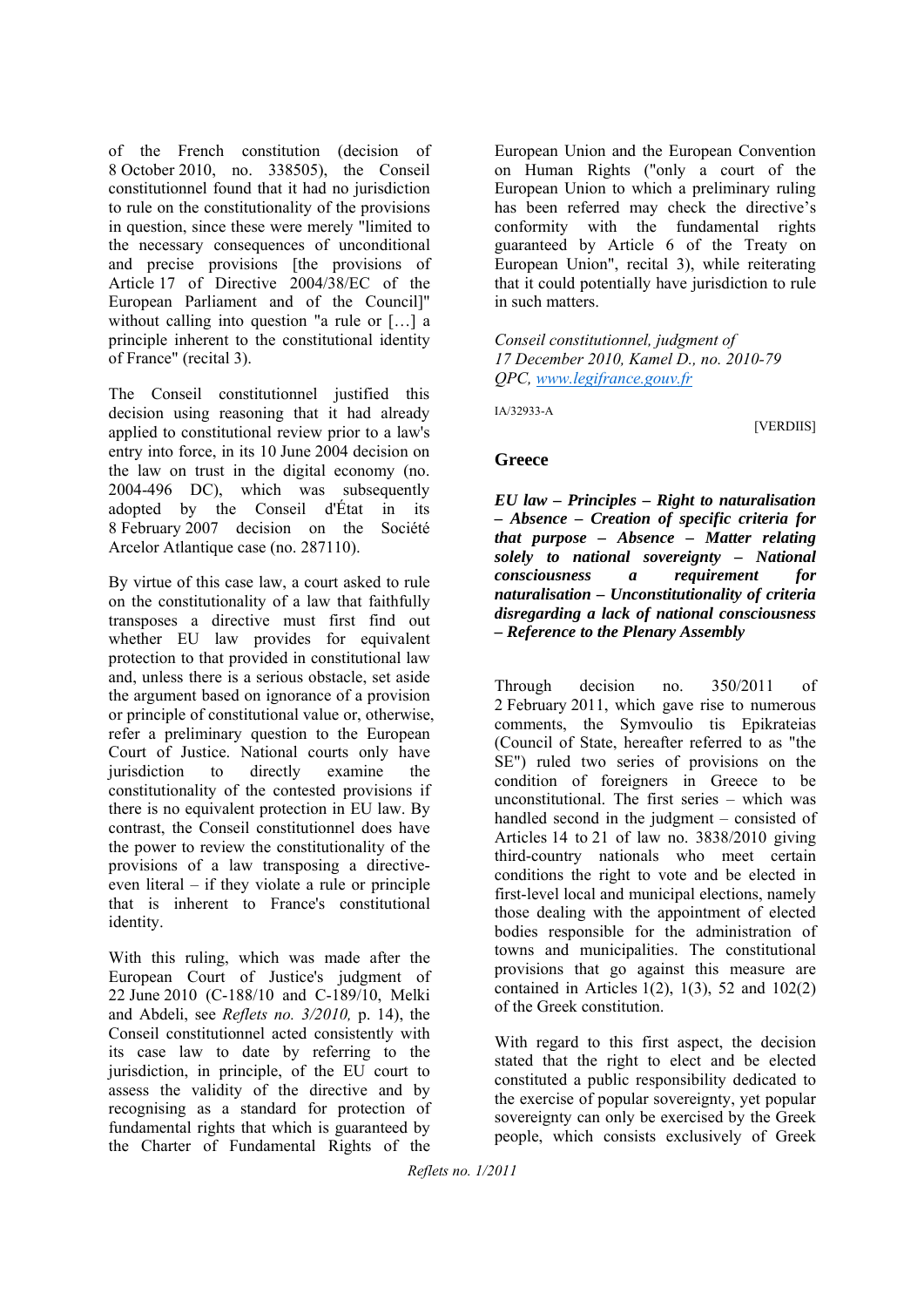citizens who have the right to vote. Consequently, the right to vote and the right to be elected are the sole preserve of Greek citizens and may not be granted to non-Greek nationals without a prior revision of the constitution. The decision concluded that the provisions creating such rights were invalid for that reason.

The second aspect handled in the decision related to the conditions for acquiring Greek nationality and, because of its importance, was referred to the SE's Plenary Assembly. The SE found that the provision in question was also unconstitutional – in this case, it was Article 1A of law no. 3838/2010, which sets out new ways of acquiring Greek nationality, namely through the birth of child to non-Greek parents who have lived in Greece for at least five years or the completion of an education covering at least six school years in Greece by a child of non-Greek parents. After providing a long list of reasons for its decision, the SE concluded that such methods of acquiring nationality are unconstitutional in that they could lead to denial of the national character of the State, which is protected by a series of constitutional provisions (Articles 1(2), 1(3), 4(3), 16(2), 21(1), 25(4), 51(2) and 108) while not guaranteeing that foreigners acquiring nationality in this way would integrate into Greek society. To reach this conclusion, the SE began by arguing that foreigners do not have a subjective right to naturalise and that there are no international instruments requiring the national legislator to use certain fixed criteria for naturalisation. These criteria are determined by the State, in exercise of its sovereignty, and are subject to the constitution alone. From this point of view, nationality law must not allow individuals who do not have substantial connections with Greece to become part of the Greek people – the supreme body of the State – particularly if they lack Greek origins and national consciousness, elements which, in the words of the decision, constitute "the very core of the nation and nationality", which are nonetheless present in members of the Greek diaspora, which is why their naturalisation is subject to favourable conditions and follows a simplified procedure. In the view of the SE, acquisition of Greek nationality should constitute the final step in foreigners' integration into Greek society and should not simply be a method of integrating foreigners who have no Greek national consciousness.

*Symvoulio tis Epikrateias, decision of 2 February 2011, no. 350/2011, www.ste.gr/Prosfates\_Apofaseis*

IA/32299-A

[RA]

### **Ireland**

#### *Copyright – Protection – Limits – Internet piracy – Lawfulness of an agreement preventing Internet access in the event of repeated copyright infringements Admissibility*

In a judgment handed down on 16 April 2010, the High Court confirmed that an agreement concluded between four record companies and an Internet service provider was lawful. Under the terms of this agreement, the Internet service provider could cut a subscriber's Internet access if the subscriber repeatedly violated copyright. The agreement sets out a method – known as the "three strikes" rule – for dealing with illegal downloading. The first time, the record companies detect the computers used to make illegal downloads and thus violate copyright. The record companies pass this information on to the Internet service provider, which identifies the subscriber and sends the relevant person a notification. If a second instance of copyright is detected, the Internet service provider must inform the subscriber that Internet access will be cut off if illegal downloading continues. Internet access is cut off if copyright is violated a third time.

Within the context of this case, Mr Justice Charleton was asked to rule on the compatibility of the aforementioned agreement with national legislation on data protection, namely the Data Protection Acts 1988-2003. The Data Protection Commissioner (national authority responsible for protecting individuals' rights, which are listed in the Data Protection Acts) argued that the agreement could lead to unwarranted intrusions into subscribers' private lives. It also questioned the suspension of Internet access and claimed that such a measure could constitute an unjustified violation of the fundamental rights and legitimate interests of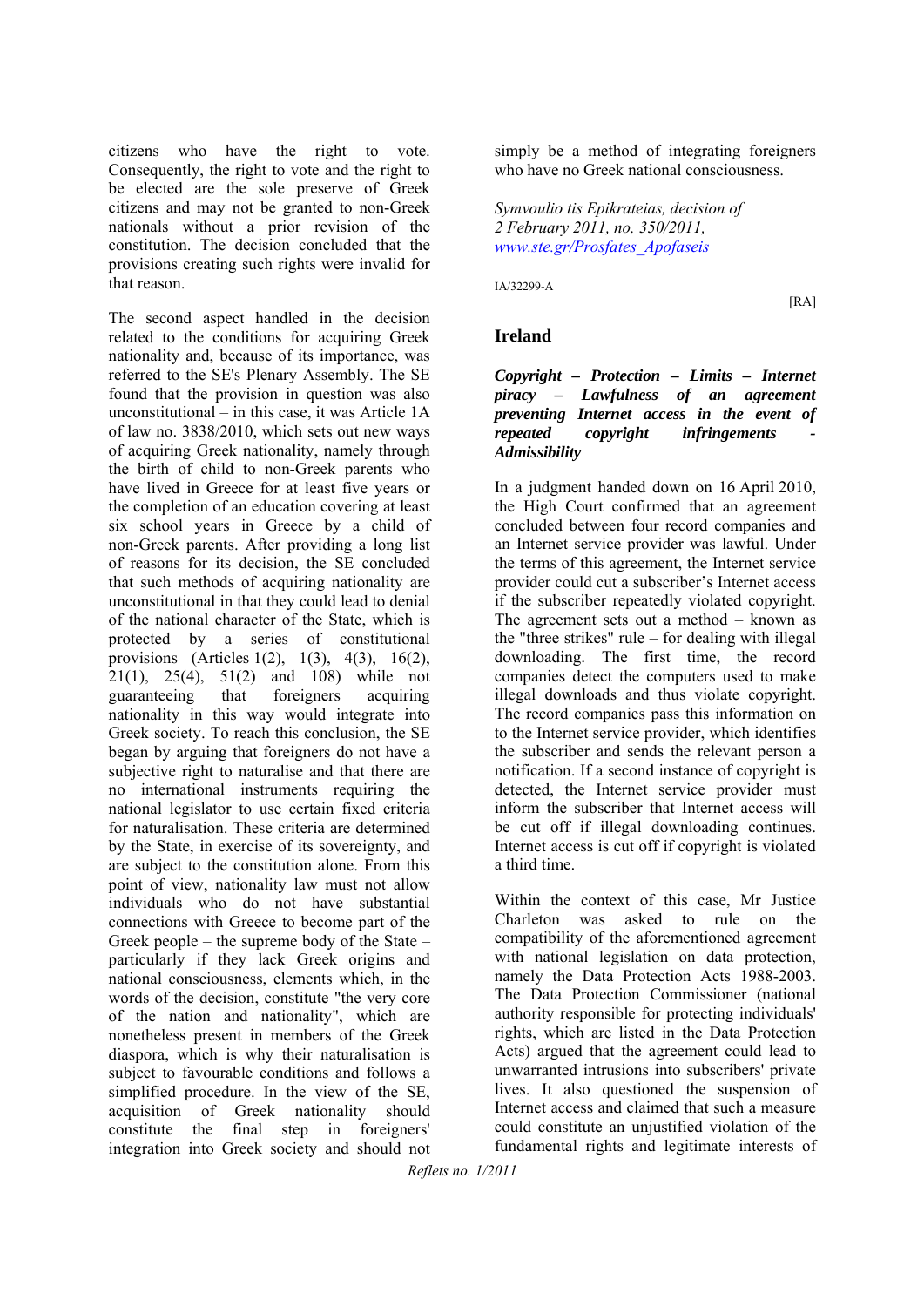subscribers. The judge dismissed the Data Protection Commissioner's arguments, finding that in the case in point, the purpose of the agreement was to reduce theft over the Internet of material protected by copyright. In the judge's view, the noble nature of this aim means that it takes precedence over any legitimate interests that a subscriber may have. Hi did recognise that cutting Internet access was a severe penalty that may conflict with fundamental freedoms, but set aside this argument in the case in point, emphasising that there is no such thing as freedom to break the law. Consequently, he concluded that the agreement between the parties was legal and that it does not represent an unjustified violation of subscribers' fundamental rights.

*High Court, judgment of 16 April 2010, EMI Records and others v. Eircom Ltd, [2010] IEHC 108, www.courts.ie*

IA/ 32659-A

**[SEN]** 

*Copyright – Protection – Limits – Internet piracy – Application for an injunction requiring an Internet service provider to prevent copyright infringements – Inadmissibility* 

**- - - - -**

In a judgment handed down on 11 October 2010, the High Court refused an application for an injunction, filed by a number of record companies, to require the defendant, an Internet service provider, to prevent copyright infringements by third parties who use the defendant's services to download music illegally. More specifically, the appellants demanded that the defendant be required to prevent its subscribers from accessing a piracy website called "thepiratebay.org". It should be noted that the appellants would actually have preferred to implement a "three strikes" solution, such as that described in the above case. However, the defendant rejected this proposal. For its part, the defendant argued that an injunction could not be granted in the case in point on the grounds that the Internet services it provided were a "mere conduit" and that consequently, it could not be held legally liable for the effects of illegal downloading.

The appellants made their application on the

basis of Section 40(4) of the Copyright and Related Rights Act 2000, which stipulates that where a person who provides facilities is notified about a copyright infringement, that person shall be held liable for the infringement if no action is taken to remove the infringing material as soon as practicable. In his decision, Mr Justice Charleton analysed the scope of national legislation, particularly Section 40(4) of the 2000 Act, and its consistency with European directives on copyright and electronic commerce, namely, Directives 2000/31/EC, 2001/29/EC and 2002/21/EC of the European Parliament and of the Council. He also performed a comparative analysis of similar legal provisions to fight copyright infringement over the Internet in other legal systems (the United States, the United Kingdom, France and Belgium). In light of this in-depth analysis, the judge criticised the lack of an appropriate remedy in Ireland, especially the lack of specific provisions to block, divert or interrupt Internet communications intent on breaching copyright. Given that it was impossible for infringing data to be removed by a temporary communication sent by Internet service providers, the measure provided for in Section 40(4) of the 2000 Act was not appropriate in the case in point. Although the judge recognised that an injunction blocking access to the relevant website would be justified in the case in point, he had to find that he did not have the power to grant one because there were no relevant national legal provisions to that effect. He concluded from this that Ireland was not yet fully in compliance with European law in the domain.

*High Court, judgment of 11 October 2010, EMI Records [Ireland] and others v. UPC Communications Ireland Ltd, [2010] IEHC 377, www.courts.ie*

[SEN]

IA/ 32661-A

#### **Italy**

*Competition – Inter-company agreements that restrict competition – Abuse of dominant position – Broadcasting rights for sporting events (football matches) – Award to the dominant company on the market – Definition of the relevant market – Market including*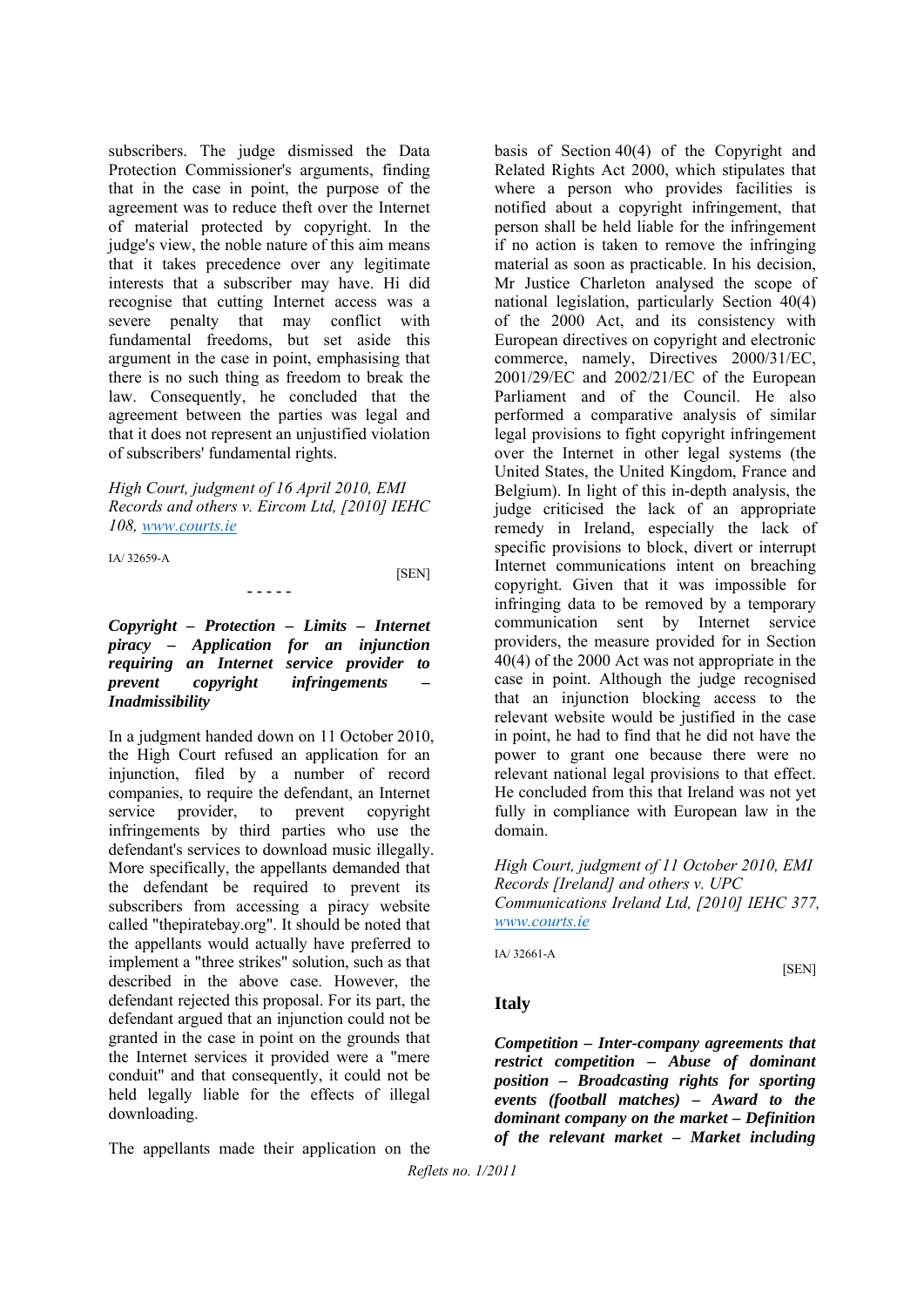#### *satellite and digital terrestrial platforms – Terms of the offer for different packages of broadcasting rights for football matches, aiming to maintain competition on the market in question*

The Tribunale di Milano ruled on an application for interim relief filed by a company providing pay-television services by satellite (hereafter referred to as "Conto TV"). The application aimed to suspend the enforcement of the decision of the Lega Nazionale Professionisti (which manages the allocation of broadcasting rights for football matches of the Italian Serie A – the top division – for the 2011-12 season, hereafter referred to as "Lega Calcio") awarding the aforementioned broadcasting rights to Sky Italia srl. The appellant argued that the contested decision (which had also been verified by the Italian competition authority) breached rules on free competition, and more specifically Articles 101 and 102 TFEU. In the appellant's view, Lega Calcio had set out conditions relating to the organisational resources in the call for tenders for the allocation of the aforementioned rights, and in practice, these conditions favoured the dominant operator on the satellite market, Sky Italia. The appellant concluded that this meant Lega Calcio had abused its dominant position as regards the allocation of broadcasting rights.

Most of the court's analysis focused on defining the relevant market. It found that the geographical market had a national dimension. It also found that the product in question covered the broadcasting – on analogue, digital and pay satellite television – of football matches from the top and second national divisions, as well as UEFA Cup and Champions' League matches involving Italian teams – and so not only top-division matches – and that it only excluded the broadcasting of other sporting events and programmes of a different nature. Furthermore, it considered that the commitments made by Lega Calcio as part of the administrative procedure conducted by the Italian competition authority were sufficient to rule out any doubts about the supposedly anti-competitive scope of Lega Calcio's offer of packages of broadcasting rights for football matches. Besides, the terms of the offer for these packages were subject to restrictive legislation (see legislative decree no. 9 of

9 April 2008, GURI no. 27 of 1 February 2008). In conclusion, the call for tenders issued by Lega Calcio did not constitute an anti-competitive behaviour that breached Articles 101 and 102 TFEU since the terms of the services offer in question were regulated by law and the way the packages were put together did not prevent the entry of other operators into the pay-TV sector.

The court's decision that Lega Calcio's call for tenders did not breach competition rules was mainly based on the broader definition of the market that was used in this case. According to this definition, the market included matches that were not top-division matches and covered different broadcasting platforms, both competing and complementary. For this reason, the court found that having different packages of broadcasting rights for the different platforms was an appropriate way of preserving free competition on the pay-TV market to the extent that the various operators for each of these platforms could access the offer and was subject to limitations as regards the exclusive acquisition of broadcasting rights for platforms on which they were not active.

*Tribunale di Milano, judgment of 24 May 2010, Soc. conto tv v. Lega naz. Professionisti*

IA/32845-A

[MSU]

#### *Third-country national or stateless person – Subsidiary protection – Conditions – Real risk of suffering serious harm in the return country*

-------

In keeping with the European Court of Justice's interpretation of Article 11(1) of Council Directive 2004/83/EC, the Corte di Cassazione declared that any third-country national or stateless person was eligible for subsidiary protection if that person faced a real risk of suffering serious harm, i.e. the death penalty or execution, torture, inhuman or degrading treatment or punishment or serious and personal threats to his or her life.

The aforementioned directive introduced this later, complementary status in parallel to refugee status. According to the directive, any third-country national or a stateless person who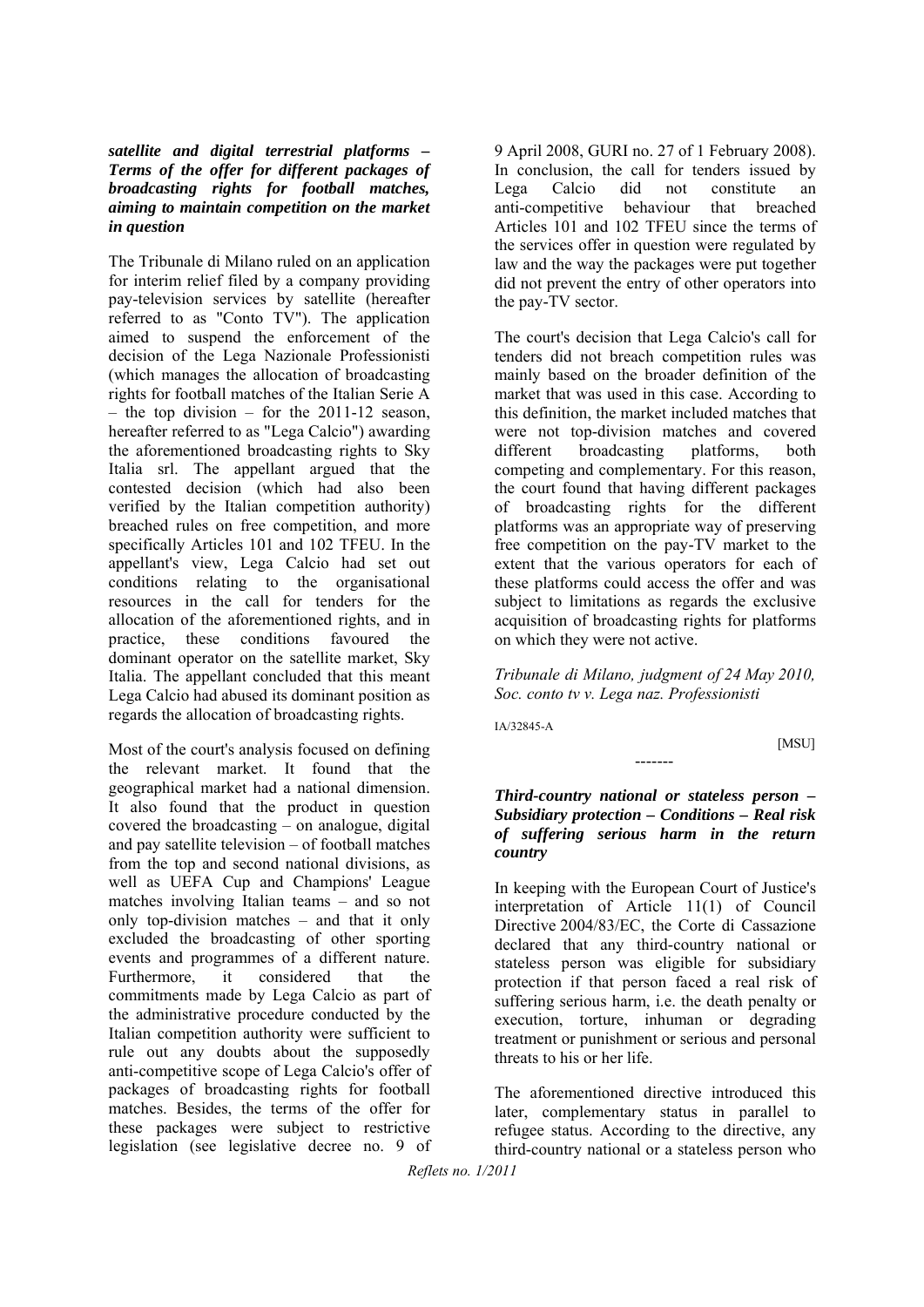does not qualify as a refugee is eligible for subsidiary protection.

In its judgment of 2 March 2010 (Aydin Salahadin Abdulla, C-175/08, Kamil Hasan, C-176/08, Ahmed Adem, Hamrin Mosa Rashi, C-178/08 and Dler Jamal, C-179/08, not yet published), the European Court of Justice ruled that the withdrawal of refugee status did not affect recognition of the status granted by subsidiary protection.

The Corte di Cassazione added that subsidiary protection cannot simply be refused in cases where appellants have not expressed opinions contrary to those of their countries' government. Consequently, the court must verify whether there is indeed a real risk of serious harm by examining the situation in the country to which the third-country national or stateless person would be returned. Moreover, in such cases, it is not necessary to demonstrate the continued existence of *fumus persecutionis*, unlike in cases linked to refugee status.

This decision related to an appeal lodged by a Cameroonian national, who would be subject to a restrictive measure in his own country, against a decision by the Corte di Appello denying the existence of conditions that would give eligibility for subsidiary protection. According to the court of second instance, the appellant was not an opponent of the government but a simple mototaxi driver who had taken part in a demonstration against rising petrol prices and could have committed non-political crimes. In addition, the Corte di Appello highlighted that the political situation in the country should only be taken into account if the appellant expressed political or ideological opinions contrary to those expressed by the government.

However, the Corte di Cassazione did not share the opinion of the court of second instance. Instead, it pointed out that the Corte di Appello had to check why the appellant was subject to a restrictive measure in his country of origin and determine whether there existed any conditions that would require the appellant to be granted subsidiary protection.

*Corte di Cassazione, sezione VI, order of 24 March 2011, no. 6880, www.dejure.giuffre.it*

IA/32838-A

[GLA]

*Fundamental rights – Principle of equal treatment and non-discrimination – Immunity from legal proceedings – National law providing for legitimate impediment to senior civil servants appearing in court – Partial unconstitutionality*

- - - - -

The Corte Costituzionale turned its attention once more to the issue of legitimate impediment to senior civil servants appearing in court as a new law (law no. 51/2010 putting forward a mechanism for invoking this impediment for senior civil servants and, specifically, members of the government: the president of the Italian Council of Ministers and the ministers) was adopted on the matter.

This new judgment is part of a body of constitutional case law (of which there has been a great deal when it comes to legitimate impediment to senior civil servants appearing in court) that has attracted much interest among the media and the international community (see Corte Costituzionale judgments no. 225 of 6 July 2001, no. 24 of 20 January 2004, no. 262 of 19 October 2009 and no. 23 of 25 January 2011, the subject of this commentary).

The order for reference in the case in point raised the issue of the incompatibility of law no. 51/2010 with Articles 3 (principle of equal treatment) and 138 (procedure for adoption of constitutional laws, compulsory in some matters) of the constitution. This law introduced, through an ordinary law, a prerogative for members of the government, which would allow them to argue that there was a legitimate impediment to them appearing in court. According to the Tribunale di Milano, which referred the matter to the Corte Costituzionale, this law gave a rather vague definition of scenarios constituting impediments, in the aim of preventing the court from being able to assess whether there was an impediment and how relevant it was in each specific case. In the Tribunale di Milano's view, this created a sort of conclusive presumption that there was an impediment and, in fact, a privilege that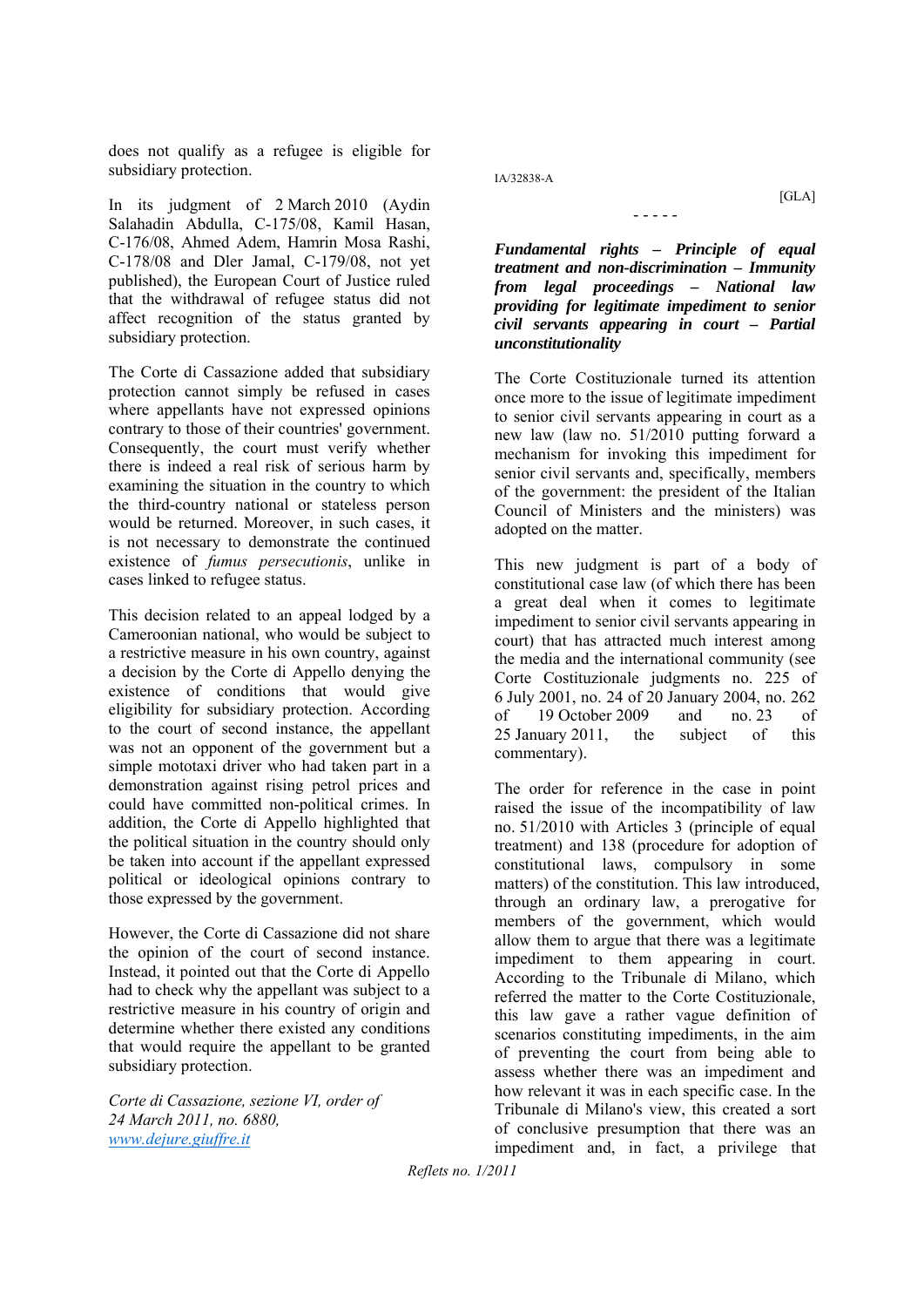violated the principle of equal treatment of individuals before the law. The Corte Costituzionale reviewed the constitutionality of each of the contested provisions, particularly sections 1 to 6 of Article 1 of the aforementioned law. With regard to the provision listing the government activities that could constitute a legitimate impediment, the Corte Costituzionale found that the provision did not create a conclusive presumption but rather provided guidelines to enable the court to assess whether there was an impediment. Secondly, with regard to the provision stipulating that if there was a legitimate impediment (as defined by the law), the court should postpone the hearing to a later date of its own motion, the Corte Costituzionale found that the provision was unconstitutional as it had not provided for the court's authority to use discretion to establish whether or not an impediment existed in that specific case, thus derogating from the common system without any such derogation having been adopted in accordance with the procedures for laws of constitutional status. The Corte Costituzionale also found unconstitutional the provision introducing a special type of "continuous" impediment, lasting up to six months, for the performance of government activities. This is also a derogation from the common system. Hence, the Corte Costituzionale declared that this law was partially unconstitutional since it violated Articles 3 and 138 of the constitution and dismissed the other grievances on the grounds that they were inadmissible.

*Corte costituzionale, judgment of 25 January 2011, no. 23, www.cortecostituzionale.it* 

IA/32841-A

[MSU]

#### *Constitutional review – Revision of a judgment or sentence order – Consistency with definitive judgments of the European Court of Human Rights*

- - - - -

The Corte Costituzionale declared Article 630 of the Criminal Code to be unconstitutional insofar as it does not provide, among the different scenarios for revision of judgments or sentence orders, for the possibility of reopening

proceedings to ensure compliance with definitive judgments of the European Court of Human Rights (hereafter referred to as "the ECHR") pursuant to Article 46(1) of the European Convention on Human Rights (hereafter referred to as "the Convention").

In the case in point, the Corte di Appello di Bologna raised a question as to the constitutionality of Article 630 of the Criminal Code in relation to Article 117(1) of the Italian constitution and Article 46 of the Convention. This question was raised on the basis of an ECHR judgment declaring that Article 6 of the Convention had been breached.

It emerged from the ECHR judgment that this breach was due to the fact that the appellant was sentenced on the basis of declarations made during the investigation stage by three other accused parties, whose testimony was not heard at the trial as they chose to exercise their right to remain silent.

It should be noted that according to the ECHR, the requirement to comply with its judgments also implies that States commit to reopen proceedings whenever this proves necessary with a view to ensuring *restitutio ad integrum*  for the party concerned if that party's constitutional guarantees have been violated.

The Corte Costituzionale stressed that protection such as that developed by the ECHR was not guaranteed by the Italian constitution itself and that consequently, it was necessary to refer to the domestic Criminal Code. From that point of view, revision, which consists of reopening the entire proceeding, including the acceptance of evidence, is the only measure that could meet the conditions required by the ECHR.

Consequently, the court declared Article 630 to be unconstitutional on the grounds that it does not provide for the special case of revision to comply with definitive judgments of the ECHR.

Furthermore, the court pointed out that the need to reopen proceedings should be evaluated in light of the objective nature of the violation, while taking into account the instructions given in the ECHR judgment.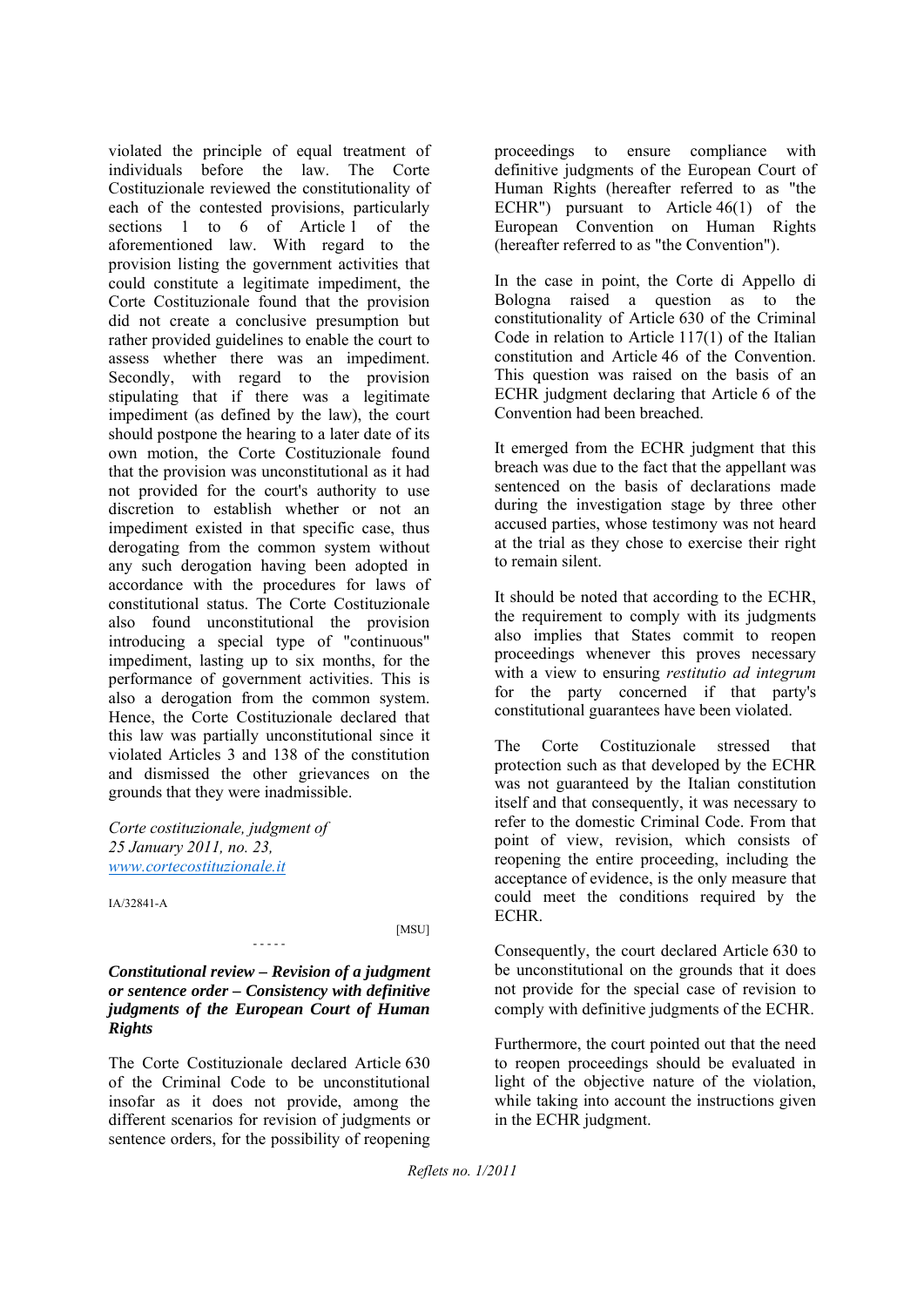Finally, the Corte Costituzionale stated that intervention by the legislator was still necessary and that application of revision was only justified because there was no other, more appropriate measure.

*Corte Costituzionale, judgment of 7 April 2011, no. 113, www.dejure.giuffre.it*

- - - - -

IA/32839-A

[GLA]

*Approximation of laws – Directive 98/34/EC of the European Parliament and of the Council – Procedure for the provision of information in the field of technical standards and regulations – National legislation prohibiting the reproduction of the rules of poker in gaming machines – Duty to provide information – Absence* 

In its judgment of 21 October 2010, the Corte di Cassazione ruled that Italian legislation absolutely prohibiting gaming machines reproducing the rules of poker was not contrary to EU law. Consequently, it did not refer a preliminary question to the European Court of Justice.

The origin of this judgment was an appeal lodged by a company that owns video game machines against sanctions that were applied by the public authorities on the grounds that the games made available to the public were illegal.

According to the company, the relevant Italian legislation should be considered inapplicable because it violates the provisions of Directive 98/34/EC of the European Parliament and of the Council laying down a procedure for the provision of information in the field of technical standards and regulations and of rules on information society services. The appellant held that the Italian legislator did not comply with the requirement set down in Article 8 of the directive, namely, the requirement to communicate national regulations to the Commission.

However, the Corte di Cassazione held that a national provision prohibiting gaming machines that reproduce the rules of poker is not a technical regulation, which is the only type of rule that needs to be communicated to the Commission, since the rules of poker do not relate to the characteristics of the gaming machines but rather to the game for which they may be used.

The court also pointed out that the prohibition on gaming machines that reproduce such rules exists due to the need to protect public policy.

As a result, the administrative sanctions applied to the appellant company are justified.

*Corte di Cassazione, judgment of 21 October 2010, no. 21637/10, www.lexitalia.it*

IA/32837-A

[VBAR]

*Freedom of establishment – Freedom to provide services – Council Directive 77/249/EEC – Access to the profession of lawyer – Conditions – Ban on civil servants freely exercising the profession of lawyer – Admissibility in the light of EU law*

With its decision of 6 December 2010, the Corte di Cassazione suspended the enforcement of decisions by various councils of the Italian Bar Association to remove certain part-time civil servants who also worked as lawyers from the Association's register. It referred a preliminary question to the Corte Costituzionale with a view to checking the constitutionality of national legislation stipulating that individuals may not work as lawyers and civil servants at the same time.

This judgment is interesting because it also looks at the issue of whether the Italian legislation is admissible in the light of EU law.

In this connection, the court found that the legislation was not contrary to EU law, since it applies to the performance of duties for public authorities and not to the way the profession of lawyer is organised. Civil servants do not perform any economic activity that is similar to the activities of a company and are not subject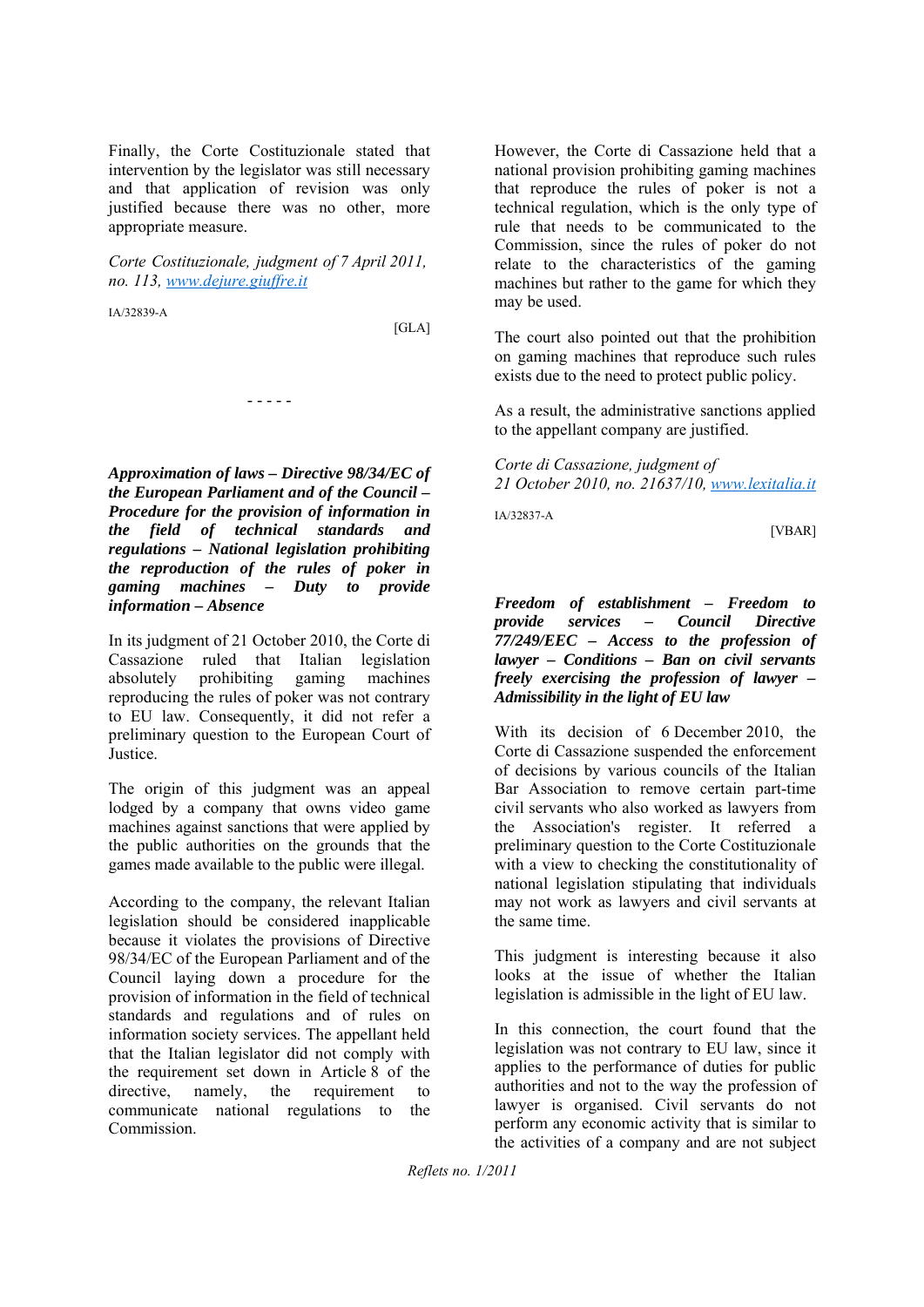to the rules of competition. Moreover, the contested legislation does not aim to regulate competition between lawyers, but rather serves the general interest by ensuring that the profession of lawyer is practised correctly and the civil servant provides a service fairly.

The court's ruling looked at the admissibility of the Italian legislation in light of Article 6 of Council Directive 77/249/EEC to facilitate the effective exercise by lawyers of freedom to provide services, which enables Member States to exclude lawyers in the salaried employment of a public or private undertaking from pursuing activities relating to the representation of that undertaking in legal proceedings in so far as lawyers established in that State are not permitted to pursue those activities.

It decided that the Italian legislation is consistent with this provision of EU law in that it only applies to Italian lawyers and not to lawyers who are members of the Bar in other Member States.

Finally, the Corte di Cassazione pointed out that the directive does not govern matters like that raised in the case in point, which was to do with the exercise of the public power in question and that consequently, Member States are free to autonomously exercise their legislative power with regard to such matters.

It is worth noting that the legislation in question was subject to a decision by the European Court of Justice on 2 December 2010 (Jakubokwska, C-225/09, not yet published).

In its judgment, the ECJ decided that Articles  $3(1)(g)$ , 4, 10, 81 and 98 EC did not preclude national legislation preventing part-time civil servants from practising the profession of lawyer, despite being qualified to do so, by laying down that they are to be removed from the register of the relevant Bar Council.

It also found that Article 8 of Directive 98/5/EC of the European Parliament and of the Council to facilitate practice of the profession of lawyer on a permanent basis in a Member State other than that in which the qualification was obtained must be interpreted as meaning that a host Member State may impose on lawyers registered with a Bar in that Member State who

are also, whether full or part‑ time, in the employ of another lawyer, an association or firm of lawyers, or a public or private enterprise, restrictions on the exercise of the profession of lawyer concurrent with that employment, provided that those restrictions do not go beyond what is necessary in order to attain the objective of preventing conflicts of interest and apply to all the lawyers registered in that Member State.

*Corte di cassazione, judgment of 6 December 2010,n° 24689, www.lexitalia.it*

IA/32836-A

#### **Latvia**

*Treaty of Accession of the ten Member States that joined the European Union in 204 – Transitional measures – Retention of provisions restricting the acquisition of agricultural land and forests by nationals of other Member States and by companies formed in accordance with the laws of another Member State and neither established nor registered nor having a local branch or agency in Latvia – Application to a company established in Latvia and controlled by a parent company also established in Latvia, but of which 100% of the capital is held by a resident of another Member State - Inadmissibility*

With its decision of 6 September 2010, the Augstākā Tiesa (Supreme Court), acting in line with the Augstākās Tiesas Senāts (Senate of the Supreme Court) decision of 13 January 2010, recognised that a company established in Latvia was entitled to acquire a plot of agricultural land in a specific legal context. The company in question was controlled by a parent company that was also established in Latvia, but of which 100% of the capital was held by a resident of another Member State.

The court's ruling related to the interpretation of Chapter 3 of Annex VIII of the Act concerning the conditions of accession of the ten Member States joining the European Union in 2004, which was concluded and signed in Athens on 16 April 2003. The Act established a transitional period during which Latvia could maintain in force, for seven years from the date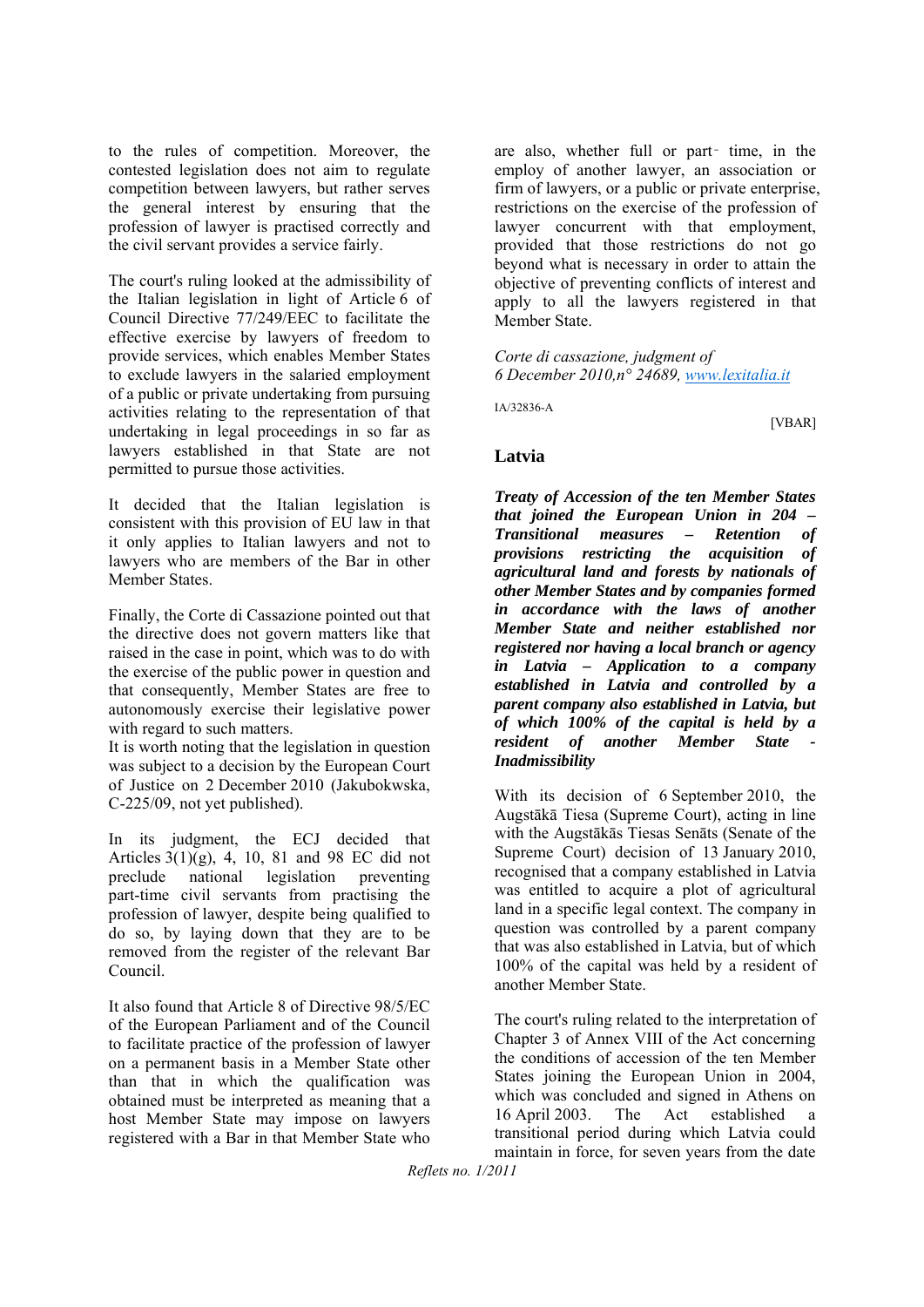of accession, the rules laid down in its legislation regarding the acquisition of agricultural land and forests by nationals of other Member States and by companies formed in accordance with the laws of another Member State and being neither established nor registered nor having a local branch or agency in Latvia.

The Augstākās Tiesas Senāts interpreted national law strictly and concluded that regardless of the fact that the person who held 100% of the capital of the relevant parent society (which was established in Latvia) was not on the list created by Article 28 of the law of 9 July 1992 on the privatisation of rural land (Par zemes privatizāciju lauku apvidos) and consequently was not entitled to buy agricultural land, the company, in principle, could not be placed in the same category as its shareholder and had its own rights to carry out activities, namely, the right to purchase agricultural land, as provided for in the aforementioned law. Among other things, the Augstākās Tiesas Senāts highlighted that the restrictions do not apply to companies established in Latvia by nationals or companies from other Member States.

In the case in point, the Augstākā Tiesa overturned the land registry court's refusal to register, ruling that it was inconsistent with the Treaty of Accession and Council Directive 88/361/EEC for the implementation of Article 67 of the Treaty.

The transitional period, which was justified by the need to safeguard the socio-economic conditions for agricultural activities following the introduction of the single market and the transition to the Common Agricultural Policy in Latvia and the temporary exception to free movement of capital, which is guaranteed by Articles 63 to 66 of the Treaty on the Functioning of the European Union, was extended until 30 April 2014 by a Commission decision. This is the maximum period provided for in the Treaty of Accession. The Saeima (the Latvian parliament) adopted the relevant amendments with the law of 14 April 2011.

*no. PAC-2095, Augstākās Tiesas Senāts, decision of 13 January 2010, no. SKC-410, www.at.gov.lv*

 $IA/22642A$ IA/32643-A

[AZN]

*Social security for migrant workers – Unemployment of a non-frontier worker employed in another Member State – Claim for social security benefits in the Member State of residence – Concept of residence*

**- - - - -**

The Augstākās Tiesas Senāta Administratīvo lietu departaments (administrative division of the Senate of the Supreme Court) ruled admissible the interpretation of the Administrative Court of Appeal that required the national authorities to examine an application for social security benefits by an unemployed person who had been employed in another Member State for two years and to bear in mind that she could continue to habitually reside in Latvia and have her principal centre of interests there. Referring to the case law of the European Court of Justice, and more specifically the Di Paolo (judgment of 17 February 1977, 76/76, ECR p. 315) and Knoch (judgment of 8 July 1992, C-102/91, ECR p. I-4341) cases, the Augstākās Tiesas Senāts (Senate of the Supreme Court) decided, with its judgment of 28 June 2010, that European Union law requires the Valsts sociālās apdrošināšanas aģentūra (National Social Security Office), which manages unemployment benefits, to examine an application made by a wholly unemployed non-frontier worker who worked in a Member State other than the competent Member State and to apply, for this purpose, the concept of residency outlined in Article  $71(1)(b)(ii)$  of Regulation (EEC) no. 1408/71 of the Council on the application of social security schemes to employed persons and their families moving within the Community. The concept of the worker's residence involves taking into account the duration and continuity of residence before the party concerned left the country, the duration and purpose of that party's absence, the nature of the employment in the other Member State and the intention of the party concerned, as emerges from the circumstances.

*Augstākā Tiesa, decision of 6 September 2010,*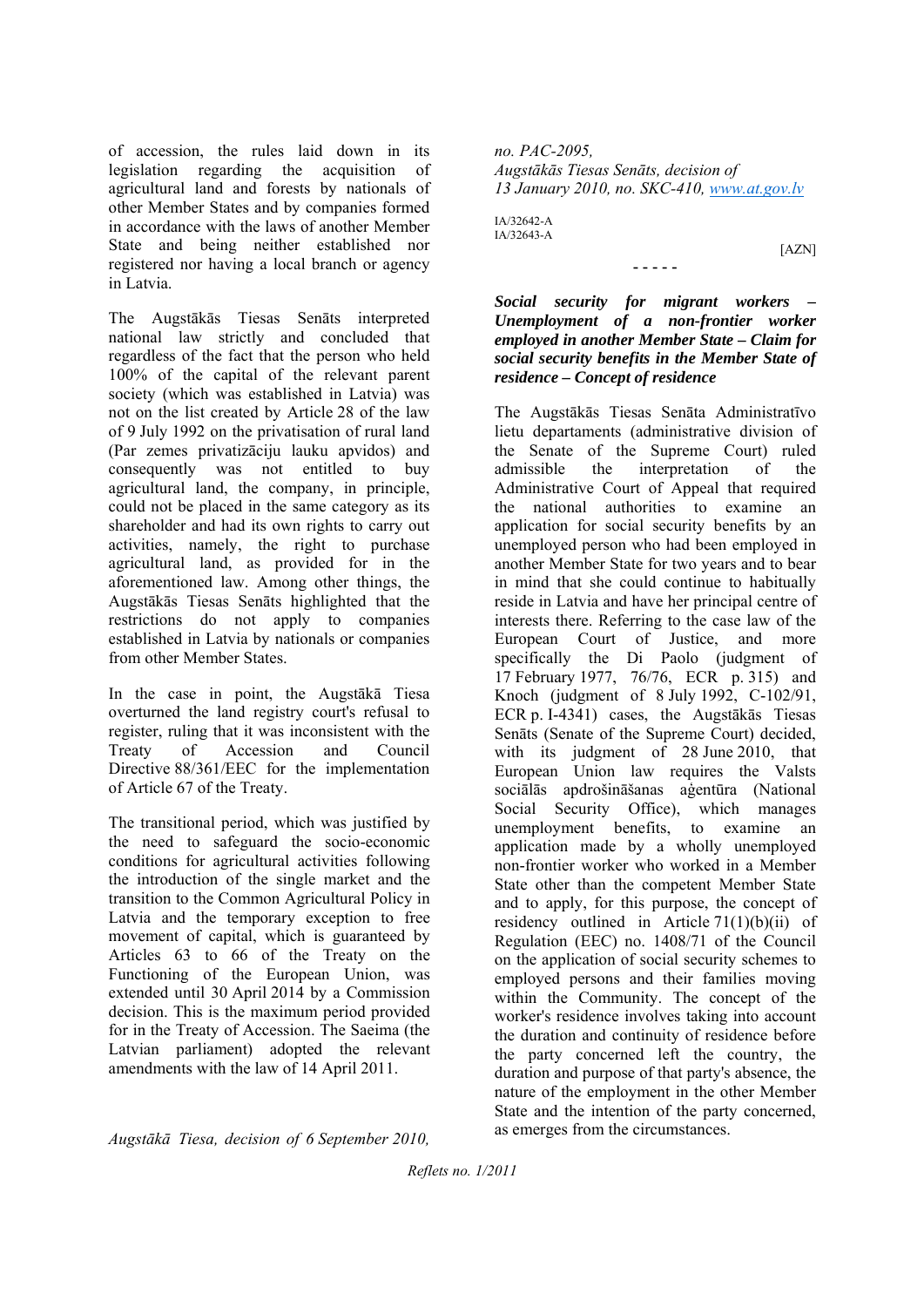In the case in point, the Court of Appeal noted that the party concerned had lived her whole life in Latvia and her husband and two children still lived there at the time. She left the country for purely economic reasons and while she was living in England, she maintained close ties with Latvia (thanks to the money provided by the party concerned, her family was able to buy some land and secured permission to build a family home).

In this context, the administrative court deemed inapplicable the concept of residence provided for in the Convention of 20 November 1996 between the Republic of Latvia and the United Kingdom of Great Britain and Northern Ireland for the avoidance of double taxation and the prevention of fiscal evasion and in the law on income tax (Par iedzīvotāju ienakuma nodokli), according to which people are only governed fiscal matters and could not be applied to social matters.

*Augstākās Tiesas Senāts, judgment of 28 June 2010, no. SKA-424/2010, www.at.gov.lv*

IA/32644-A

[AZN]

#### **Lithuania**

*Approximation of laws – Review proceedings concerning the award of public supply and public works contracts – Directive 2007/66/EC of the European Parliament and of the Council – Requirement to interpret national law in line with the purpose of the directive*

In its order of 5 April 2001, the Lietuvos Aukščiausiasis Teismas (Supreme Court, hereafter referred to as "the LAT") ruled on the interpretation of Directive 2007/66/EC of the European Parliament and of the Council amending Council Directives 89/665/EEC and 92/13/EEC with regard to improving the effectiveness of review procedures concerning the award of public contracts, which had not been transposed into national law at the time of the facts of the case and for which the transposal deadline had not yet passed.

The dispute related to the legal effects of a public contract that was concluded in violation

of mandatory provisions and various principles relating to the award of public contracts. In the case in point, the court of first instance did not declare the public contract ineffective. The court of appeal confirmed this decision with a view to protecting the public interest. Its reasoning was based on Article 2d(3) of Directive 2007/66/EC of the European Parliament and of the Council, which provides that provide a review body may not consider a contract ineffective, even though it has been awarded illegally, if the review body finds that overriding reasons relating to a general interest require that the effects of the contract should be maintained.

In its order, the LAT first pointed out that even before a directive's transposal deadline has passed, national law should be interpreted in line with the directive – not generally, but to the extent that such interpretation is required to avoid undermining the purpose of the directive. That means that interpretation of national law is limited by one specific goal, namely that of not seriously compromising the result to be achieved by the directive.

The LAT also found that it would be appropriate to evaluate the significance and place of keeping public contracts ineffective within the system of the objectives of Directive 2007/66/EC of the European Parliament and of the Council.

In this connection, the LAT observed that keeping public contracts ineffective was not the main objective of the aforementioned directive, but rather one of the conditions for achieving the directive's primary objective. Keeping public contracts ineffective is an exception to the supplier protection system and is offset by the application of alternative sanctions.

The LAT also raised the fact that even after the deadline for transposing Directive 2007/66/EC of the European Parliament and of the Council had passed, Member States could decide not to keep public contracts effective and that such decisions could not be viewed as violations of the principle of the efficiency of review proceedings concerning the award of public contracts. Pursuant to the directive's twentieth recital, the Member States may apply stricter sanctions in accordance with national law.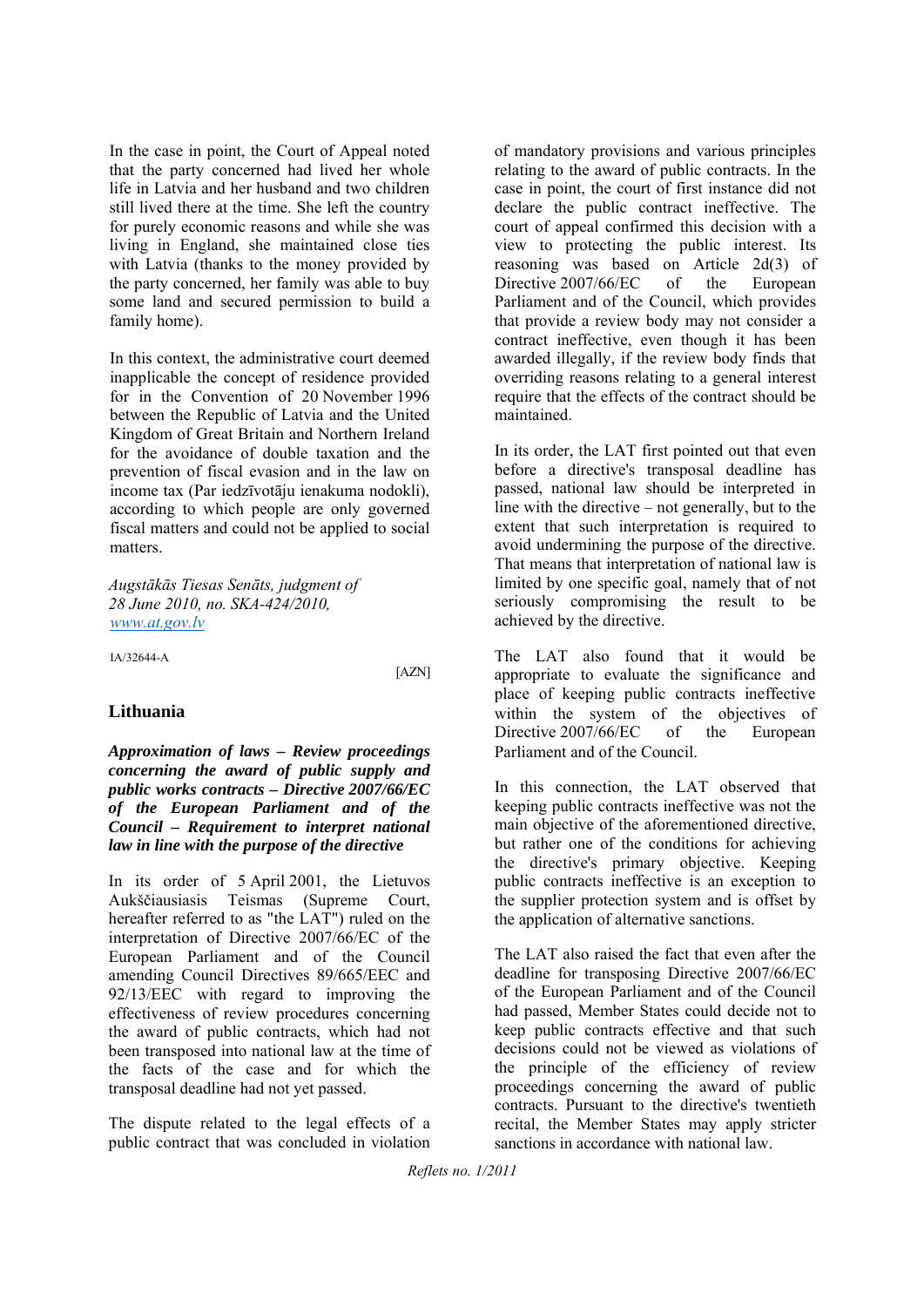Consequently, the LAT upheld the court of appeal's decision insofar as it was made to protect the public interest, but dismissed the argument based on the application of Directive 2007/66/EC of the European Parliament and of the Council. In so doing, the LAT amended the decision by maintaining the effects of the public contract in question for a limited period only, as required to protect the public interest.

*Lietuvos Aukščiausiasis Teismas, order of 5 April 2011, no. 3K-3-155/2011, www.lat.lt*

IA/32656-A

[LSA]

#### **Netherlands**

*Visas, asylum, immigration – Immigration policy – Directive 2008/115/EC of the European Parliament and of the Council – Transposal – Detention decision – Risk of absconding* 

In a judgment handed down on 21 March 2011, the Raad van State ruled that the Netherlands had not correctly transposed Article 3(7) of Directive 2008/115/EC of the European Parliament and of the Council on common standards and procedures in Member States for returning illegally staying third-country nationals (hereafter referred to as "the directive").

The case related to a decision by the competent Dutch authorities to place in detention a third-country national (hereafter referred to as "the alien") who was supposed to leave Dutch territory since they believed that the alien may abscond. In the view of the competent authorities, this measure was necessary for the protection of public policy and public safety.

Ruling in the first instance, the Rechtbank 's-Gravenhage overturned the detention decision and awarded the alien compensation.

Ruling on the appeal, the Raad van State upheld the decision of the Rechtbank 's-Gravenhage and ruled that Article 3(7) of Directive 2008/115/EC of the European Parliament and of the Council, according to which risk of

absconding" must be determined based on objective criteria defined by law, was not transposed correctly into Dutch law. It considered that the Vreemdelingencirculaire, which contains the criteria used to determine whether there is a risk of an alien absconding, is not a law (as required by the directive) but rather a guideline.

Nonetheless, the Raad van State found that the relevant Dutch legislation – namely the Aliens Act 2000 – could be interpreted in line with the directive in the sense that third-country nationals may only be placed in detention if they attempt to obstruct their expulsion.

The Raad van State argued that point 70 of the European Court of Justice's judgment of 30 November 2009 (Kadzoev, C-357/09 PPU, ECR p. I-11189), according to which the possibility of detaining a person on grounds of public order and public safety cannot be based on Directive 2008/115/EC of the European Parliament and of the Council, still applies when a person is covered by the scope of the directive and, consequently, is not limited to the issue of knowing whether a third-country national can be placed in detention, under certain conditions, once the maximum detention period has passed. It found that Article 15(1) of the directive and, by extension, the relevant Dutch legislation should be interpreted in the sense that reasons of public policy cannot be used as the basis for a detention decision made to protect public policy and public safety. However, the Raad van State considered that reasons of public policy could be taken into account if they showed that there was a risk of absconding or that an attempt had been made to obstruct the expulsion.

Given that the detention decision did not refer to any reasons showing an attempt by the alien to prevent his expulsion, the Raad van State upheld the decision by the Rechtbank 's-Gravenhage.

*Raad van State, 21 March 2011, S.H. Hassan v. Minister for Immigration and Asylum, LJN BP9284, www.rechtspraak.nl*

**- - - - -**

IA/33122-A

[SJN] [WAALCAR]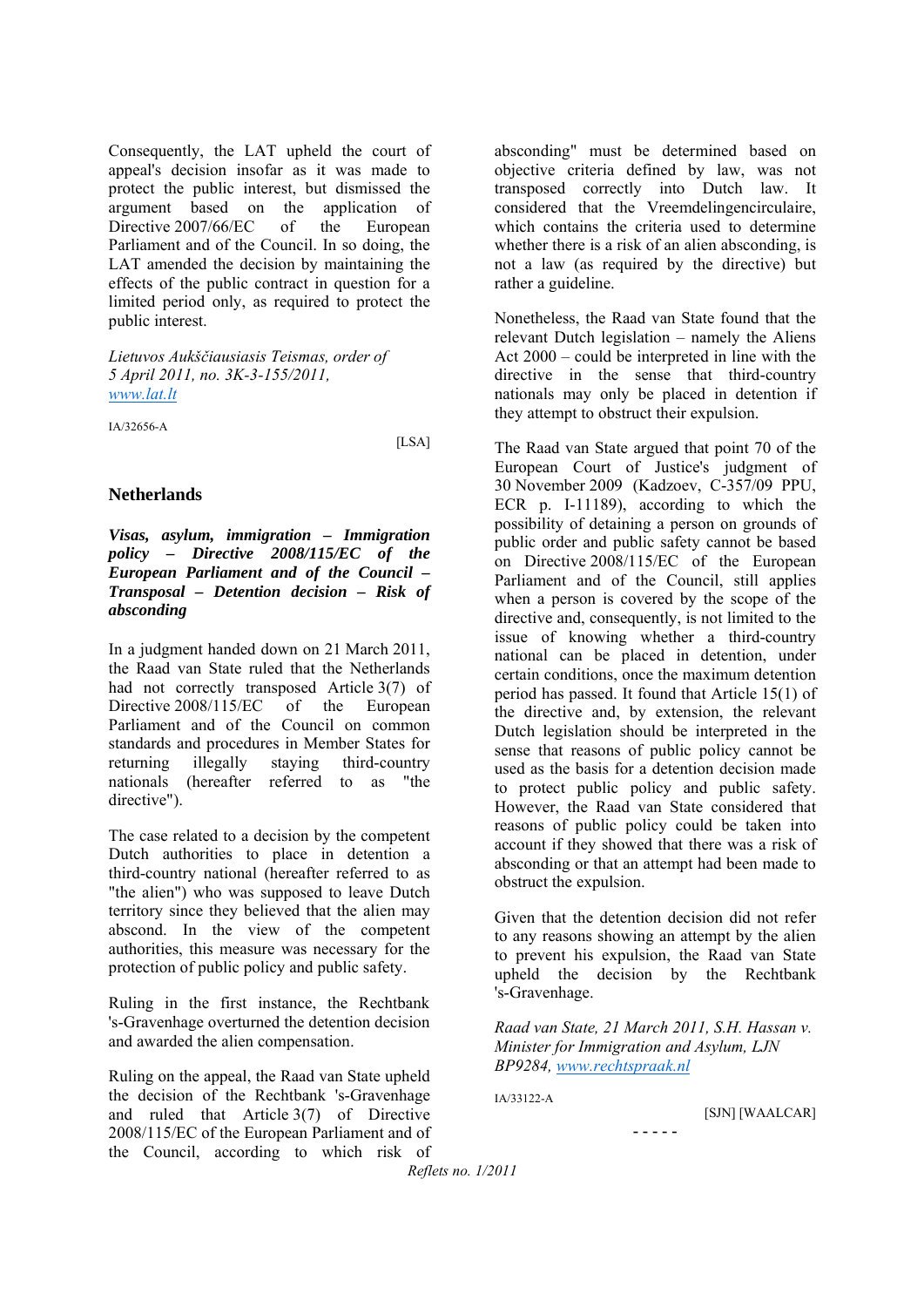*International agreements – EEC-Turkey Association Agreement – Free movement of persons – Freedom of establishment – Freedom to provide services – Standstill clause and non-discrimination rules*

In the case in point, the Raad van State ruled that Article 9 of the EEC-Turkey Association Agreement, which prohibits all discrimination on grounds of nationality, should be read in conjunction with Article 41(1) of the Additional Protocol to the aforementioned EEC-Turkey Association Agreement (standstill clause) and that, consequently, any admission restrictions that existed on 1 January 1973 may be retained, even if they are discriminatory.

This case related to an application by a Turkish national for a fixed-term residence permit allowing him to work independently in the Netherlands. His application was rejected on the grounds that his activities were not of "essential interest" to the Netherlands. By virtue of the Vreemdelingencirculaire 2000, there is a system of points for measuring the added value a company brings to Dutch society.

The Turkish national argued that this system contravened Article 9 of the EEC-Turkey Association Agreement, Article 54 EC and Article 41(1) of the Additional Protocol to the Association Agreement. In his opinion, Turkish nationals have the same rights as European citizens if they wish to settle in the Netherlands to carry out a professional activity. Given that European citizens do not have to submit business plans (but Turkish nationals do), the Turkish national in question held that Dutch legislation in the matter breached the principle of non-discrimination.

Referring to the European Court of Justice's judgments in the Savas (judgment of 11 May 2000, C-37/98, ECR p. I-2927) and Abatay (judgment of 21 October 2003, C-317/01 and C-369/01, ECR p. I-12301) cases, the Raad van State observed that the aim of the EEC-Turkey Association Agreement was to remove restrictions on freedom of establishment and freedom to provide services and that consequently, by virtue of Article 41(1) of the Additional Protocol to the agreement, it is prohibited to introduce new restrictions on the freedom of establishment and the freedom to

provide services. However, the Raad van State argued that this only applies to new restrictions, and not to restrictions that existed before 1 January 1973. The Raad van State confirmed that the criterion of "essential interest" already existed in January 1973, meaning that it was not a new restriction, hence it could be retained even if it was discriminatory.

*Raad van State, 15 March 2011, the alien v. Secretary of State for Justice, LJN BP8383, www.rechtspraak.nl*

IA/33123-A

[SJN] [WAALCAR]

#### **Poland**

*European Union – Police and judicial cooperation in criminal matters – Framework decision on the European arrest warrant and surrender procedures between Member States – Implementation of national law – Mandatory grounds for non-enforcement of the arrest warrant – European arrest warrant for the purpose of criminal proceedings – National provision providing for the non-enforcement of an arrest warrant that infringes civil and human rights and freedoms – Scope – Executing judicial authority finding no offence – Description of offence insufficient for the executing judicial authority to determine the nature and legal classification of the offence – Inclusion* 

In its judgment SK 26/08 of 15 October 2010, which was handed down after examination of a constitutional complaint by a Polish citizen who was subject to a European arrest warrant for the purpose of criminal proceedings, issued by a British court, the Trybunał Konstytucyjny (Polish Constitutional Court) ruled on the consistency of provisions of the Polish Criminal Code (hereafter referred to as "the CC"), transposing framework decision on the European arrest warrant and the surrender procedures between Member States, with constitutional provisions giving the right to a fair trial and defence and the prohibition on extraditing a person where extradition may infringe upon civil and human rights and freedoms (Articles 45(1) and 42(2), read in conjunction with Article 55(4) of the constitution). The complainant argued that the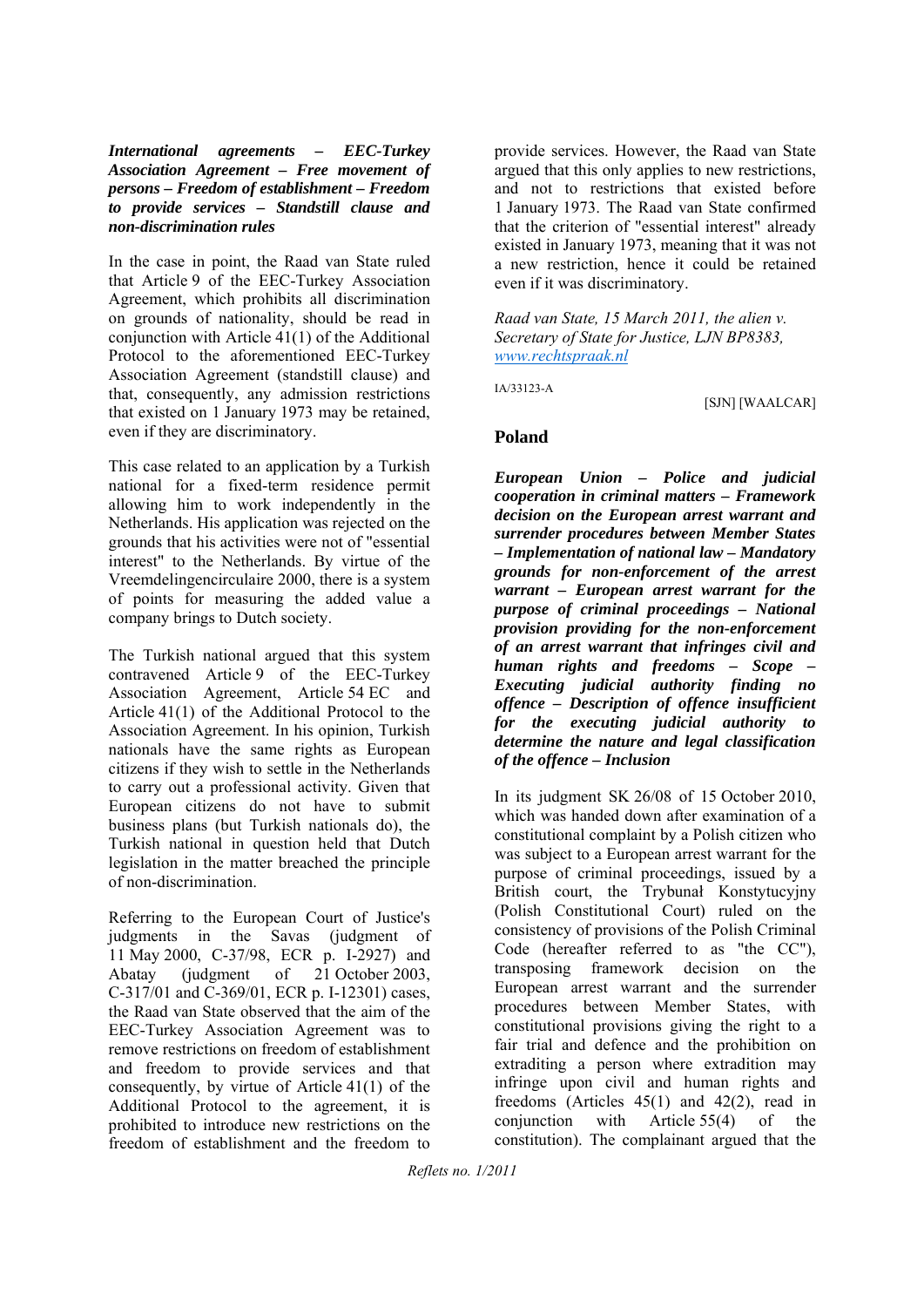grounds for non-enforcement of an arrest warrant set out in the CC were not clear and complete enough, particularly as regards the possibility of surrendering a prosecuted person without prior examination of the probable nature of the offence.

The Trybunał Konstytucyjny limited its examination of the consistency of the provisions of the CC mentioned by the complainant to Article  $607p(1)(5)$ , which stipulates that European arrest warrants are not enforced if their enforcement could violate civil and human rights and freedoms. This article introduces a ground for non-execution that is not explicitly provided for in framework decision 2002/584, but that can be deduced from points 12 and 13 of the preamble to the framework decision.

The Trybunał Konstytucyjny found that Article  $607p(1)(5)$  also includes situations where the executing judicial authority finds that the offence for which the person in question is being prosecuted was not actually committed, as well as situations where the description of the offence in the European arrest warrant does not enable the executing judicial authority to determine the nature and legal classification of the offence. In both cases, Article  $607p(1)(5)$  of the CC provides a legal basis for the executing judicial authority to refuse to enforce the European arrest warrant issued for the purpose of criminal proceedings. The Trybunał Konstytucyjny therefore found that the provision is consistent with the constitution. In this connection, it emphasised that although European arrest warrants are not enforced automatically, the executing judicial authority is not allowed to take the place of the court of the issuing Member State and therefore may not conduct the entire procedure for submission of evidence to decide whether the offence was actually committed by the prosecuted person.

*Trybunał Konstytucyjny, judgment of 5 October 2010, SK 26/08, Orzecznictwo Trybunału Konstytucyjnego, Zbiór Urzędowy, seria A, 2010, Nr 8A, poz. 73; Dz.U. Nr 189, poz. 1273, www.trybunal.gov.pol*

- - - - -

IA/32665-A

[MKAP]

*Treaty of Lisbon – Constitutional review after ratification – Provisions of the Treaty on European Union regarding ordinary and simplified revision procedures – Provisions of the Treaty on the Functioning of the European Union regarding the flexibility clause – Consistency of the contested provisions with Polish constitutional order* 

In case K 32/09, the Trybunał Konstytucyjny (Polish Constitutional Court) ruled on the consistency with the Polish constitution of provisions of the Treaty of Lisbon modifying Article 48 of the Treaty on European Union regarding ordinary and simplified revision procedures for treaties and Article 352 on the Treaty on the Functioning of the European Union, known as the flexibility clause. The constitutional provisions in question were Article 8(1) of the constitution, which stipulates that the constitution is the supreme norm of the Republic of Poland, and Article 90(1), which authorises the transfer of the public authorities' powers in certain matters to an international organisation, by virtue of a treaty.

The appellants (members of parliament and senators) argued that the treaty modification procedures provided for in the Treaty of Lisbon risked not sufficiently respecting Poland's position and that the treaty allowed the EU institutions to extend their own powers, despite the lack of democratic legitimacy.

The Trybunał Konstytucyjny reiterated that the Treaty of Lisbon had been ratified by the President of Poland and that the parliament had passed a law authorising him to do so. Consequently, the Treaty of Lisbon benefits from a special presumption of conformity with the constitution. This can only be overturned if it is impossible to interpret the treaty and the constitution in such a way that they are compatible. In the case in point, the constitution may be interpreted in the sense that the conditions set down in Article 90 of the constitution (regarding international agreements) must also be met for amendments to be made to treaties. Moreover, the Trybunał Konstytucyjny observed that in reality, the national parliaments' role in the ordinary revision procedure for treaties was increased by both the Treaty of Lisbon and the national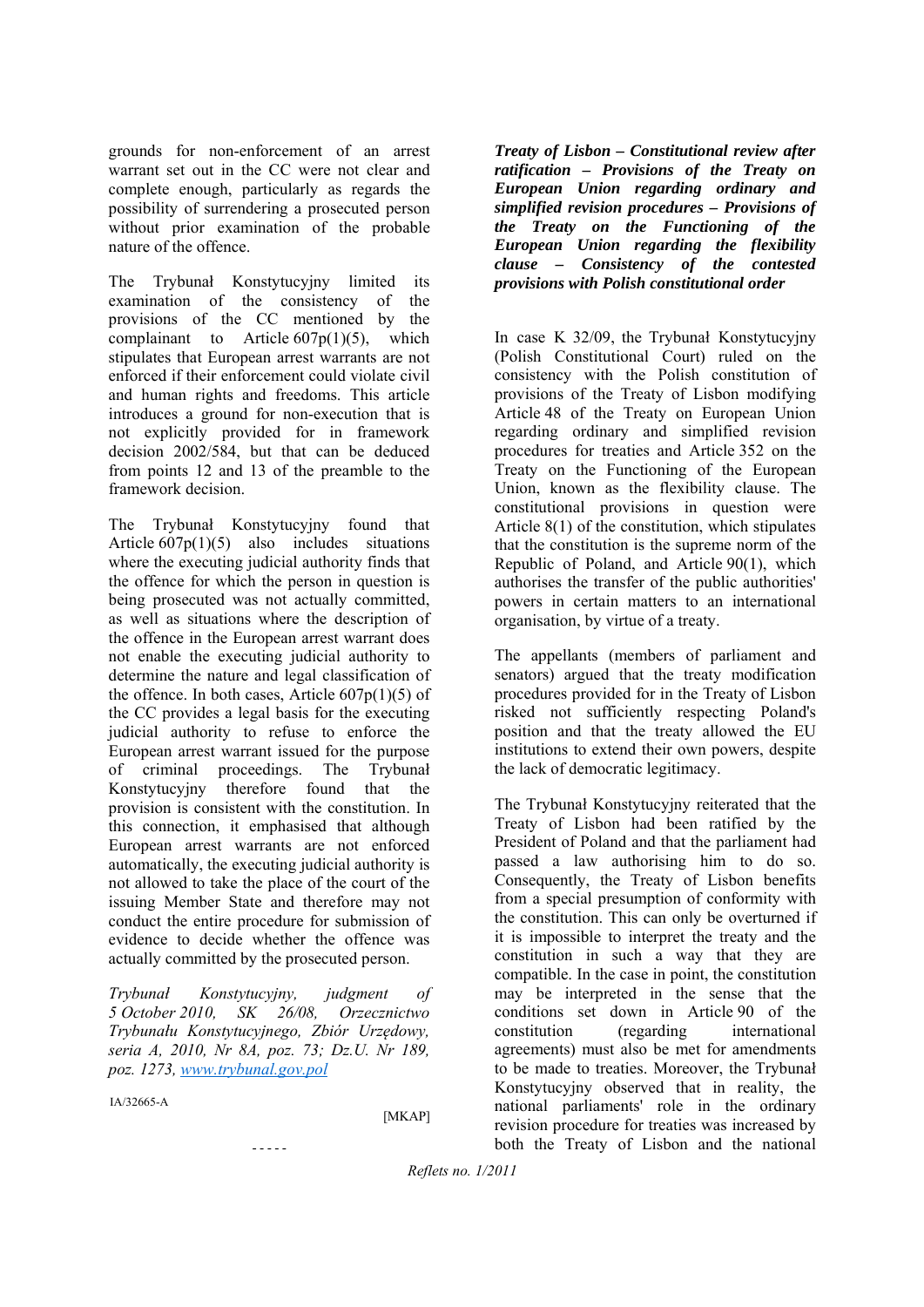procedure created by the 2010 law on cooperation between the Polish Council of Ministers, Parliament and Senate in matters relating to the Republic of Poland's accession to the European Union, which guarantees that Poland's constitutional bodies will be involved in decision-making and will have the opportunity to present and defend national interests.

Next, with regard to the flexibility clause, the Trybunał Konstytucyjny pointed out that this clause already featured in the EC Treaty, is subsidiary in nature and cannot be used as a ground for extending the European Union's powers. Besides, it cannot be concluded that Article 352 TFEU gives the EU institutions carte blanche because it requires that the Council unanimously decides to adopt an act for this purpose, after having obtained permission from the European Parliament and the national parliaments. Furthermore, national parliaments must be kept informed of legislative initiatives, which must be submitted for re-examination if there are any doubts about their compatibility with the principle of subsidiarity.

Finally, the Trybunał Konstytucyjny ruled that the Treaty of Lisbon expresses the concept that the European Union respects the principle of safeguarding the Member States' sovereignty in the integration process, promotes both the integration process and cooperation between Member States thanks to the identity of the values and goals of the European Union (defined in the treaty) and the Republic of Poland (defined in the Polish constitution) and establishes a clear division of powers.

*Trybunał Konstytucyjny, judgment of 24 November 2010, K 32/09, Orzecznictwo Trybunału Konstytucyjnego, Zbiór Urzędowy, seria A, 2010, Nr 9A, poz. 108; Dz.U. Nr 229, poz. 1506, www.trybunal.gov.pl*

IA/32664-A

[MKAP]

#### **Czech Republic**

*Fundamental rights – Right to respect of privacy – Directive 2006/24/EC of the European Parliament and of the Council –* 

*Protection of data on traffic and localisation data – Transposal – Necessity and proportionality requirements in a democratic State governed by the rule of law Unconstitutionality of national provisions for transposal* 

The Ústavní soud (Constitutional Court) was asked to rule on the constitutionality of certain provisions of the law on electronic communications and its implementing regulation, which transposed Directive 2006/24/EC of the European Parliament and of the Council into Czech law. A group of members of parliament argued that these provisions violated the right to respect of privacy, which is protected by the Czech Charter of Fundamental Freedoms and Rights and the European Convention on Human Rights in that they allowed the collection, storage and processing of data on traffic and localisation data without meeting the requirements of necessity and proportionality or fulfilling the imperatives of a democratic State governed by the rule of law. Moreover, the members of parliament requested that a preliminary question be referred to the European Court of Justice to challenge the validity of Directive 2006/24/EC of the European Parliament and of the Council.

In its judgment of 22 March 2011, the Ústavní soud did not uphold the arguments used to justify referral of a preliminary question. It pointed out that constitutional review, which it is responsible for, must be performed according to the standards of national constitutional order, which remains the reference framework for review. However, Community law influences the creation, application and interpretation of national law, and although it is not part of the constitutional order, it must be taken into account (see *Reflets no. 2/2006,* p. 21, IA/28220-A [only available in French]). Furthermore, the directive in question gives the Member States sufficient room for manoeuvre to enable transposal that is consistent with the constitution. The national legislator decides on the arrangements for transposing the directive and is also bound by constitutional order when it comes to choosing the means through which it will achieve the result set down in the directive.

Referring to its own case law, the case law of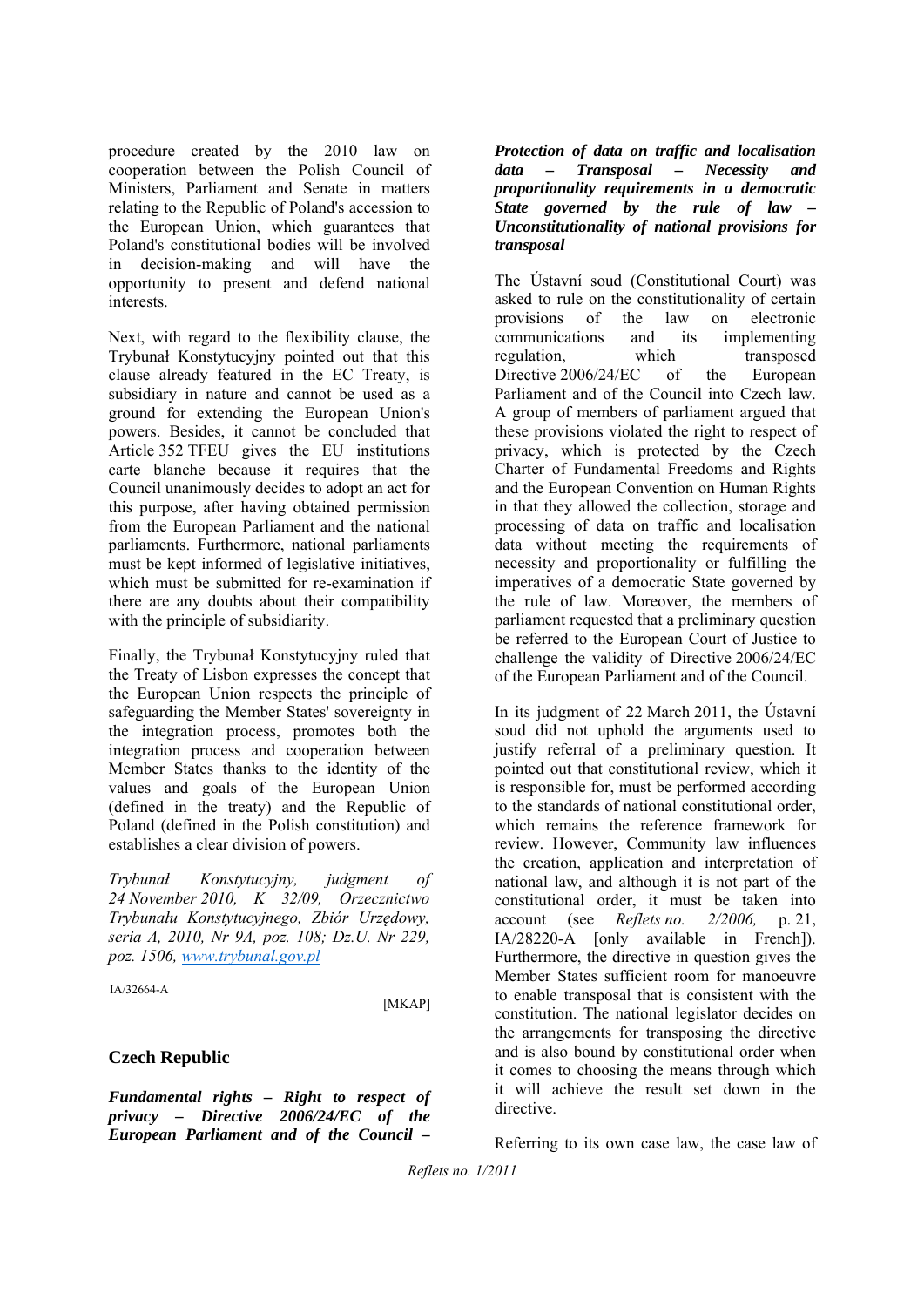the ECHR and the case law of various other constitutional courts, especially the German Bundesverfassungsgericht, the Ústavní soud interpreted the content of the right to respect of privacy and the admissible exemptions. It observed that the right to self-determination of information was an integral part of the right to privacy. In the view of the Ústavní soud, the fact that there is no guarantee that individuals can control the content and scope of personal data about them that must be published, stored or processed for other purposes than initially intended is unacceptable in a free and democratic society. If individuals cannot assess trustworthiness of people with whom they may be dealing and cannot adapt their behaviour accordingly, their rights and freedoms are automatically limited. In other words, if the public authorities are omnipresent and omniscient, rights to privacy and self-determination become practically non-existent and illusory. In a democratic society, exemptions should only be granted in exceptional circumstances, and only if there is careful observance of the principles of necessity and proportionality and real and effective legal guarantees are set up to prevent arbitrariness.

In the case in point, the Ústavní soud noted that the contested national provisions went far beyond the framework provided for in Directive 2006/24/EC of the European Parliament and of the Council in terms of the volume and nature of information to be retained. With regard to the severity of the infringement of the right to privacy, which is exacerbated by the fact that it affects a large and indeterminate number of users (since it relates to systematic, preventive data collection), the Ústavní soud concluded that the provisions were far from meeting the constitutional requirements for several reasons.

Firstly, the Ústavní soud found that the national legal provisions were not clear, particularly with regard to the competent authorities to which the data in question could be transferred, the texts forming the legal basis for their power and the purpose served by such transfers. While Directive 2006/24/EC of the European Parliament and of the Council aims to ensure that data are available for the purpose of the investigation, detection and prosecution of serious crime, the contested provisions allowed

unlimited access to the data in question. The Ústavní soud also considered that the provisions did not do enough to ensure the protection and security of the data, and that the affected individuals had no guarantees against misuse and arbitrariness. Consequently, it repealed the national provisions in question.

With this judgment, the Ústavní soud adopted the same position as constitutional courts in other countries (Germany, Romania, Bulgaria, Cyprus), all of which declared the national legal texts transposing Directive 2006/24/EC of the European Parliament and of the Council to be unconstitutional. The Ústavní soud also issued an *obiter dictum* expressing doubts as to the effectiveness, necessity and proportionality of the mechanism for systematic, preventive storage of the data in question, which covers almost all electronic communication. In the view of the Ústavní soud, such a mechanism could infringe on the privacy of all users of electronic communication services.

*Ústavní soud, judgment of 22 March 2011, no. Pl. ÚS 24/10, http://nalus.usoud.cz*

IA/33009-A

[KUSTEDI] [PES]

#### - - - - -

*Free movement of goods – Labelling and presentation of products – Multitude of applicable European Union and national provisions –Interpretation complies with EU law – Power of the national legislator in fields standardised by EU law*

The Nejvyšší správní soud (Supreme Administrative Court of the Czech Republic) rejected a cassation appeal filed by the supermarket chain Tesco stores ČR against a judgment handed down by the Prague Městský soud (municipal court) that confirmed the ban on marketing certain food products (butter produced in Belgium in the case in point) on the Czech market.

The ban was put in place by the Czech Agriculture and Food Inspection Authority. During an inspection, the authority noted that the products in question bore "čerstvé máslo" ("fresh butter") labels, despite there being 48,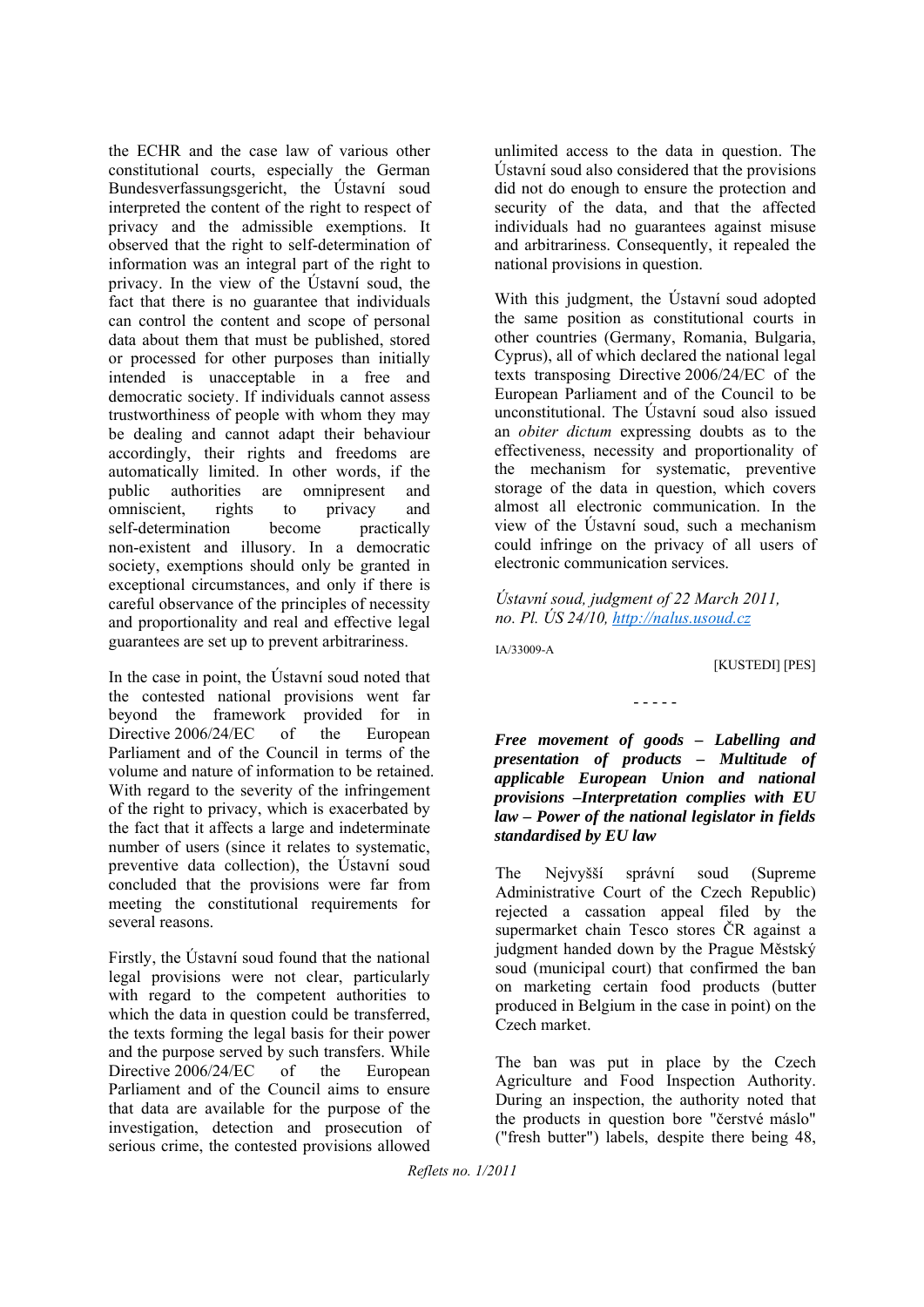62 and 69 days between their production dates and their use-by dates. The Inspection Authority considered this to be in violation of a ministerial order, which specifies that only butter intended to be consumed within 20 days of production is to be labelled "čerstvé máslo".

In its judgment, the Nejvyšší správní soud added a number of important clarifications regarding the application of Czech law in a field standardised by EU law. First of all, it emphasised that regional courts have the option, not the obligation, of referring preliminary questions to the European Court of Justice (ECJ). However, if the relevant regional court does not refer a preliminary question, litigants cannot complain to the court that their rights have been violated. The Nejvyšší správní soud is the only administrative court required to submit preliminary questions to the ECJ within the meaning of Article 267 TFEU.

Nevertheless, the Nejvyšší správní soud rejected the appellant's request to refer a preliminary question, concluding that the difficulties involved in applying the rules in this matter were not due to lack of clarity in European legislative texts, but to the large number and diverse nature of the rules governing the situation in the case in point (both, national constitutional, legislative and regulatory provisions and those EU legislative provisions contained in two regulations, a directive and, lastly, the Treaty on the Functioning of the European Union itself).

According to the Nejvyšší správní soud, a clear approach was needed to resolve this dispute. This approach would have to enable correct application of all these rules, which have completely different origins and forms. As for fields generally governed by EU primary legislation, directives and, in specific areas, regulations, the Nejvyšší správní soud found that when it came to aspects not covered by such regulations (in this case, the "fresh butter" label), various checks should be performed to interpret the applicable national provisions. These checks should verify that the provisions (1) are consistent (the national regulatory decision complies with national law); (2) comply with the applicable directives; (3) if interpreted as such, they do not overlap the fields covered by the regulations; and finally (4)

universal application of national provisions does not violate EU primary legislation.

It should be noted that there are no separate conditions for verification over successive stages; on the contrary, these conditions are closely linked. The Nejvyšší správní soud also considered that such an approach fully complied with the rules set out in the Ústavní soud's flagship ruling on the relationship between European law and Czech law (see *Reflets no. 2/2006,* p. 21, IA/28220-A [only available in French]).

Pursuant to the approach set out above, the Nejvyšší správní soud first ruled that the ministerial order complied with the law. It then pointed out that the courts were required to interpret national law in line with EU law, especially in cases where national provisions regarding transposal were not worded clearly. Indeed, it is not for administrative courts to perform an abstract review of legislative acts that incorrectly transpose EU law. Rather, their role is to assess the possible impact of these acts on the case in point.

Now in the case in point, there was no need to apply Commission Directive 2000/13/EC as the issue was not to discover whether the appellant had been prevented from selling products on the Czech market using the original name, but rather to find out if the description "čerstvé máslo", added especially for the products' launch on the Czech market, falls into the scope of application for national provisions. The Nejvyšší správní soud confirmed that since EU law (Council Regulation (EC) no. 2991/94) allowed Member States to set their own individual quality standards, only butter with a use-by date no more than 20 days after its production date could be described as "čerstvé máslo".

*Nejvyšší správní soud, judgment of 23 July 2010, no. 2 As 55/2010-167, www.nssoud.cz*

IA/33006-A

[KUSTEDI] [PES]

- - - - -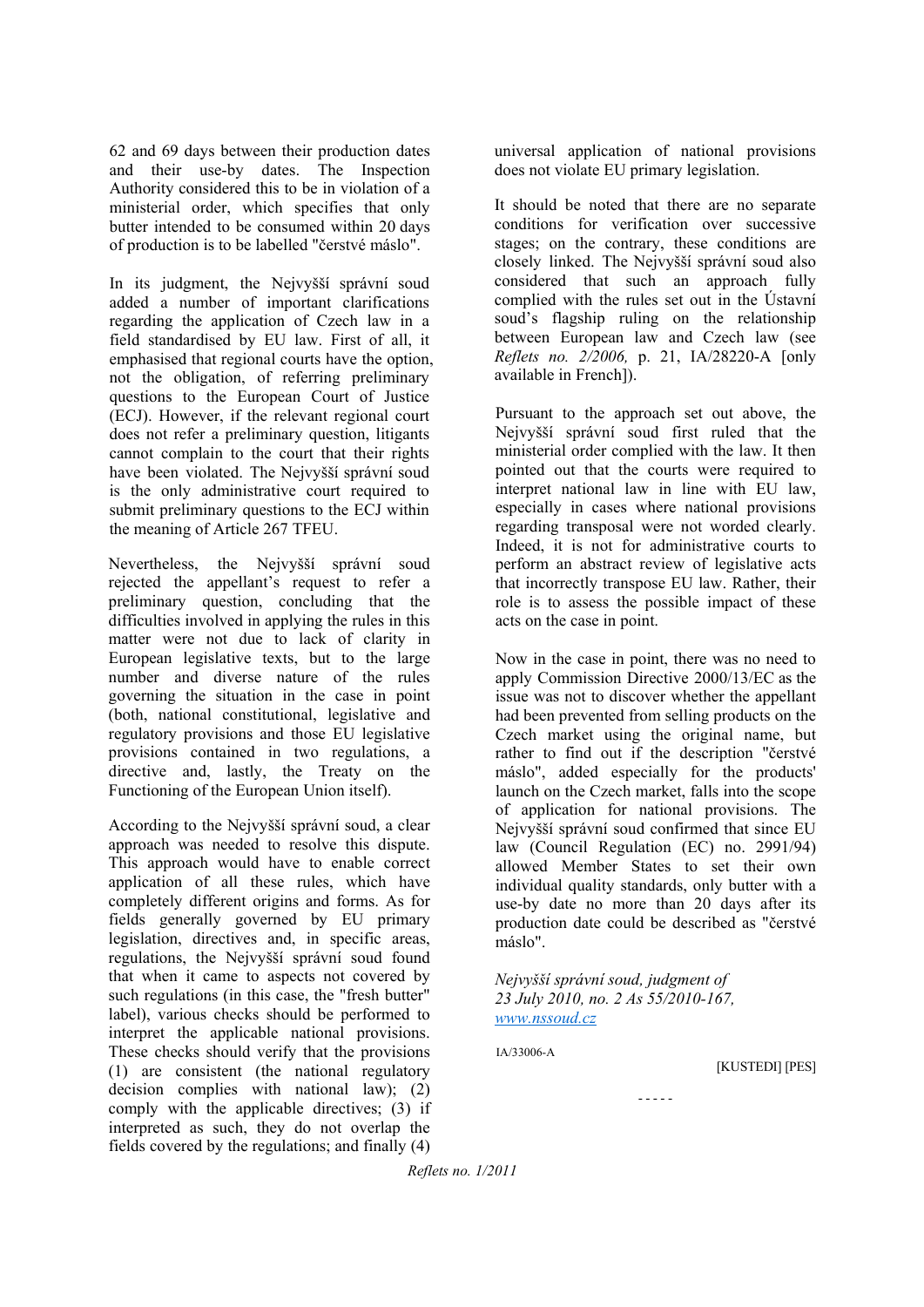*Citizenship of the European Union – Principle of non-discrimination on grounds of nationality – Compensation of victims of the communist regime – Refusal to grant a supplement to a state pension –Exclusion from the scope of EU law – Admissibility*

The Nejvyšší správní soud (Supreme Administrative Court of the Czech Republic) was asked to rule on a cassation complaint lodged against a decision taken by the body responsible for social security in which the body in question refused to grant the appellant a supplement to his state pension because he was not a Czech national.

Supplements to state pensions are an allowance intended for individuals who suffered injustice at the hands of the communist regime. Now, the appellant undeniably suffered unjust treatment during the period in question (he was imprisoned for refusing to carry out military service) and, consequently, believed that he was entitled to a supplement to his state pension. He is currently a German national, but lived in the Czechoslovak Socialist Republic at the time and was a citizen of that country. Nevertheless, his application was refused on the grounds that Czech legislation reserved the allowance in question to individuals who were Czech nationals when their application was filed.

As a result, the appellant brought the matter before the administrative courts, claiming that Czech legislation was contrary to European Union law, notably the principle of non-discrimination set out in the Charter of Fundamental Rights of the European Union.

However, the Nejvyšší správní soud rejected this argument in its judgment of 16 June 2010. In the court's opinion, the matter of compensation for victims and dissidents of the communist regime falls outside the scope of application of European Union law, so the principle of primary law – concerning non-discrimination – was not applicable in the case in point. Besides, the supplement aims to offer some compensation for injustices caused by the communist regime and, as such, is not included in the category of social benefits, which are covered by Council Regulation (EC) no. 1408/71.

The Nejvyšší správní soud then asked whether it was consistent with Czech constitutional order to differentiate between nationals and foreigners with regard to compensation. To resolve this question, it referred to prior decisions by the Ústavní soud (Constitutional Court) and the European Court of Human Rights, both of which agreed that nationality could be a condition for access to recovered property.

In this respect, the Nejvyšší správní soud emphasised that efforts to compensate victims of the Communist regime and members of the Resistance against fascism and communism could not be questioned or considered illegal simply because compensation was not awarded to all victims, but only to Czech citizens in recognition of their involvement in liberating their country.

*Nejvyšší správní soud, judgment of 16 June 2010, no. 6 Ads 155/2009-42, www.nssoud.cz*

IA/33008-A

[KUSTEDI] [PES]

#### **Romania**

*Competition – Dominant position – Abuse – Postal services – Domestic direct mail postal service and commercial correspondence postal service – Granting by a State company, the largest national operator of postal services, of preferential treatment to one of its business partners*

Pursuant to an investigation into abuse of a dominant position by the Romanian National Postal Company (CNPR), the Romanian Competition Council, via its Decision No 52 of 16 December 2010, fined CNPR some RON 100 million (equivalent to  $\epsilon$ 24 million), an amount that represents approximately 7.2% of CNPR's turnover.

CNPR, the largest operator of postal services in Romania, is a State company controlled by the Ministry of Communication and the Information Society (which holds 75% of the shares) and by the 'Ownership Fund' (which holds 25% of the shares).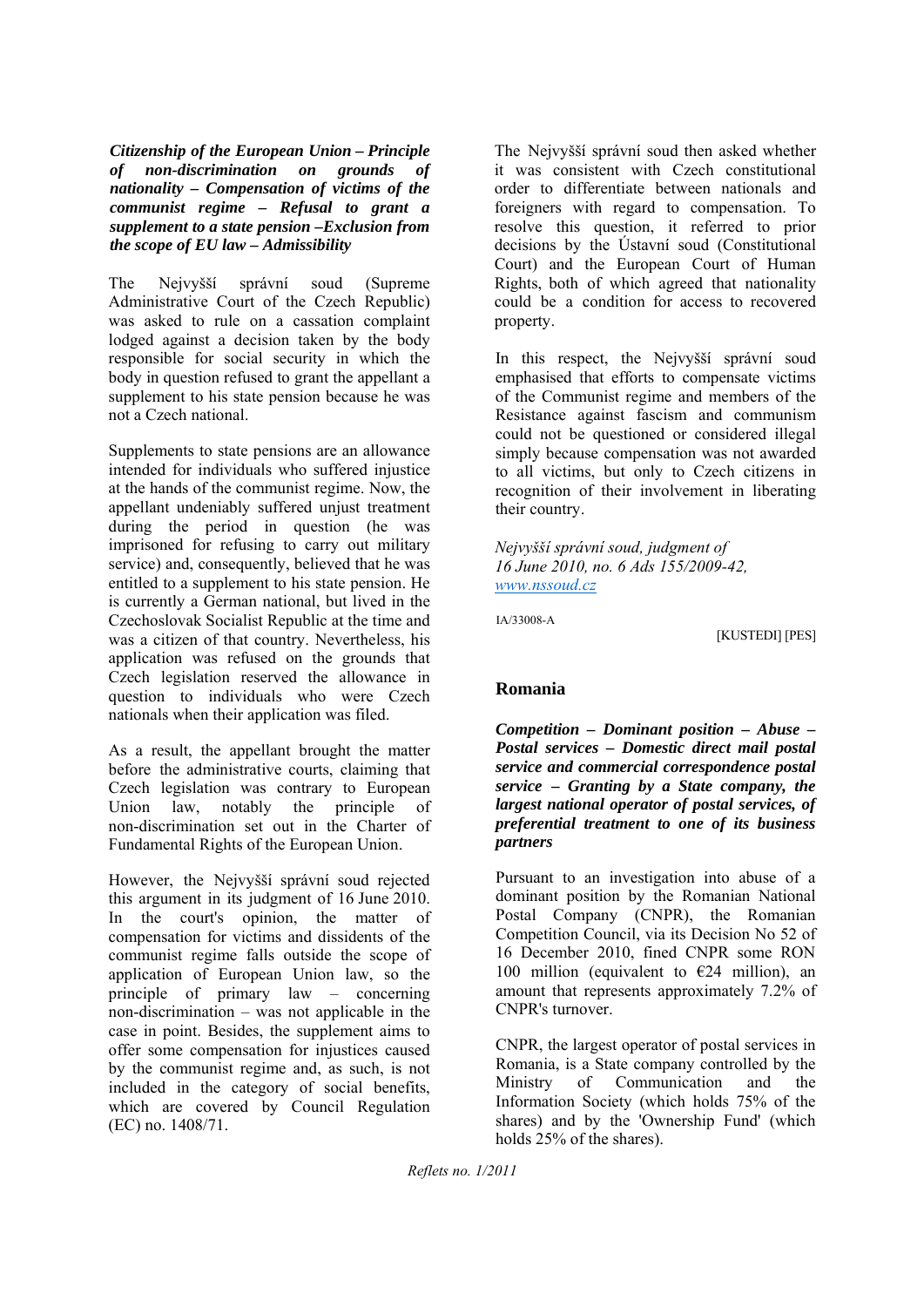The abuse of dominant position took place on two markets. The first is the market for 'direct mail postal service' (hereafter "the Infadres service"). CNPR provides this service to businesses engaged in direct marketing, with a view to promoting products. The second is the market for the 'domestic non-priority correspondence postal service …' (hereafter referred to as "the commercial correspondence service"). This is a service provided to businesses for their various business correspondence needs (e.g., the sending of invoices).

The abuse of dominant position by the CNPR consisted, firstly, of granting one of its customers (Infopress) preferential treatment, when compared to other CNPR business partners and between 2005 and 2009, on the Infadres service market. This preferential treatment was subsequently expanded, in 2008 and 2009, to include the business correspondence service.

Secondly, the abuse of dominant position consisted, in 2008 and 2009, of awarding Infopress tariff rebates applied on a discriminatory basis with respect to other CNPR partners.

In this respect, Infopress was the only partner to benefit from certain favourable payment conditions and significant preferential tariff rebates. CNPR did not offer its other partners, in a real and unequivocal manner, the same contractual conditions for the same services provided.

The tariff rebates applicable to Infopress, stipulated in an initial addendum to the contract concluded with CNPR, were better than those provided for in CNPR's public offering and offered to other partners. Moreover, Infopress was not required to provide bank guarantees for the payment of the said Infadres service. Via a second addendum, Infopress benefitted from the maximum tariff rebates, irrespective of monthly mailing volumes, provided it achieved a certain volume over the course of one year (a period which was subsequently extended).

The Romanian Competition Council found that awarding maximum tariff rebates in advance and for a long period of time, irrespective of

monthly mailing volumes and without additional charges, gave Infopress a significant competitive over its rivals and created a distortion of competition on that market.

In addition, given CNPR's monopoly on the Infadres market and the fact that CNPR is protected by structural barriers to access, the Competition Council found that granting Infopress preferential treatment based not on economic performance criteria, but rather with a view to keeping the business partner loyal, also had the effect of closing off this market, excluding CNPR's rivals and artificially maintaining its de facto monopoly on the said market.

The fine imposed on CNPR was, until 2011, the biggest ever imposed by the Romanian Competition Council. This record amount was not exceeded until February 2011, when the Competition Council announced the finalisation of its investigation into mobile telephone operators Orange and Vodafone for abuses of dominant positions and the imposition of fines equivalent to  $\epsilon$ 34 million and  $\epsilon$ 28 million respectively.

CNPR has lodged an appeal against the Competition Council's decision with the authority responsible for administrative disputes.

*www.consiliulconcurentei.ro*

#### [RUA] [AIH]

#### **United Kingdom**

*European Convention on Human Rights – Right to a fair trial – Defendants subject to the freeze of funds pursuant to Council Regulation (EC) No 881/2002 - Interpretation of "challenges to civil rights and obligations" within the meaning of Article 6 of the Convention*

In its judgment of 13 April 2010, the Court of Appeal heard the appeal brought by the Secretary of State for the Foreign Office and Commonwealth Affairs against a High Court judgment, in which the High Court found that, via its effects, the decision to include the defendants on a list of individuals linked to terrorist activities had infringed the rights of the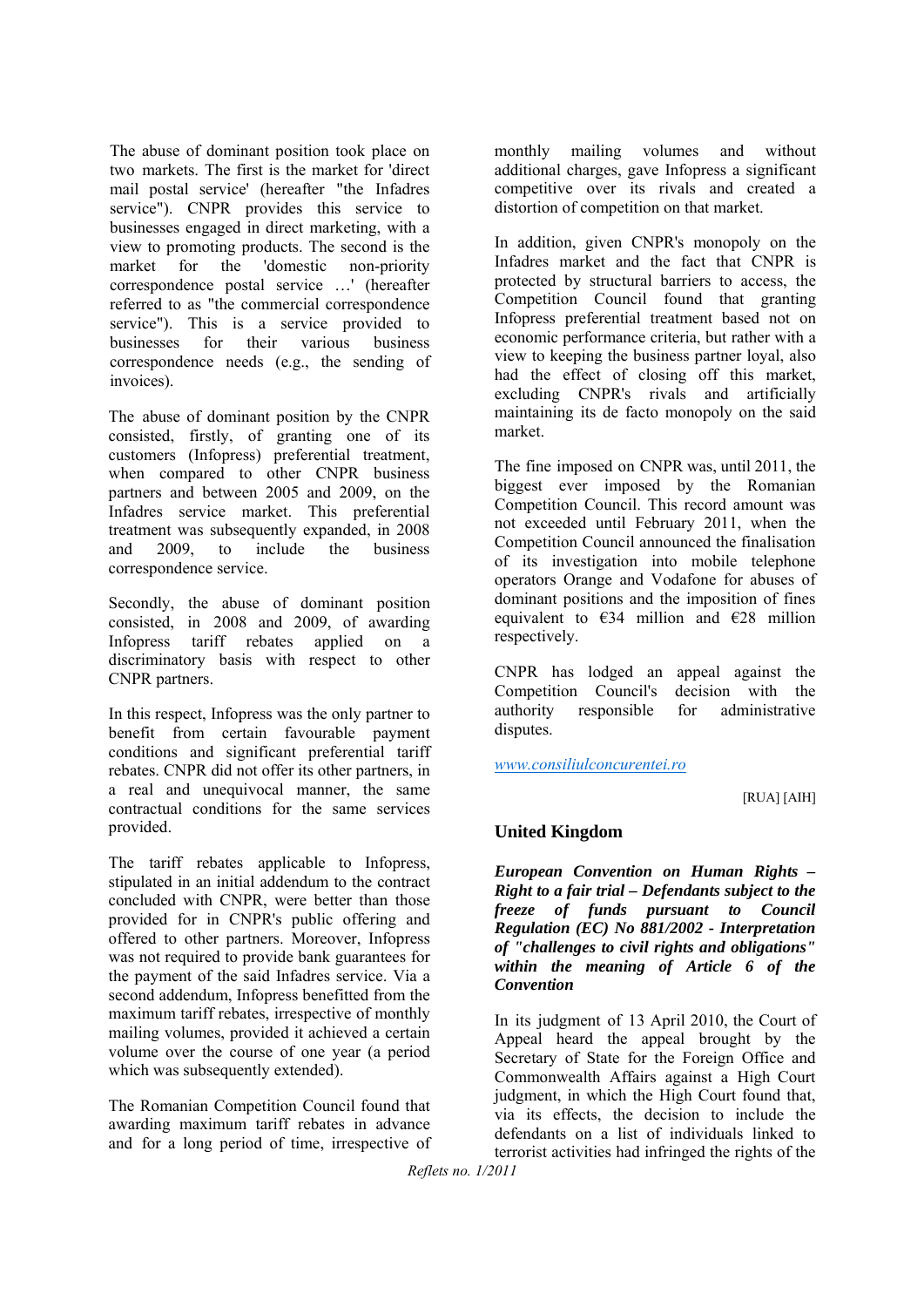said defendants as guaranteed by Article 6 of the European Convention on Human Rights (hereafter referred to as "the Convention"). The Court of Appeal ruled that, even if the ruling in question could be subject to appeal, the said appeal would have to target the creation of the administrative decision, not its effects, since Article 6 of the Convention could not be invoked in respect of the effects. According to the Court of Appeal, in order to determine whether the impact of a decision on the rights of an individual concerns the civil rights of that individual within the meaning of the Convention, the focus should be on the nature and purpose of the administrative decision in question, not on its effects.

In the dispute in the main proceedings, the two defendants, both of Libyan origin, were included on the list of individuals suspected of having links with Al-Qaeda, Osama bin Laden or the Taliban, at the initiative of the United Kingdom government. The inclusion of the defendants on the said list had been ordered by an Order in Council. Pursuant to the Ahmed decision, the situation of the defendants was governed by Regulation (EC) No 881/2002. The defendants contested the legality of several administrative decisions of the Foreign and Commonwealth Office, including the decision to include them on the list and the refusal to remove their names from the list.

In this context, the High Court had been seised with the existing issue of knowing whether the dispute actually concerned the civil rights and obligations of the defendants pursuant to Article 6 of the Convention. Before that court, the Secretary of State maintained that the conditions relating to a fair trial set out in Article 6 of the Convention were more stringent that those provided for by common law. Although the three judges had expressed doubts on this subject, maintaining that resolving this issue would have no impact on the dispute in the main proceedings, they had taken into consideration the argument of the Secretary of State and had also deemed that the dispute could concern the defendants' civil rights and obligations. According to the High Court, although the decisions had taken the form of an administrative decision, on the substance, these decisions infringed the civil rights of the individuals.

The Court of Appeal quashed this judgment. Lord Justice Sedley noted that the European Court of Human Rights does not make the above-mentioned distinction and instead emphasises the nature of that administrative power. Consequently, adopting and maintaining a measure to freeze funds both constitute an administrative decision, and the fact that the measure in question had a dramatic impact on the rights of the individual does not necessarily imply that the dispute concerns civil rights and obligations within the meaning of Article 6 of the Convention.

*Court of Appeal (Civil Division), judgment of 13 April 2011, Maftah and another v Secretary of State for the Foreign Office and Commonwealth Affairs, [2011] EWCA Civ 350, www.bailii.org*

IA/32648-A

#### [OKM] [SMITHSA]

- - - - -

*Free movement of persons – Right of citizens of the Union and their family members to move and reside freely within the territory of the Member States - Directive 2004/38 – Right of residence derived from Article 12(3) of the directive – Right of residence making it possible to acquire a permanent right of residence –Absence*

In a judgment dated 20 April 2011, the Court of Appeal (Civil Division) found that Article 12(3) of Directive 2004/38 on the Right of citizens of the Union and their family members to move and reside freely within the territory of the Member States (hereafter referred to as "the Directive") cannot provide citizens of the Union or citizens of a third country a means to acquire a permanent right of residence in the United Kingdom. The Court of Appeal was asked to rule on an appeal brought by a father and his two children against a judgment by lower courts (the immigration tribunals) confirming the UK Border Agency's refusal to grant them a permanent right of residence.

The first appellant (hereafter referred to as "the father") is a citizen of Nigeria. In 1994, he married a Dutch citizen and the couple had two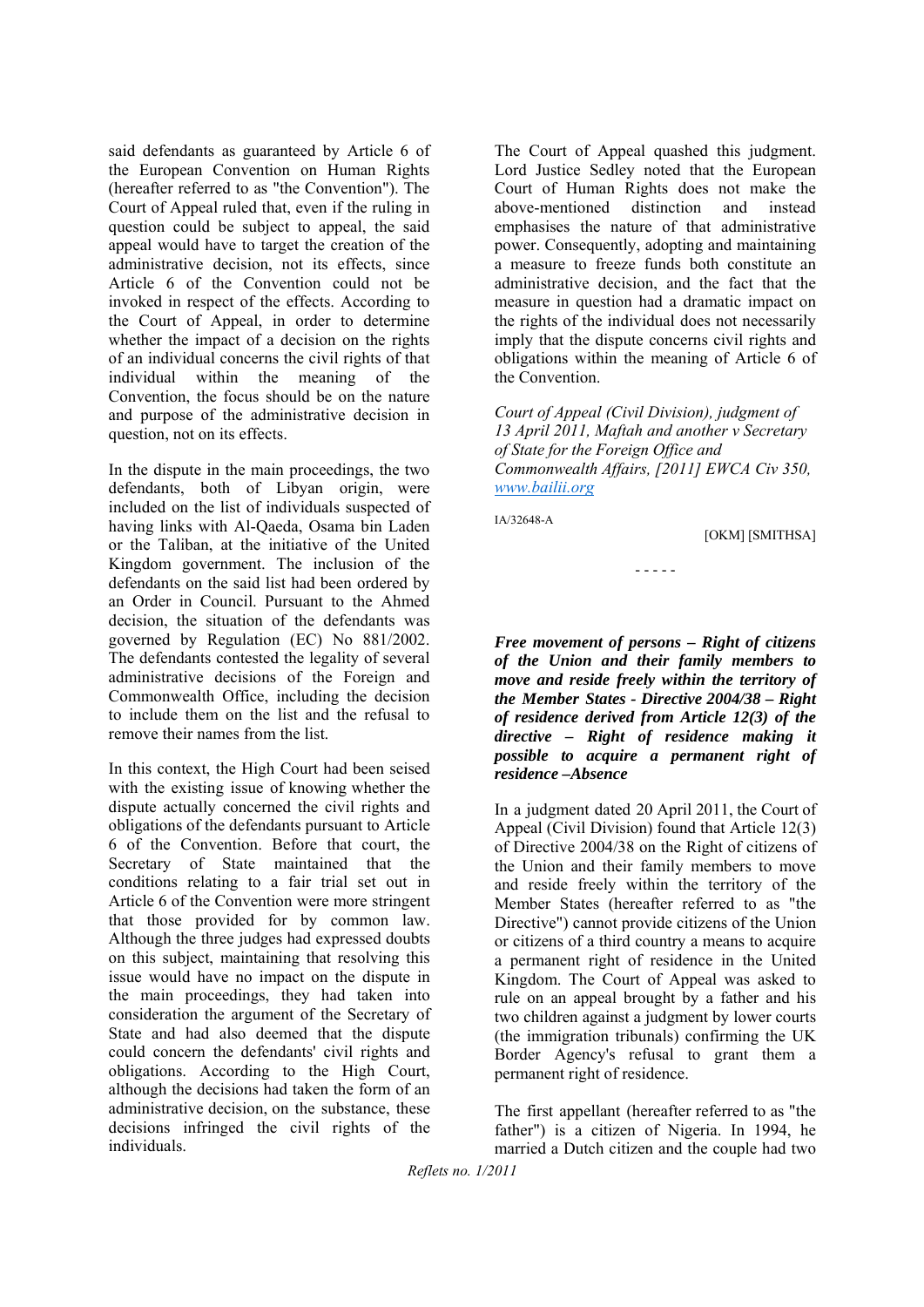children (the second and third appellants). The children were born in Germany and were, consequently, citizens of the Union. In 2001, the family arrived in the United Kingdom and, in 2003, the family members obtained a right of residence, the mother under Article 7(1) of the Directive and the father and children under Article 7(2) of the Directive. Under Article 10 of the Directive, the father and children received a residence permit valid for five years. At the time of her death in 2007, the mother did not meet the conditions set out in Article 7(1) of the Directive. The appellants' residence permits expired on 26 June 2008.

As the children (in the custody of their father) were enrolled in school, the Court of Appeal agreed that the appellants could have a right of residence under Article 12(3) of the Directive. However, the appellants maintained that the right of residence under that article included a right of permanent residence, or that the right of residence granted by Article 4(3) of the Directive could serve as a basis for acquiring a permanent right of residence under Article 16 of the Directive, according to which "Union citizens who have resided legally for a continuous period of five years in the host Member State shall have the right of permanent residence there." Accordingly, according to their argument, Article 12(3) of the Directive made their presence on the territory of the United Kingdom legal, in accordance with Article 16, and, consequently, after a period of five years they had acquired permanent right of residence.

In rejecting this argument, the Court emphasised the difference in wording between the first two paragraphs of Article 12, which refers to a "right of permanent residence" and the third paragraph, which states that "the Union citizen's departure from the host Member State or his/her death shall not entail loss of the right of residence of his/her children or of the parent who has actual custody of the children". According to the court, Article 12(3) of the Directive alone cannot provide right of permanent residence. In addition, the right of residence provided by this article cannot give rise to a right of permanent residence via Article 16. The reasoning of the court states that the directive as a whole must be considered. The means via which individuals finding

themselves in the same situation as the appellants can obtain a right of permanent residence are set out in Article 12 of the Directive.

*Court of Appeal (Civil Division), judgment of 20 April 11, Okafor and others v Secretary of State for the Home Department, [2011] EWCA Civ 499, www.bailii.org*

IA/32649-A

[OKM] [SMITHSA]

*Citizenship of the Union – Electoral rights – Denial of voting rights imposed on prisoners – Impossibility of basing voting rights for Union citizens domiciled in their own Member States on Article 20(2)(b) TFEU*

- - - - -

In its judgment dated 8 April 2011, the Outer House of the Court of Session denied the appeal lodged by a prisoner against a decision by an official responsible for the electoral rolls refusing to register him on the local council's electoral rolls, resulting in his being deprived of his right to vote.

This decision dovetails with a controversial issue in the United Kingdom concerning voting rights for prisoners, based on a judgment by the European Court of Human Rights (ECHR) (Hirst v. United Kingdom), pursuant to which the British government did not adopt measures to modify the situation of prisoners. The appellant had, instead of invoking the rights arising under the Convention, opted to challenge the Representation of the People Act 1983, maintaining that the said Act violated voting rights arising under EU law.

In the case in question, the Court of Session denied the appeal due to the existence of a right to compensation under the 1983 Act which constituted an effective alternative means of remedy. However, the court examined the validity of the appellant's claims regarding the scope of Article 20(2)(b) TFEU.

In this respect, the appellant maintained that he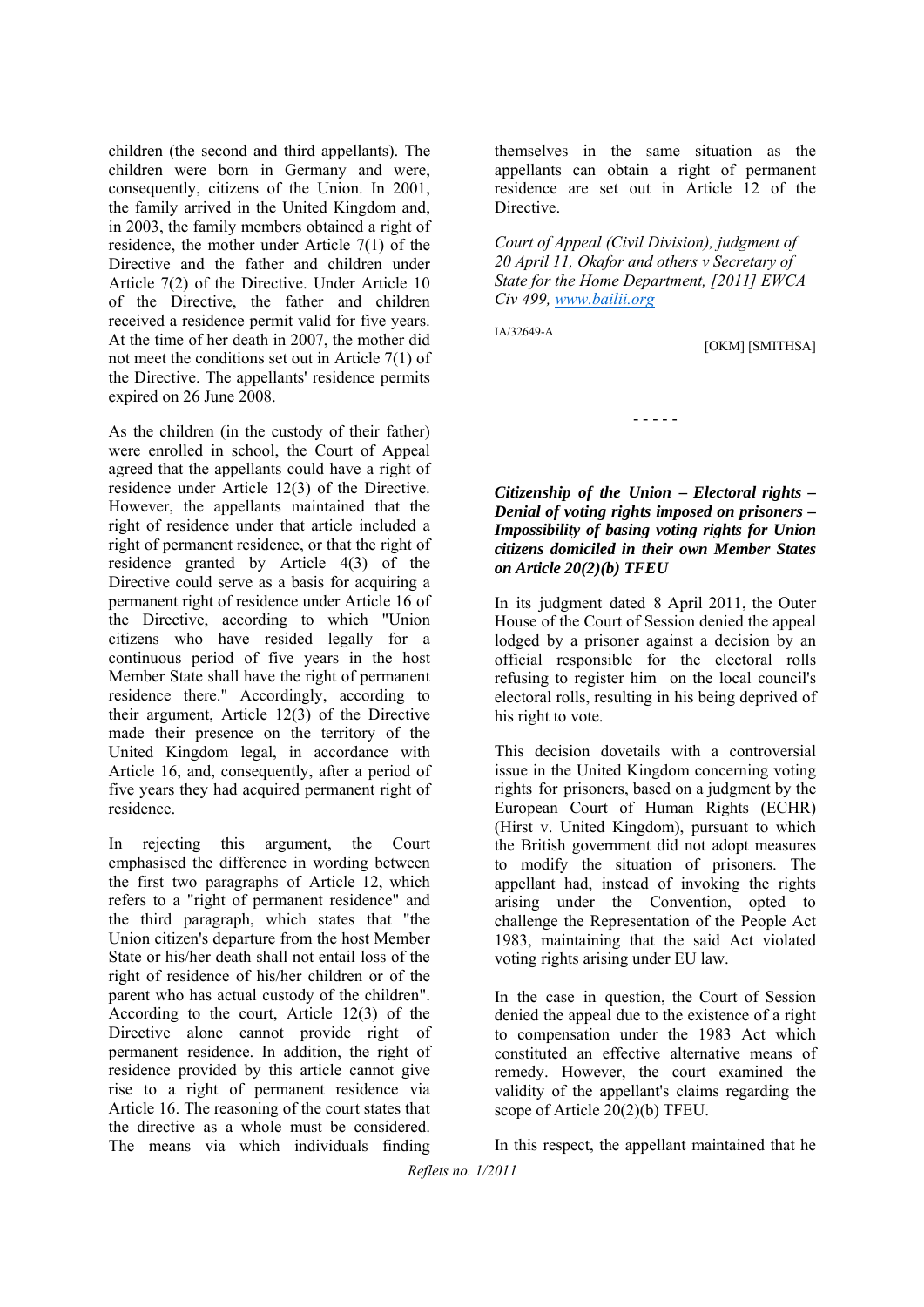was an EU citizen, despite his incarceration. He maintained that, with regard to the voting rights of an EU citizen residing in a Member State of which he is not a citizen, Article 22 TFEU had existed since the Maastricht Treaty, but that, on the other hand, Article 20(2)(b) TFEU had no equivalent in previous treaties. That article states that EU citizens enjoy, among other things, the "right to vote and stand as candidates in elections to the European Parliament and in municipal elections in their Member State of residence, under the same conditions as nationals of that State". According to the appellant, this provision is not limited to EU citizens residing in a Member State of which they are not a citizen. Article 20(2)(b) TFEU does not constitute a reproduction of Article 22 TFEU and thus created different rights. Specifically, this provision can create voting rights for EU citizens who are citizens of Member States in which they reside, Article 20(2)(b) TFEU would therefore have a scope broader than that of Article 22 TFEU.

Moreover, the appellant referred to the reasoning of the European Court of Justice in its judgment of 8 March 2011 (Ruiz Zambrano, C-34/09, not yet published), in which the Court found that "citizenship of the Union is destined to be the fundamental status of nationals of Member States".

The court dismissed this argument. According to the Court of Session, the words "under the same conditions as nationals of that State" clearly distinguish two different situations. The first part of the phrase concerns nationals of another Member State because, if it was otherwise, the comparison explicit in the words "under the same conditions" could not be made. According to the Outer House of the Court of Session, the Zambrano judgment showed that the rights of a European citizen can, under certain circumstances, be applicable without the need to demonstrate a cross-border element. However, the situation in the case in question was different, given that the right arising with European citizenship was clearly a right granted solely to individuals residing in a Member State of which they are not a national. The court reached this conclusion without being presented with reservations that would have necessitated a reference for a preliminary ruling to the European Court of Justice.

*Outer House, Court of Session, judgment of 8 April 2011, George McGeogh, [2011] CSOH 65, www.bailii.org*

IA/32647-A

[OKM] [SMITHSA]

*- - - - -* 

#### *Court martial – Majority judgment – Sentence compatible with Article 6 of the Convention*

The judgment of the Courts-Martial Appeals Court dated 21 December 2010 in the case R. v Twaite states that a majority judgment is not incompatible with Article 6 of the Convention. The Courts-Martial Appeals Court ruled accordingly pursuant to a referral by the Judge Advocate General pursuant to the sentencing of a defendant by a court martial.

The defendant, a captain in the Royal Air Force, was found guilty of fraud under Article 2 of the Fraud Act 2006. The pleadings were made before a Judge Advocate and a chamber of five non-specialist members. During the sentencing hearing, and following a question put by the judge advocate, the chairman of the chamber stated that the sentencing decision was made by a majority (four votes to one). The judge advocate had expressed reservations regarding the fact that the chamber may have erred in law. Consequently, the chamber referred the judgment to the judge advocate general, who then referred it to the Courts-Martial Appeals Court. It raised some questions of law, including the legality of a majority judgment handed down under Article 160(1) of the Armed Forces Act and, in particular, the compatibility of such a judgment with Article 6 of the Convention.

The Courts-Martial Appeals Court ruled that majority judgments do not infringe the right to a fair trial within the meaning of Article 6 of the Convention. Indeed, on the one hand, the court emphasised the fact that the former national legislation (*inter alia* the Air Force Act 1955) had already been examined by the Strasbourg Court and the House of Lords. However, these courts had examined other criticisms not related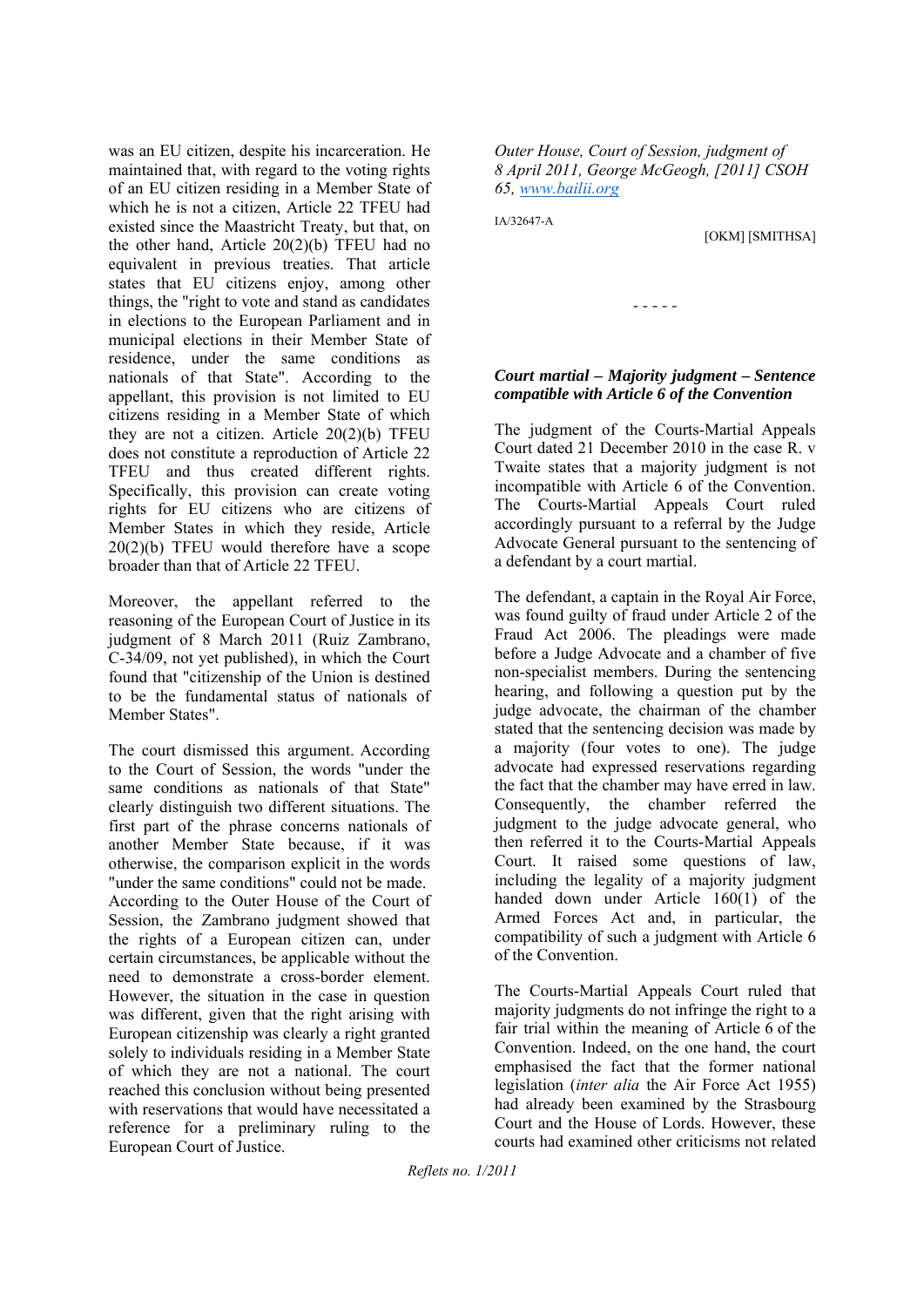to the question of the legality of majority judgments, as the latter criticism was not tackled. Accordingly, the Armed Forces Act 2006 made no changes in this regard.

In addition, the court emphasised that the use of majority judgments is not limited to military proceedings. They are also used in magistrates' courts and appeals lodged with the Crown Court against judgments by the magistrates' courts. Moreover, the use of majority judgments handed down by a jury does not lead to any reservations about the justice of a judgment. Hence, according to the court, there is no reason to conclude that a finding of guilt, made by a majority, is intrinsically unjust or that there is a risk regarding legal certainty if, after being found guilty, the defendant was likely to be sentenced to a substantial period of imprisonment.

*Courts-Martial Appeals Court, judgment of 21 December 2010, R. v Twaite, [2010] EWCA Crim 2973, www.bailii.org*

IA/32645-A

[OKM] [SMITHSA]

#### **Slovakia**

*European Union resources – Protection of the Union's financial interests – Fight against fraud – On-the-spot checks and inspections carried out by the Commission in order to protect the European Communities' financial interests – Protection of information communicated or obtained during an inspection – Prohibition on divulging the aforementioned information to unauthorised persons – Access to inspection results on request - Admissibility*

With its judgment of 7 December 2010, the Najvyšší súd Slovenskej republiky (Supreme Court of the Slovak Republic, hereafter referred to as "the Najvyšší súd") ruled on the scope of the protection of professional secrecy as regards information obtained by virtue of Council Regulation (Euratom, EC) no. 2185/96 concerning on-the-spot checks and inspections carried out by the Commission in order to protect the European Communities' financial interests against fraud and other irregularities by interpreting Article 8(1) of the regulation and the provisions of the national law on unrestricted access to information.

In the case in point, a legal person asked the Ministry of Education, Research and Sport for access to the results of the audit performed by the Commission's auditors in 2006, which concerned the use of financial investments granted for a project by the Institute of Advanced Studies (Inštitút pokročilých štúdií). This request was refused on the grounds that the information could only be divulged to authorised individuals, since it was covered by professional secrecy within the meaning of Article 8(1) of Council Regulation (EC, Euratom) no. 2185/96.

The Najvyšší súd upheld the appellant's appeal in the context of proceedings for judicial review of administrative decisions.

In the view of the Najvyšší súd, it is important to draw a distinction between information obtained while performing an inspection, which may not be divulged to unauthorised persons, and information on the result of an inspection, which must be shared upon request. The Najvyšší súd referred to Article 11(1)(g) of law no. 211/2000 on unrestricted access to information, which limits access to information about an inspection apart from information about the result of the inspection. The divulgence of information on inspection results may only be limited by a special law. Furthermore, referring to the wording of Article 8(1) of Council Regulation (EC, Euratom) no. 2185/96, the Najvyšší súd pointed out that the provision did not rule out divulgence of information on the result of an inspection. While it is true that the regulation protects information communicated or acquired during inspections performed by the Commission, this protection does not extend to inspection results.

*Najvyšší súd, judgment of 7 December 2010, 3 Sži 2/2010, http://nssr.blox.sk/*

IA/33012-A

[HUDAKMA] [ VMAG]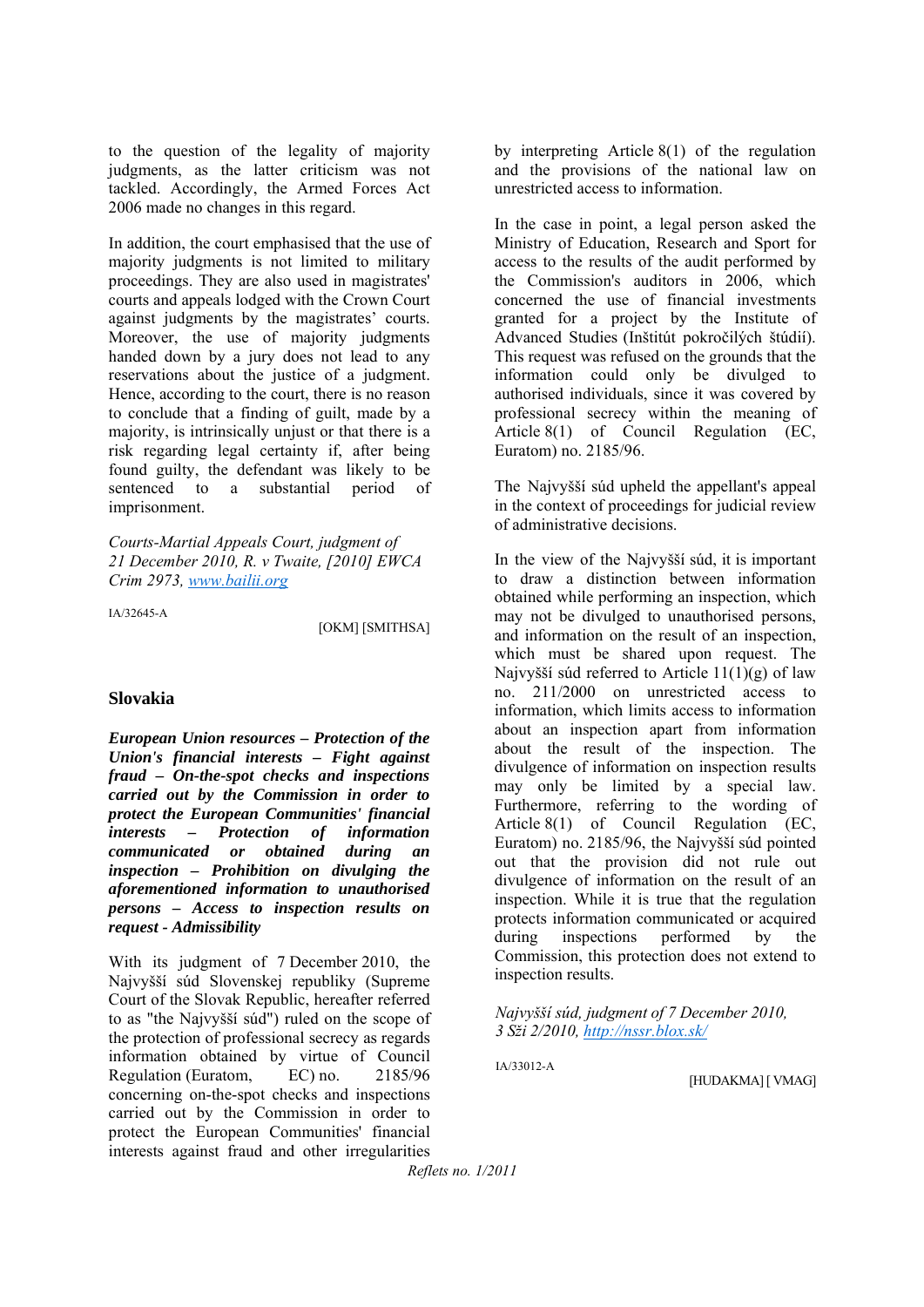**- - - - -** 

*Fiscal provisions – Approximation of laws – Taxes on turnover – Common system of valued-added tax (VAT) – Importing goods – Goods from a third country imported into a Member State – Sale of goods covered by the inward processing system in a customs warehouse without release for free circulation – Charging VAT on the sale – Inadmissibility* 

In its judgment of 7 December 2010, the Najvyšší súd Slovenskej republiky (Supreme Court of the Slovak Republic, hereafter referred to as "the Najvyšší súd") ruled on the issue of whether VAT was payable on the sale of goods covered by the inward processing system in a customs warehouse if the goods had not been released for free circulation.

In the case in point, a Slovak company (hereafter referred to as "the appellant") appealed against a decision through which the Slovak tax authority (hereafter referred to as "the defendant") charged the appellant certain amounts as VAT for the years 2005 and 2006. During an inspection of the appellant's premises, the defendant had found that an (imports) company had imported semi-finished steel products from Ukraine for the appellant. These goods had been stored in a public customs warehouse, where the appellant carried out processing operations on them.

This shows that after the purchase, the customs warehousing system changed into an inward processing suspension system. The appellant subsequently sold the products it obtained (steel beams) to another Slovak company, which returned them to the customs warehousing system. All of the aforementioned transactions were carried out in the same customs warehouse, which is on Slovak territory.

Given that the appellant did not apply VAT to the sale, the defendant concluded that the appellant had violated the VAT law transposing the Sixth Council Directive 77/388/EEC on the common system of value-added tax. In the defendant's view, the appellant had performed "supply of goods effected for consideration within the territory of the country", so the transaction should have been subject to VAT.

The Najvyšší súd overturned this decision, reasoning that the placement of goods from a third country in a customs warehouse could not be viewed as an import operation performed in Slovakia. It could only be viewed as such if a customs authority removed the goods from the system in which they were placed and released them for free circulation in Slovak territory. Referring to Article 84 of Council Regulation (EC) no. 2913/92 establishing the Community Customs Code, the Najvyšší súd found that goods under the customs warehousing or inward processing suspension systems were not subject to import duties or trade policy measures. Moreover, since there are no fiscal obligations linked to the import of goods, the goods are not covered by the Slovak legal system. The requirement to pay a tax for the supply of goods effected for consideration within the territory of the country cannot precede the requirement to pay a tax for importing the goods, so VAT is not payable when goods are sold in a customs warehouse, providing these goods are subject to the customs warehousing or inward processing system.

Finally, it should be noted that this judgment was handed down before another chamber of the Najvyšší súd referred a preliminary question on the same point of law to the European Court of Justice (case C-165/11).

*Najvyšší súd, judgment of 7 December 2010, 3Sžf 27/2010, http://nssr.blox.sk/*

IA/33011-A

[HUDAKMA] [VMAG]

#### **Sweden**

*Freedom to provide services – Posting of workers as part of service provision – Directive 96/71/EC of the European Parliament and of the Council – Damages payable following a violation of EU law – Application for general and pecuniary damages – Application for review - Refusal*

Following the European Court of Justice's judgment of 18 December 2007, (Laval un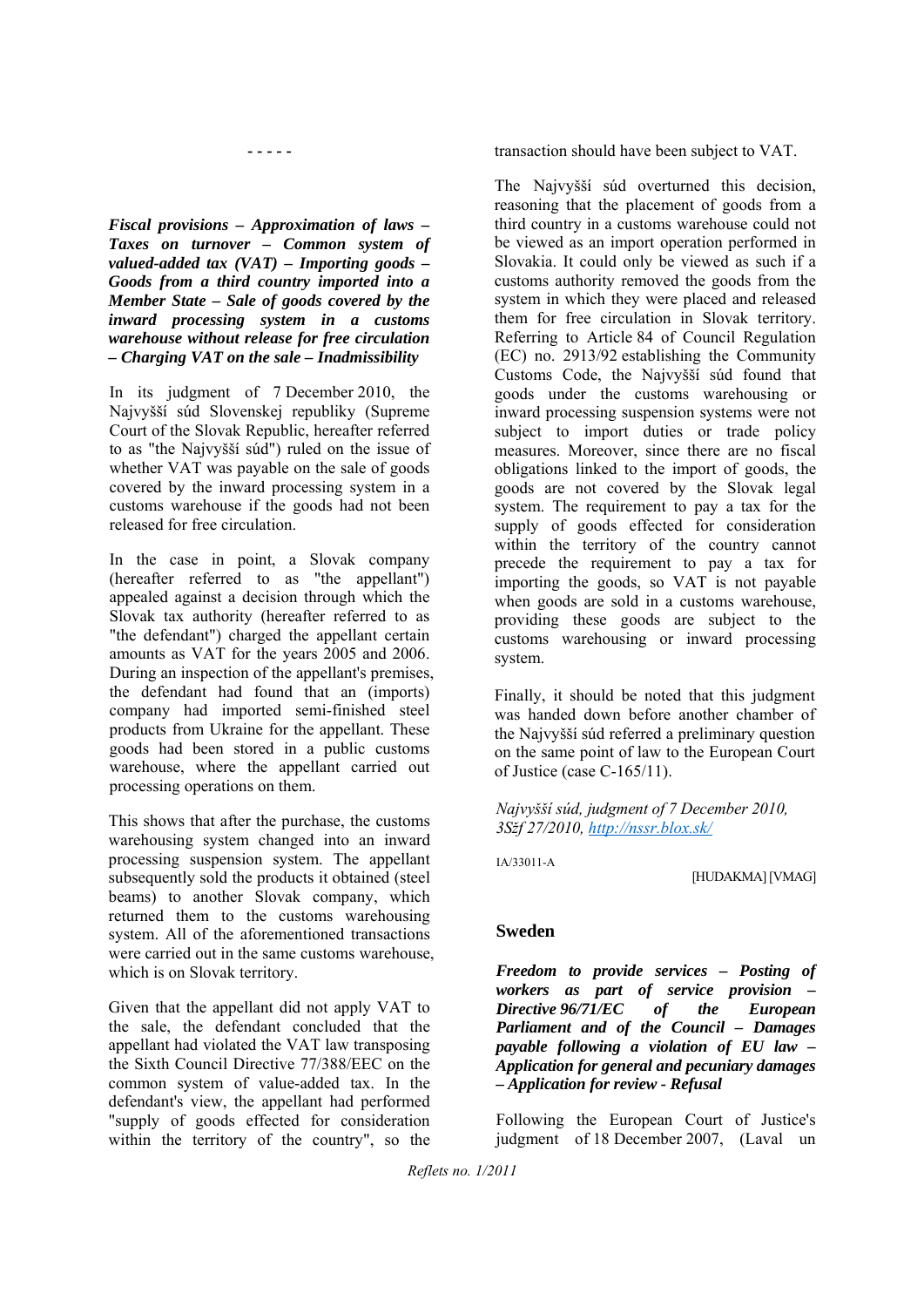Partneri Ltd., C-341/05, ECR p. I-11767), the Labour Court (hereafter referred to as "the Arbetsdomstolen") handed down a judgment on 19 December 2009. This final judgment, which cannot be appealed, was contested by the trade unions before the Supreme Court (hereafter referred to as "the Högsta domstolen") through an application for review (*resning*) and a complaint about a procedural defect (*klagan över domvilla*), two extraordinary legal remedies. This application to the Högsta domstolen was refused, and the two judgments are summarised below.

In its judgment on case C-341/05, the European Court of Justice found that Swedish law restricted freedom to provide services and breached Directive 96/71/EC of the European Parliament and of the Council concerning the posting of workers in the framework of the provision of services. The Arbetsdomstolen began by refusing the appellant's declaratory application, which aimed to obtain a decision stating that collective actions by trade union organisations were inadmissible and should consequently be dismissed. The court justified its refusal by highlighting that following the ECJ's judgment, the trade union organisations recognised that their actions were inadmissible in light of Community law and agreed to undertake no more collective actions, without specifying any particular form.

The Arbetsdomstolen then resolved the matter of damages payable as a result of the inadmissible collective actions undertaken by the trade unions, basing its approach on the fact that the class actions were deemed inadmissible by the European Court of Justice. With regard to the first argument, namely that the collective actions aimed to force the service provider to sign a collective agreement requiring it to abandon its monthly salary system in favour of a performance-based salary system, the Arbetsdomstolen found that the trade union organisations had committed a violation of Article 49 EC (now Article 56 TFEU) in respect of the service provider given the direct, horizontal effect of that provision on trade union organisations and, through them, on the service provider. The Arbetsdomstolen found that payment of damages was the necessary consequence of these actions. The Co-Determination Act (Lag (1976:580) om

medbestämmande i arbetslivet, hereafter referred to as "the MBL") contains rules on the liability of trade union organisations and employers' organisations in cases where collective actions are undertaken contrary to the compulsory social truce. In the view of the Arbetsdomstolen, these provisions could be applied, by analogy, to the situation at hand.

The second argument related to the attempt to force the service provider to abide by a certain collective agreement whereas the service provider was already bound by a collective agreement in its own Member State. The MBL allows such collective action. The Arbetsdomstolen ruled that this provision was discriminatory and contravened the EC Treaty and, as such, was not applicable. This inapplicability makes collective actions inadmissible and means that the rules on damages apply.

The MBL provides for two categories of damages: pecuniary damages, which aim to compensate material losses, and general damages. This second category of damages could be viewed as equivalent to non-material damages. Although there could be no doubt that the appellant had suffered material losses, the Arbetsdomstolen refused the appellant's application for pecuniary damages on the grounds that the appellant had not shown the extent and amount of the loss. However, the Arbetsdomstolen ordered two trade union organisations to pay SEK 200,000 and a third to pay SEK 150,000 in respect of general damages.

The Arbetsdomstolen is the court of last instance in cases on labour law, so its judgments are always final. The trade union organisations believed that its decision following the Laval un Partneri Ltd. case was illegal and that proceedings before the court were vitiated by procedural defects. They therefore asked to be given recourse extraordinary legal remedies, namely review (*resning*) and complaint about procedural defects (*klagan över domvilla*), before the Högsta domstolen. These remedies involve reopening a case that was closed following a binding decision (*resning*) or cassation of a binding judgment (*klagan över domvilla*). The existence of exceptional circumstances is a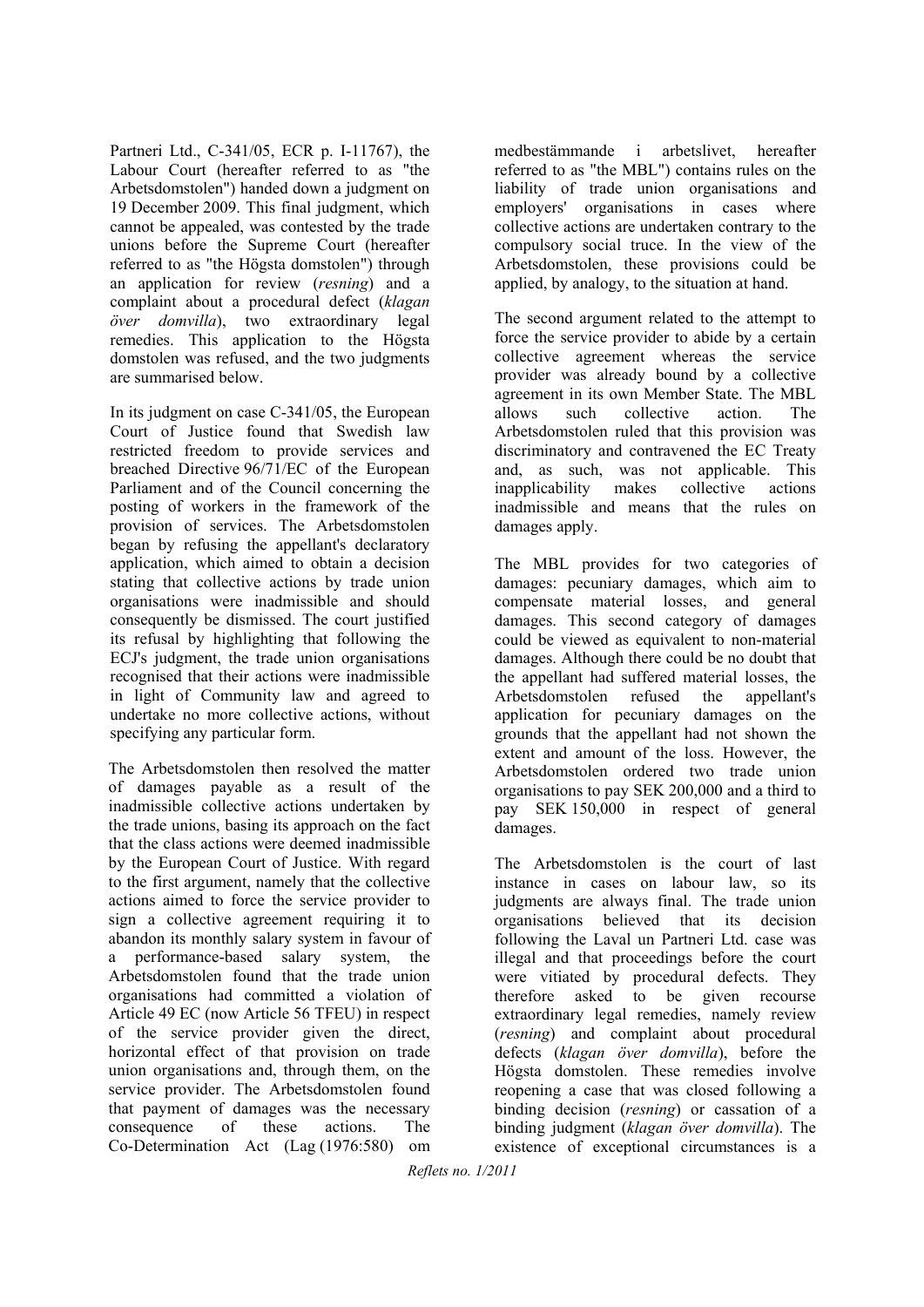prerequisite for the exceptional legal remedy *resning* to be granted. Under Chapter 58, Article 1(1)(4) of the Code of Procedure (Rättegångsbalk, given Särö den 18 junli 1942, hereafter referred to as "the RB"), review (*resning*) may be granted to any party as long as that party can prove that application of the law on which the contested judgment was based clearly violated the law. Chapter 59, Article 1(1)(4) of the RB stipulates that the contested judgment may be overturned in cassation if there was a serious procedural defect that could have affected the outcome of the case. In their combined application for revision (*resning*) and complaint about a procedural defect (*klagan över domvilla*), the trade union organisations argued that the Arbetsdomstolen's application of the law went against the law itself and that the proceedings were vitiated by several procedural defects that affected the outcome of the case. They put forward ten points to support their argument, including the following: that the Arbetsdomstolen's evaluation of the applicable law was seriously erroneous, principally because of the lack of a legal basis for a direct horizontal effect after violation of Article 49 EC as regards damages and for the right to compensation, and also because the Arbetsdomstolen had treated private entities and the Swedish State in the same way and that the private entities were obliged to pay compensation retroactively; that the Arbetsdomstolen had made a seriously erroneous assessment as regards the clear violation of Community law by the trade union organisations; that the Arbetsdomstolen has applied the Swedish law in a seriously erroneous way that went against the wording of the law; and that the Arbetsdomstolen had made a seriously erroneous assessment by not requiring the trade union organisations to be recognised as negligent, while ordering them to pay damages.

The Högsta domstolen briefly explained that the Arbetsdomstolen had given a detailed presentation of the provisions and principles applying to the case, including Community case law, when it made its judgment. The Högsta domstolen found that all the evidence showed that the Arbetsdomstolen's application of the relevant law was not illegal, and neither were its assessments. It concluded by stressing that there had been no procedural defects and refused the applications.

*Arbetsdomstolen, judgment of 12 December 2009, Dom no. 89/09 (Mål n°A-268-04), and Högsta domstolen, order of 6 July 2010 Mål no. Ö 2181-10, www.domstol.se*

QP/05415-P1 QP/05415-P2

[LTB]

#### **Non-EU countries**

#### **United States**

#### *Competition – Cartels – Inter-company agreements – Fixing prices and conditions for online music distribution*

The Supreme Court of the United States was asked to rule on an appeal by the majors (the large companies that dominate the music publishing industry) against a decision by the Second Circuit Court of Appeals. The Supreme Court refused to rule on the lower court's judgment, which concerned the re-establishment of a class action suit against the majors for supposedly fixing prices and the conditions applicable to online music distribution. As usual, the Supreme Court of the United States did not give reasons for its decision.

In the original case, the appellants had brought an action against the majors before the district court (Southern District of New York), arguing that the majors were involved in a cartel to fix the prices of every song sold on the Internet. The majors claimed that the appellants' action was not admissible as they had not proved the existence of a cartel to the requisite legal standard.

The New York district court's decision, which threw out the appellants' arguments, was then overturned by the Second Circuit Court of Appeals, which found that the appellants' evidence provided sufficient proof that there was a cartel.

In its judgment of 13 January 2010, the Second Circuit Court of Appeals found that ongoing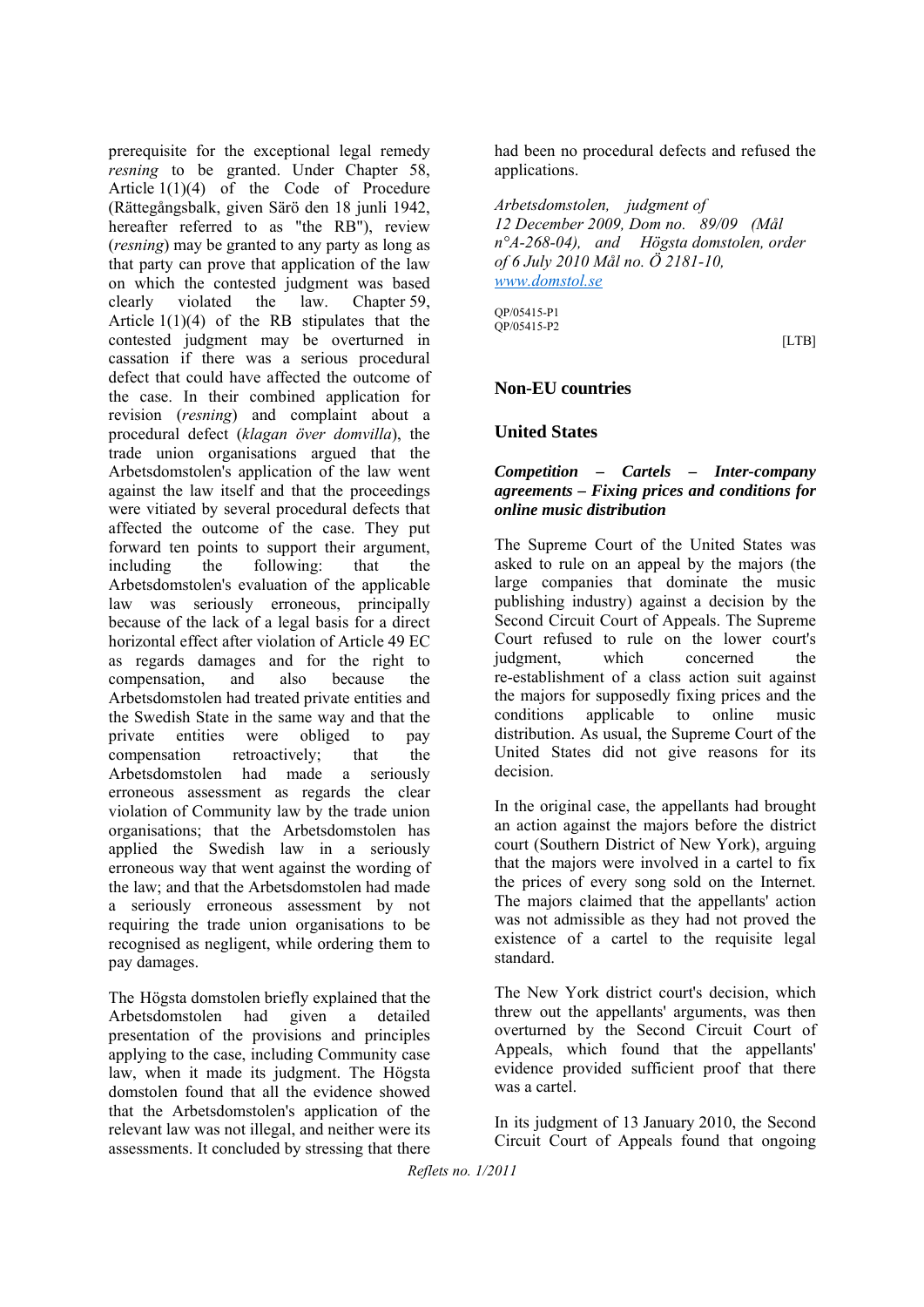investigations on the majors' practices in this area – two by the Department of Justice (national competition authority) and one by the New York Attorney General – proved, in combination with six other factors, that there was a cartel on the market in question, regardless of the fact that the Department of Justice had not yet reached a decision concerning a possible breach of Article 1 of the Sherman Act.

The Supreme Court's decision not to rule on the case has the effect of sending the case back to the court of first instance (the district court) for it to rule on the substance of the case.

*Supreme Court of the United States of America, order of 10 January 2011, Sony Music Entertainment e.a. v. Starr, no. 10-263, www.supremecourt.gov*

IA/32650-A

[OKM]

# **B. Practice of international organisations**

[No information was retained for this section.]

# **C. National legislation**

#### **France**

#### **France**

#### *Opening of the historic nuclear energy supply market*

On 7 December 2010, a new act on the organisation of the electricity market (known as the "NOME" law) was passed, amending the law of 10 February 2000 on the modernisation and development of the public electricity service.

The purpose of this new act is to bring the electricity supply system in line with the requirements of EU law by organising the opening of the electricity markets to competition in accordance with Directive 2003/54/EC of the European Parliament and of the Council concerning

common rules for the internal market in electricity, the incorrect transposition whereof earned France a reasoned opinion from the European Commission initiating proceedings against that country for failure to fulfil its obligations.

That same year, in a decision on the law on the energy sector (no. 2006-543 DC), the Conseil constitutionnel ruled that maintaining regulated tariffs for the sale of electricity without time limits clearly violated the aim of opening the competitive natural gas and electricity markets set by the relevant Council Directives [nos. 2003/54 and 2003/55]." In June 2007, the European Commission opened an in-depth investigation to determine whether said regulated tariffs applied in France were compatible with the ban on State aid.

The NOME law is intended to put an end to these European proceedings by guaranteeing alternative suppliers a right to access the country's nuclear power generation base, which is historically reserved for Electricité de France (hereafter referred to as "EDF"). It provides for switching from a monopolistic to a competitive system by 2025 by organising a Regulated Access to Historical Nuclear Energy (known by the French acronym ARENH). Pursuant to the provisions of this new act, electricity suppliers authorised to supply nuclear power will be granted a right of regulated access limited to historical nuclear energy, whilst EDF will be required to release capped volumes of historical nuclear energy to them.

In return for this obligation imposed on EDF, the law provides for a new system of regulated prices. Such prices are fixed by the Energy Regulatory Board (hereafter referred to by the French acronym "CRE") for a transitional period running until the end of 2015, during which the competent ministers will retain their powers to set tariffs subsequent to the reasoned opinion of the CRE.

Furthermore, the NOME law reforms the composition of the CRE and confers broad powers on the body, including the power to sanction any violation of the right to regulated access to historical nuclear energy.

Finally, the former system of local taxes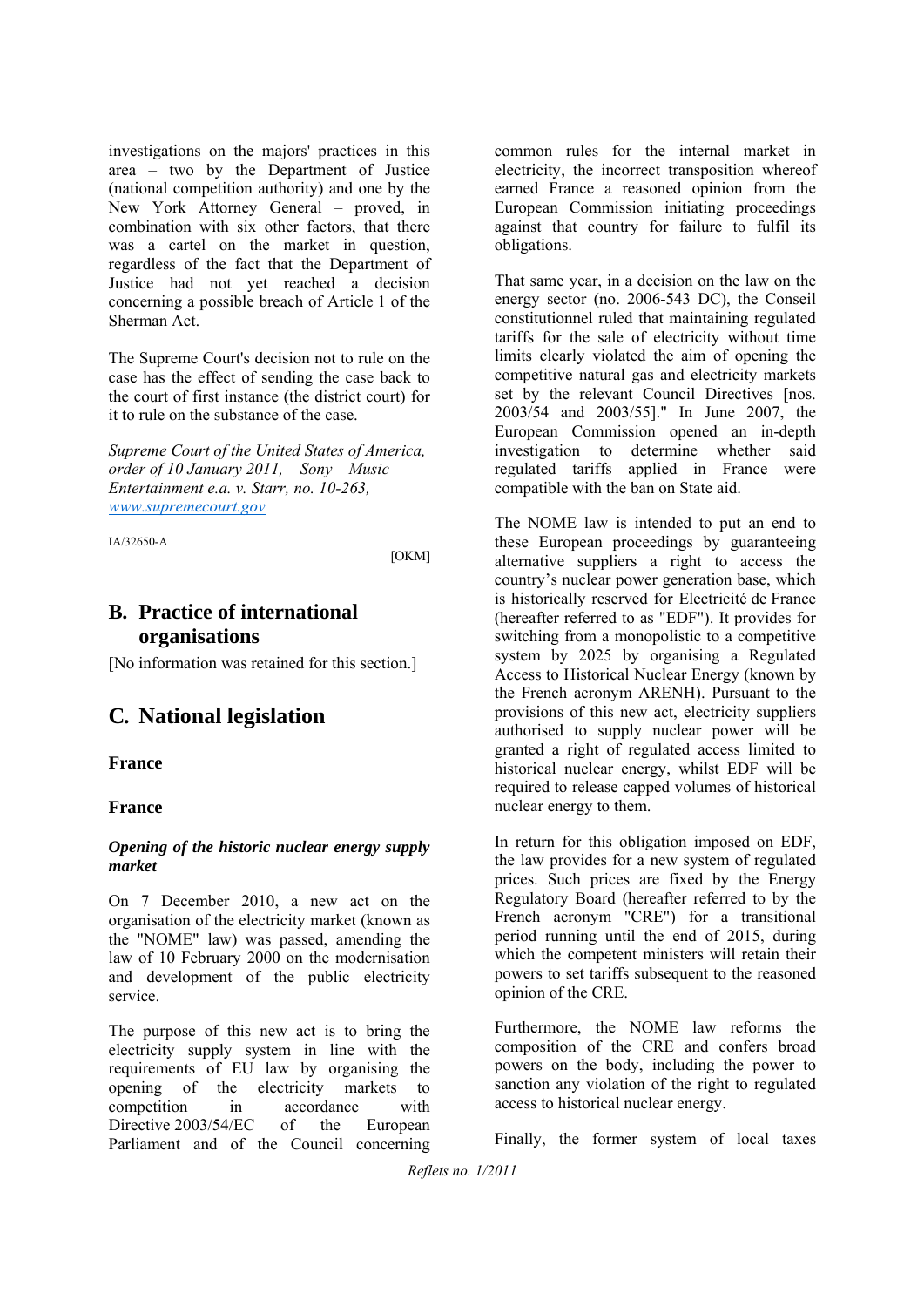applicable to power supply to end users has been replaced by an excise tax system. There is also a new national tax applicable to consumers who have opted for power exceeding 250 kVA. These reforms did not, however, prevent the European Commission from initiating proceedings against France on 5 April 2011 for failure to take the necessary measures within the stipulated period to adapt the electricity taxation systems to the provisions of Council Directive 2003/96/EC restructuring the Community framework for the taxation of energy products and electricity (Commission v. France, C-164/11)

*Loi n° 2010-1488 du 07.12.2010 portant nouvelle organisation du marché de l'éléctricité, JORF n° 0284, 08.12.2010, www.legifrance.gouv.fr*

[VERDIIS]

#### **Ireland**

#### *Registered partnership*

The Civil Partnership and Certain Rights and Obligations of Cohabitants Act 2010 entered into force on 1 January 2011. This act establishes a system of registered partnership for same-sex couples as well as a redress system for cohabiting (same or opposite sex) couples who are not married or registered. For the first time, once registered, same-sex couples will have the same rights and enjoy the same protection as married couples in terms of social security, alimony, inheritance, taxation, property and pensions. Nonetheless, the act elicited criticism because it made no mention of the rights of children of same-sex couples.

*Civil Partnership and Certain Rights and Obligations of Cohabitants Act 2010, www.irishstatutebook.ie* [SEN]

#### *Retention of data*

The Communications (Retention of Data) Act 2011 entered into force on 26 January 2011. It is intended to transpose Directive 2006/24/EC of the European Parliament and of the Council on the retention of data generated or processed in connection with the provision of publicly available electronic communications services or

public communications networks. It is worth pointing out that Ireland contested the legality of said directive, citing Article 95 EC, in case C-301/06 (Decision of 10 February 2009, Ireland v. the Parliament and the Council, Rec. p. I-593) and was condemned for failure to transpose the directive by the stipulated deadline.

*Communications (Retention of Data) Act 2011, www.irishstatutebook.ie*

[SEN]

#### **United Kingdom**

#### *Asset-freezing Act*

The Terrorist Asset-freezing Act of 2010 was a response to the ruling of the Supreme Court in the case of HM Treasury v. Ahmed. In that case, the Supreme Court had ruled that the use of an Order in Council to implement UN Security Council resolutions was *ultra vires* in regard to the powers granted by the UN Act of 1946. The Supreme Court ruled that the use of Orders in Council was illegal on the grounds that the UN Act made no provision to that effect, and also because the use of such Orders is incompatible with the ruling in the Simms case, according to which Parliament can legislate contrary to fundamental principles of human rights only in clear terms.

The UN Act of 1946 recognises that the executive branch has the power to take such measures as it should deem "necessary or advisable" to get UN resolutions implemented without prior vote in Parliament. The two Orders in Council adopted pursuant to this legislation, which have been contested, were the 2006 Order in Council on terrorism (UN measures) and the Order in Council relating to Al-Qaeda and the Taliban (UN measures), the latter being a transposition of the list of persons and entities concerned by the asset-freezing measures into national law. Pursuant to Article 4 of the first Order in Council, in order to freeze the assets of an individual, the Chancellor of the Exchequer must have reasonable grounds to suspect that the person concerned is or might be a person who has committed, tried to commit, participated in or facilitated the perpetration of a terrorist act. The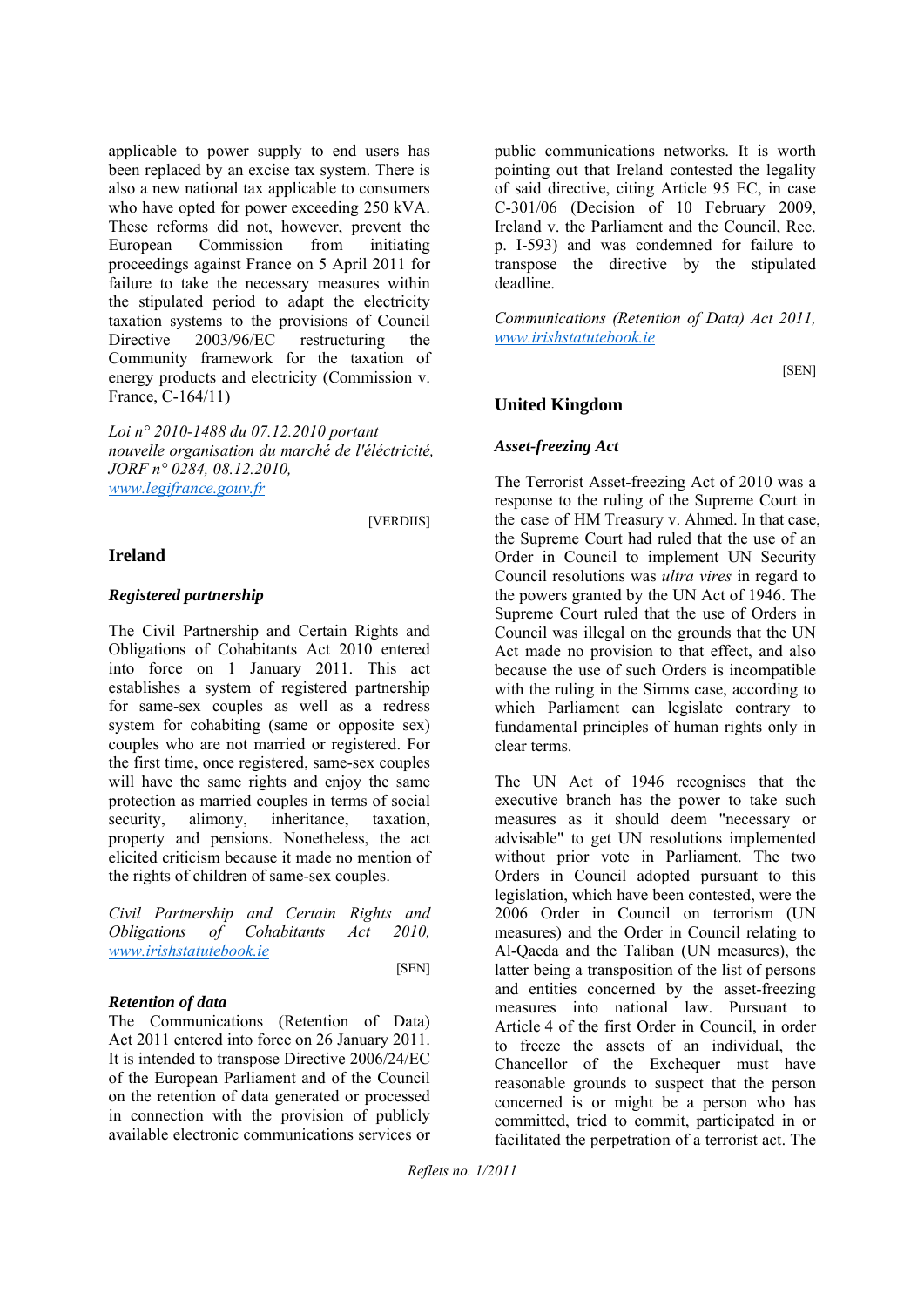majority opinion took the view that the use of the word "suspect" made the Order *ultra vires*, because it gave the Chancellor of the Exchequer broader powers than required by Resolution no. 1373.

Furthermore, the Supreme Court had noted that the absence of a right to a judicial remedy against the 2006 Order in Council on Al Qaeda and the Taliban violated the right to a fair trial. Even though Article 103 of the UN Charter provides that the obligations of the contracting States derived from the Charter take priority over their other international obligations as, in the case at hand, individual rights derived from the European Convention for the Protection of Human Rights and Fundamental Freedoms, the right to plead one's case before a court has long been recognised as being essential to legal certainty by common law, and it is not possible to deviate therefrom, except by an explicit legal text.

The Chancellor of the Exchequer had nonetheless initially responded with temporary legislation (in force until 30 December) which re-established the validity of the Orders in Council in question, and subsequently by the bill which became the Terrorist Asset-freezing Act 2010, which is henceforth part of the legislative basis governing the freezing of the assets of terrorists in the United Kingdom.

In reply to concerns expressed by defenders of human rights, this act provides that the Chancellor of the Exchequer can freeze someone's assets only if that person is suspected of having terrorist connections, and only for 30 days maximum. Furthermore, if the Chancellor has reasonable grounds to believe that the person in question is or has been involved in terrorism-related activities, he is empowered to enter that person on the list for an unspecified period.

The act also provided a right to judicial remedy for persons entered on the list, exercisable before the High Court, or the Court of Session in Scotland. If the Chancellor of the Exchequer exercises any other powers granted by the act, the appellant is entitled to file for a judicial review.

In spite of these provisions, human rights

groups continue to criticise the act for several reasons. According to a joint report by two such groups (JUSTICE and LIBERTY), the system is flawed because the burden is on the appellant. These groups have stressed that in the current system, it is incumbent upon people suspected of terrorism to initiate an action for annulment of the administrative decision by which they were entered on the list. These groups contend that the Chancellor of the Exchequer should have to justify systematically before the competent court his decision to freeze the assets of an individual. This situation is exacerbated further by the freezing of assets, whereby the appellant has to ask the Chancellor to release funds so that s/he can lodge an appeal against being entered on the list.

*Terrorist Asset-Freezing etc. Act 2010, www.legislation.gov.uk/ukpga/2010/38/contents*

[OKM] [SMITHSA]

#### **Sweden**

#### *Amendment of the relevant legislation as a result of the Laval judgment, C-341/05*

As a result of the European Court of Justice judgment in the case of Laval un Partneri Ltd (judgment of 18 December 2007, C-341/05, ECR p. I-11767), the Sveriges riksdag (Swedish Parliament) made three important amendments to the labour law provisions concerning the posting of workers to provide services.

The amendments were intended to preserve the Swedish system, which is characterised by the independence of the parties on the labour market. This independence essentially comprises three elements: a) a balanced management of the labour market by means of collective bargaining agreements and collective actions; b) no legislative measures; c) no measures aimed at making collective bargaining agreements generally applicable.

1. A new provision (Article 5a) was introduced in the Posting of Workers Act (Lagen (1999:678) om utstationering av arbetstagare). This provision governs the right to take collective action in order to resolve the working conditions of a foreign service provider for a worker posted in Sweden. It defines in particular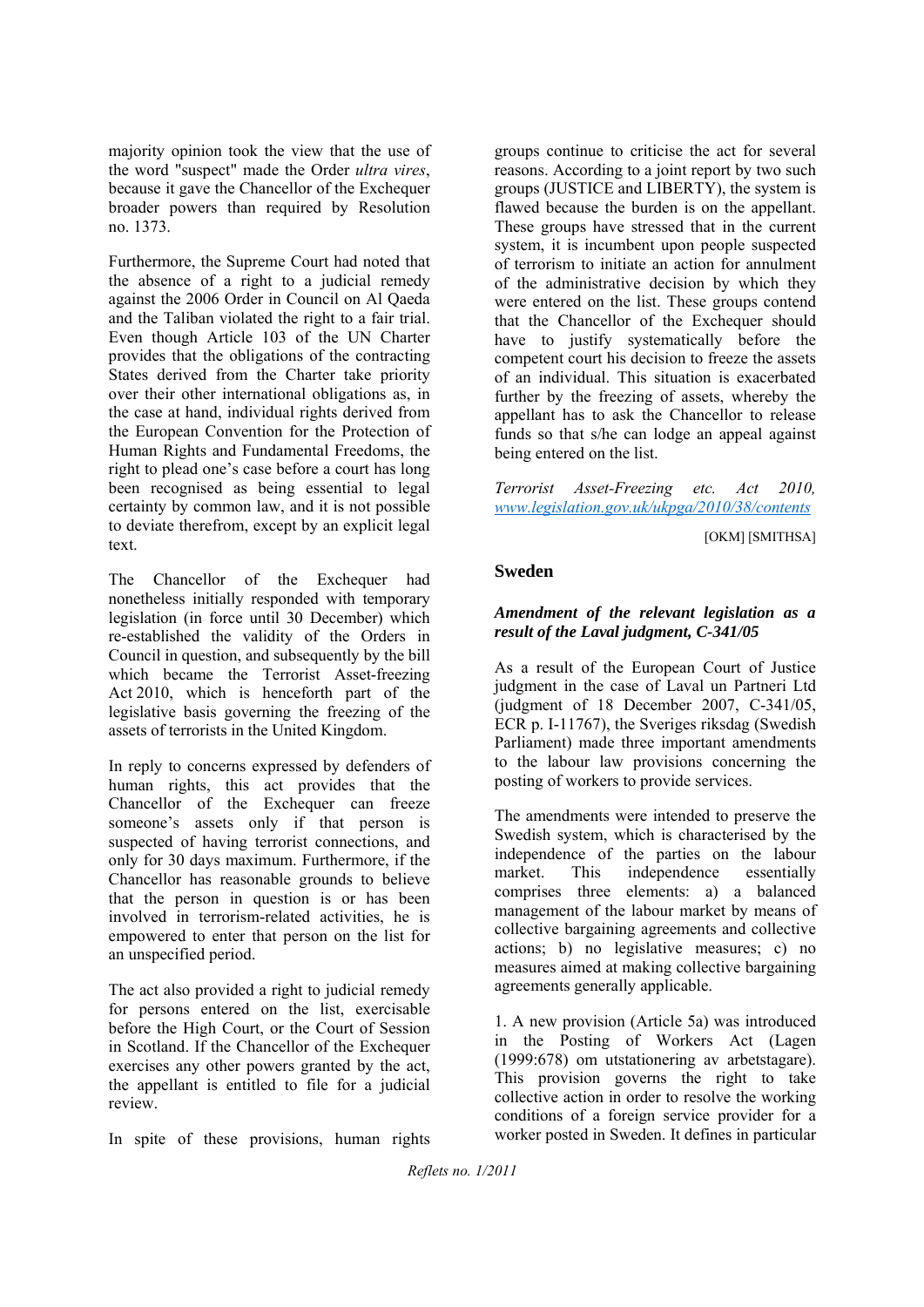the conditions under which collective action may be taken. It is worth noting in this connection that the conditions of work and employment required must meet the conditions of a collective bargaining agreement applicable throughout Sweden for the workers in the sector in question. Moreover, only conditions relating to pay and certain other conditions of employment (in particular working time and the entitlement to leave) are concerned. The pertinent trade unions may not require of the service provider better working conditions than the minimum levels provided by the applicable trade union agreement. No collective action may take place if the conditions for the posted worker essentially correspond to at least the minimum conditions provided for in the applicable trade union agreement.

It is the responsibility of the service provider to show that the working conditions correspond to at least the minimum conditions stipulated in the pertinent collective bargaining agreement.

In addition to these amendments, the Office of Work Environment (Arbetsmiljöverket) is required to inform the service provider about the applicable collective bargaining agreements and the conditions contained therein subsequent to the amendment of the act, in order to facilitate the latter's task in finding the pertinent collective agreement, without however representing the service provider nor giving information or interpretations in case of uncertainty.

2. The provision of the Co-determination Act (Lag (1976:580) om medbestämmande i arbetslivet, hereafter referred to as "the MBL") which is part of the "Lex Britannia", was ruled discriminatory by the European Court of Justice and was amended. The "Lex Britannia" comprises three provisions in the MBL, and the provision judged incompatible with Articles 49 and 50 EC (current Articles 56 TFUE and 57 TFUE) made it possible to take collective action against a foreign employer carrying out an activity in Sweden temporarily, when an overall assessment of the situation led to the conclusion that the connection with Sweden was too tenuous for the MBL to be deemed directly applicable to the working conditions in question. The amendments have made collective action taken in violation of the Posting of Workers Act

inadmissible. Moreover, pursuant to the new regulations, the trade unions are responsible for collective actions taken against a service provider who posts workers in Sweden, in spite of the fact that the MBL is not directly applicable to such an employment relationship.

3. The Swedish legislator has repealed the rule provided for in Article 5 of the Posting of Workers Act requiring the service provider to apply the Swedish provisions according to which the worker is entitled to be informed, at least two weeks in advance, of changes to the work schedule. This amendment to the rule was necessary because the conditions were deemed not to be part of the core imperative rules of minimum protection provided by Directive 96/71/EC of the European Parliament and of the Council concerning the posting of workers in the framework of the provision of services.

All the legislative amendments entered into force on 15 April 2010.

*Lag (2010:228) om ändring i lagen (1999:678) om utstationering av arbetstagare, Lag (2010:229) om ändring i lagen (1976:580) om medbstämmande i arbetslivet, www.riksdagen.se*

[LTB]

# **D. Extracts from legal literature**

#### *The European Court of Justice and the procedure concerning disputes regarding access to documents*

The European Court of Justice handed down three decisions on the dispute about transparency in the functioning of the institutions in 2010 in the cases of the Commission versus Technische Glaswerke Ilmenau<sup>1</sup>, the Commission versus Bavarian Lager<sup>2</sup>, and Sweden versus the International Press Association and the Commission<sup>3</sup>. Handed down on appeal by the Grand Chamber, these judgments add "a new chapter to the exciting saga of access to documents […] a hot topic being debated before the courts of the European Union" as well as before the political authorities currently in the process of revising Regulation (EC) no. 1049/2001 of the European Parliament and of the Council<sup>4</sup>. Whereas this case law "can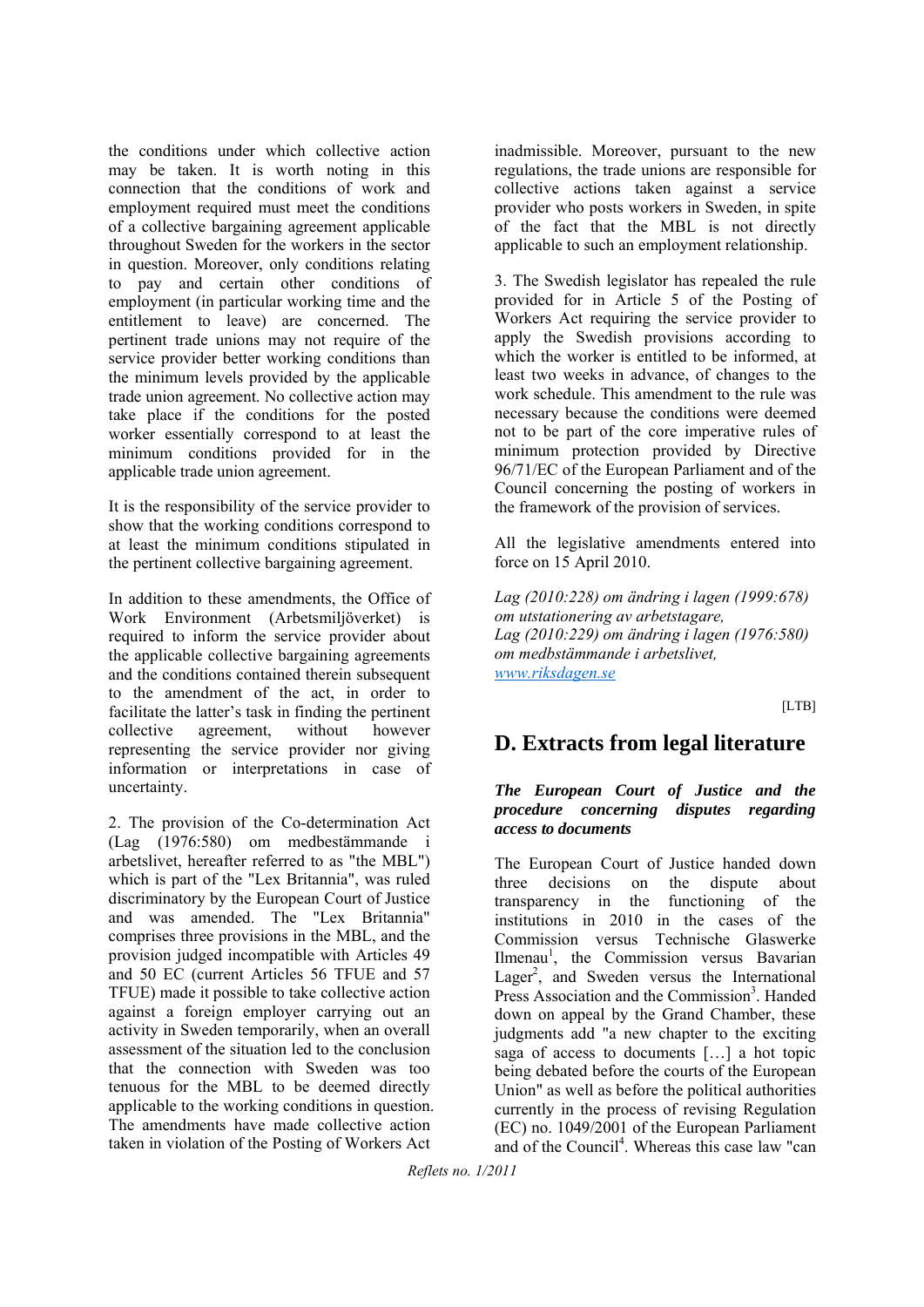cause a certain uneasiness among proponents of transparency<sup>5"</sup>, in view of the "attenuations to the right of access […] brought about by the Court $\overline{6}$ ", the fact remains that the approach selected is perhaps "the only one that […] respects the connection between the general rules of Regulation (EC) no. 1049/2001 of the European Parliament and of the Council and [other] special rules" applicable to access to information in the legal realm of the European Union<sup>7</sup>.

In the first of these cases, "the Commission's refusal of a request by a company to access the entire administrative file concerning the procedure of State aid which it had received [afforded] the Court of Justice an opportunity to specify the scope of the exception to the right of access to documents […] provided by Regulation (EC) no. 1049/2001 of the European Parliament and of the Council regarding inspection, investigation and audit activities $8"$ . Departing clearly from the solution proposed by Advocate-General Kokott in his submissions, "the Court has, by judicial decision, established a general presumption according to which the disclosure of documents pertaining to a procedure for review of State aid in principle violates the objectives of the investigative activities entrusted to the Commission<sup>9</sup>". Whereas the option of an institution receiving a request for access to justify a decision to refuse by relying on general presumptions that apply to certain categories of documents had already been accepted by the Court in its Turco ruling<sup>10</sup> this very first concrete application of this principle is no surprise, "inasmuch as it changes the very nature of the exception provided in Article 4, paragraph 2, third indent of Regulation (EC) no. 1049/2001 of the European Parliament and of the Council. Although it was traditionally required to identify a reasonably foreseeable and not purely hypothetical risk to the protected interest, the TGI judgment henceforth raises this exception to the rank of a block exemption. […] The institution concerned [may] refrain from having to explain in detail the grounds on which the invoked exception applies concretely and effectively to this or that requested document, if it can cite similar considerations of a general nature likely to encompass similar documents. [Whereas] such a general presumption makes the work of the institution in question far easier […] we are not

far from exemptions by category, and this may appear to challenge the principle according to which exceptions to the right to access documents should be subject to strict  $interpretation<sup>11</sup>$ .

Beyond these general considerations, the application of this solution in procedures for review of State aids, confirmed in the interim by the Court in the case of Ryanair<sup>12</sup> and Navigazione Libera del Golfo<sup>13</sup>, "is  $[...]$ undeniably a breakthrough for the application of Regulation (EC) no. 1049/2001 of the European Parliament and of the Council to 'competition proceedings', the scope of which should be measured<sup>14</sup>." As can be illustrated by the "obvious differences" between this decision and the "two (contemporary) judgments of the Court on merger control handed down in the cases of Odile Jacob<sup>15</sup> and Agrofert<sup>16</sup>", the change of direction from the Court's established case law is clear<sup>17</sup>. "On the practical front [...], it is easy to gauge the importance of the general presumption to which the Court refers in the TGI ruling when it is applied to procedures for review of State aids." It makes it possible to preserve "the bilateral nature of the procedure [...] by refusing any circumvention thereof by the right to access documents<sup>18</sup>." This is a "solution that seems justified" at this time, given the "existence of special rules of competition law" that govern access to the file. All the more so as it "does not exclude all rights of access, since the applicant could always show that the document is no longer protected, for example, because time has lapsed or […] because its disclosure is justified by an overriding public interest<sup>19</sup>". That said, "the judgment raises […] two series of difficulties $20$ ."

"If the sole area of review of State aid is considered, the request to access was filed while the [...] administrative procedure was still in progress. Is the solution valid once this procedure has been completed? The case can be made that the argument of the breach of the rules specific to Council Regulation (EC) no. 659/1999 is no longer valid," even if it is true that "this temporal element is nowhere explicitly stated in the recitals of the judgment<sup>21</sup>." Actually, "prolonging the need to protect the Commission's investigative activities in aids beyond the time necessary to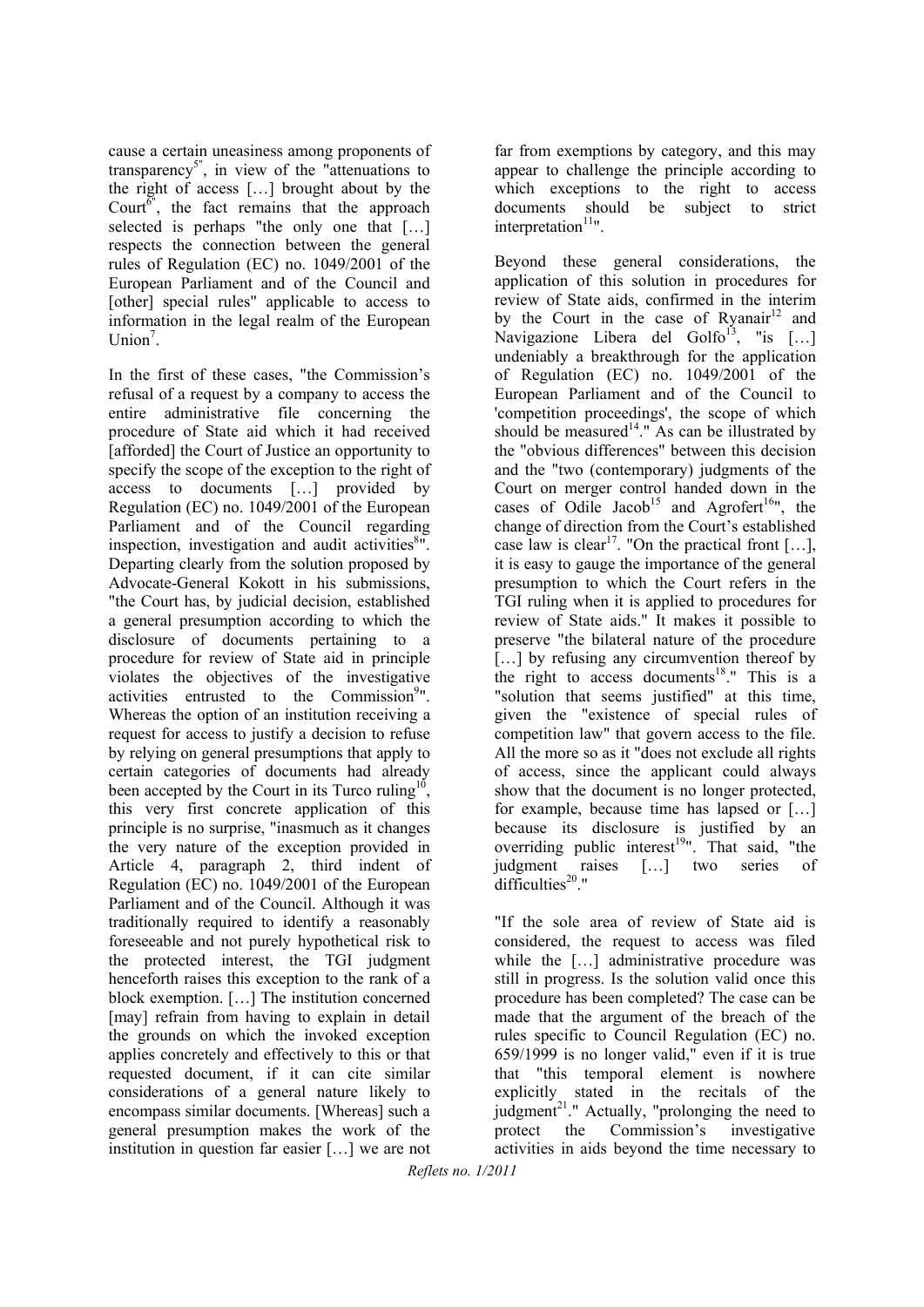conclude the investigation […] would be tantamount […] to depriving the public of any opportunity to ascertain that the Commission has met the objectives of said investigation, i.e. of examining and, where necessary, removing any distortion of competition owing to an aid measure that is incompatible with the internal market<sup>22</sup>." Furthermore, "the existence of presumption is recognised as regards the protection of investigative activities. Another question: can equivalent presumption be accepted when other exceptions are invoked? Furthermore, can the solution for review of State aids be adapted to other competition procedures? […] Specificity can be invoked against the extension […] in competition law, particularly in competition litigation, of the procedure for review of State aids [and] the fact that Article 88(2) EC, is often presented as easy recourse to legal redress. It is possible to add that the solution which departs from the principle […] of access enshrined by Regulation (EC) no. 1049/2001 of the European Parliament and of the Council, must itself be subject to strict interpretation. Conversely, the arguments which justify […] [the] Court's position […] are equally valid for other competition procedures<sup>23</sup>." This in any event is the solution opted for by the European Ombudsman in a decision of 2 July  $2010^{24}$ .

"[Indeed,] the European Ombudsman followed the same approach in a decision on a complaint concerning a request for access to a Commission's preliminary assessment in the context of an investigation concerning the German energy supplier E.ON […]. The Ombudsman ruled that the reasoning of the Court of Justice concerning State aids in the TGI judgment was also valid for an ongoing antitrust investigation $25$ ."

It is certainly no coincidence that the TGI judgment was handed down the same day as the Bavarian Lager judgment concerning the interpretation of the exception to the right of access enshrined in Article 4(1)(b) of Regulation (EC) no. 1049/2001 of the European Parliament and of the Council regarding public access to European Parliament, Council and Commission documents. The approach followed by the Court in the latter regulation was inspired by the aim to reconcile the application of said regulation with that of other

rules that have an impact on the access to information, here Regulation (EC) no. 45/2001 of the European Parliament and of the Council on the protection of individuals with regard to the processing of personal data. "In aiming […] to protect privacy […] over the principle of transparency<sup>26</sup>, the Bavarian Lager judgment will moreover catch the attention of all those interested in the public's access to documents<sup>27</sup>"

"It is worth recalling that the judgment handed down by the court of first instance<sup>28</sup>, adopted a very favourable stance to access to documents, at the risk of compromising the protection of privacy and personal data<sup>29</sup>. Whereas the Court had limited the application of the exception provided under Article 4(1)(b) of Regulation (EC) no. 1049/2001 of the European Parliament and of the Council to situations where an individual's privacy or integrity would be violated within the meaning of Article 8 of the European Convention for the Protection of Human Rights and Fundamental Freedoms and the case law of the European Court of Human Rights without taking into account the legislation of the European Union on data protection […], in particular Regulation (EC) no. 45/2001 of the European Parliament and of the Council […], the Court challenges this position<sup>30</sup>. "Mirror[ing] the approach taken [...] in the TGI judgment […] the Court […] clarified that the specificities of the Data Protection Regulation have to be respected when access to a document including personal data is requested via the Transparency Regulation [・ . Where a public access request is made to documents including personal data, the provisions of the Data Protection Regulation become applicable in their entirety, including the provision requiring the recipient of personal data to establish the need for their disclosure and the provision which confers on the data subject the right to object at any time, on compelling legitimate grounds relating to his or her particular situation, to the processing of data relating to him or her $31$ ."

Inasmuch as "it gives priority to the need to preserve the identity of natural persons over the general principle of public access to  $documents<sup>32</sup>,"$  the judgment unquestionably constitutes very significant progress as regards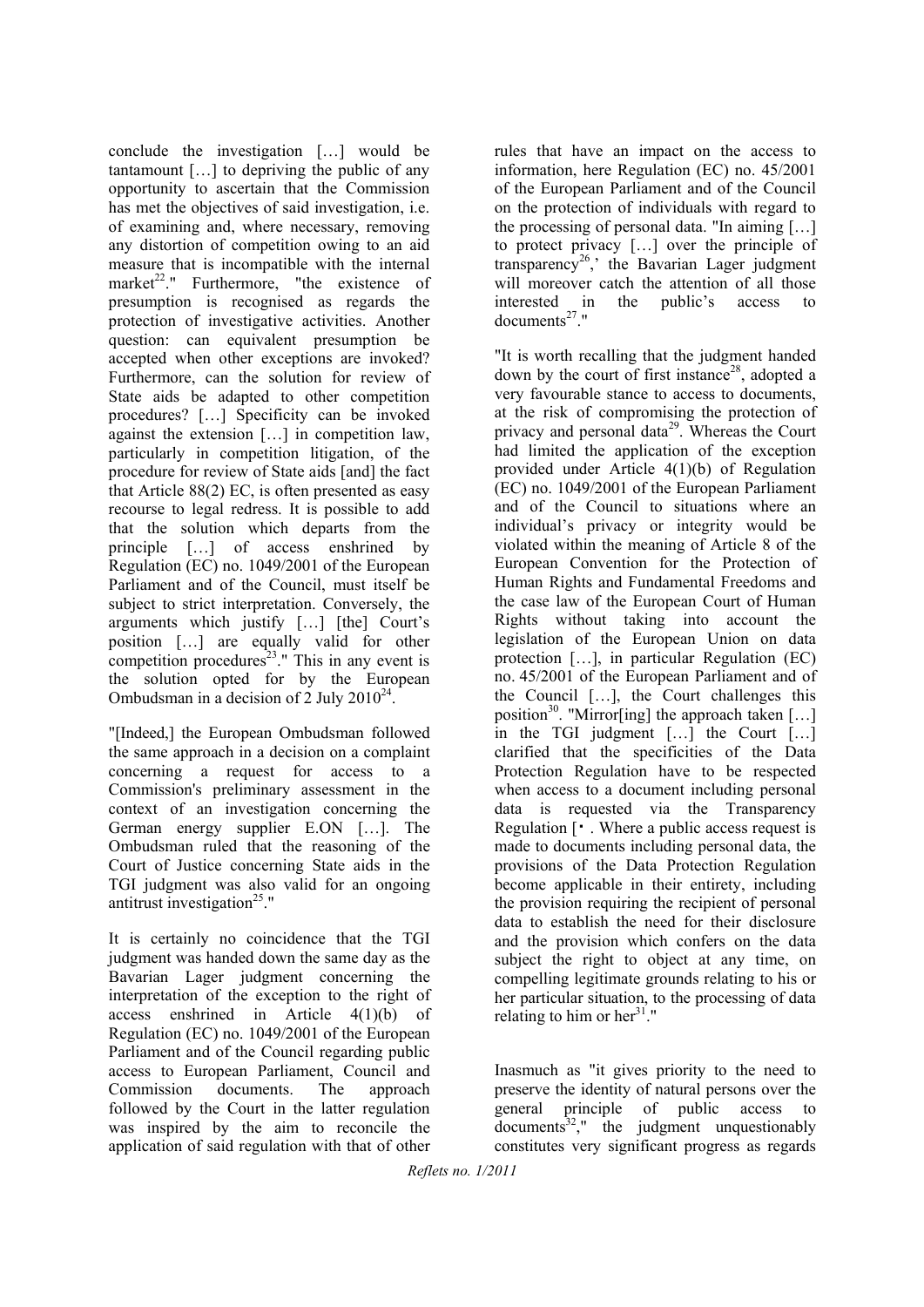"the importance of the level of protection that EU law […] [should] provide as regards the dissemination of personal data under a procedure for access to data held by institutions<sup>33</sup>." Whereas the Court's interpretation "reflects a determination to empower EU data protection law with regard to Article 8 of the European Convention for the Protection of Human Rights and Fundamental Freedoms and to the case law relating thereto [...] we can only endorse such an approach which asserts the protection of privacy in a society that with time is approaching the fictitious society imagined by George Orwell in 1984, even if it comes at the price of sacrificing the transparency principle $34$ ."

The Court's concern about ensuring appropriate coordination between the right of the public to access documents, arising out of Regulation (EC) no. 1049/2001 of the European Parliament and of the Council and other specific rules of EU law concerning access to information, is finally also reflected "in the decision handed down in the API case, whereby in line with the TGI judgment, the Court […] enshrines the existence of a general presumption [of confidentiality] covering the pleadings lodged in pending court proceedings<sup>35</sup>." "API  $\lceil \cdot \rceil$  is an interesting illustration of the tension between the conflicting interests of promoting transparency and of protecting the integrity of judicial proceedings. It resolves some of that tension by drawing a clear boundary as to when submissions lodged before the European Courts will be protected from disclosure to third parties $^{36}$ ". "The judgment [...] marks the completion of a judicial sequence where, in two years in the case at hand, the Grand Chamber of the Court was called upon to rule on the  $character - by nature confidential or public - of$ documents held by the institutions and used for a legislative, administrative or jurisdictional procedure […]. [It] is remarkable inasmuch as it establishes a general presumption of confidentiality of pleadings lodged by the institution for as long as the case is sub judice, without seeming to have to draw a distinction depending on the – direct or indirect – nature of the court referred to<sup>37</sup>". The Court takes a great deal of care to rule on the exception invoked [...] [because] this matter affects its own activity directly<sup>38</sup>. Its decision raises a certain number of questions nonetheless.

First, whereas the Court's reasoning is based mainly on the principle of equality of arms, this principle, "at least as it is understood in the case law of the European Court of Justice, does not require that all parties are treated strictly in the same way, but is only against one party being put in a situation of clear disadvantage in relation to its opponent. It is [actually] doubtful that, owing to the disclosure of its procedural documents, an institution would suffer from such a procedural handicap irrespective of the content of the documents in question, the object of the dispute or the ambient political context<sup>39</sup>." This result is all the more worrying as, "for the parties concerned […] [the] presumption means the reversal of the burden of proof to their detriment [….]. [More specifically], whereas pursuant to Regulation (EC) no. 1049/2001 of the European Parliament and of the Council, the principle of access to documents entails that it is up to the institutions to show that a refusal is justified, in the case of such a general presumption, it is up to the party concerned to show the opposite, which will very often prove particularly delicate<sup>40</sup>." Furthermore, the argument to the effect that the presumption of confidentiality of documents is justified owing to "specific rules governing the procedure […] is not fully convincing. The aim of having the public's right to transparency enshrined is actually distinct from the goals pursued by the aforementioned rules. Moreover, the parties required to make such a disclosure are not the same. The statute of the Court requires it to communicate the documents of the proceedings to each of the parties, without, in theory, prohibiting said parties from disclosing them to other people. There is consequently no contradiction with Regulation (EC) no. 1049/2001 of the European Parliament and of the Council requiring, in principle, another institution – in the case at hand, the Commission – to disclose the same document to third parties $41$ ."

Then, whereas the EU Court "also indicated that the pleadings lodged by the Commission would contribute further to the Court's activity […] excluded from the right to transparency […] as well as to the Commission's administrative activity […], it is not clear what such reasoning tries to demonstrate. If these documents fall more under the Court's jurisdictional activity,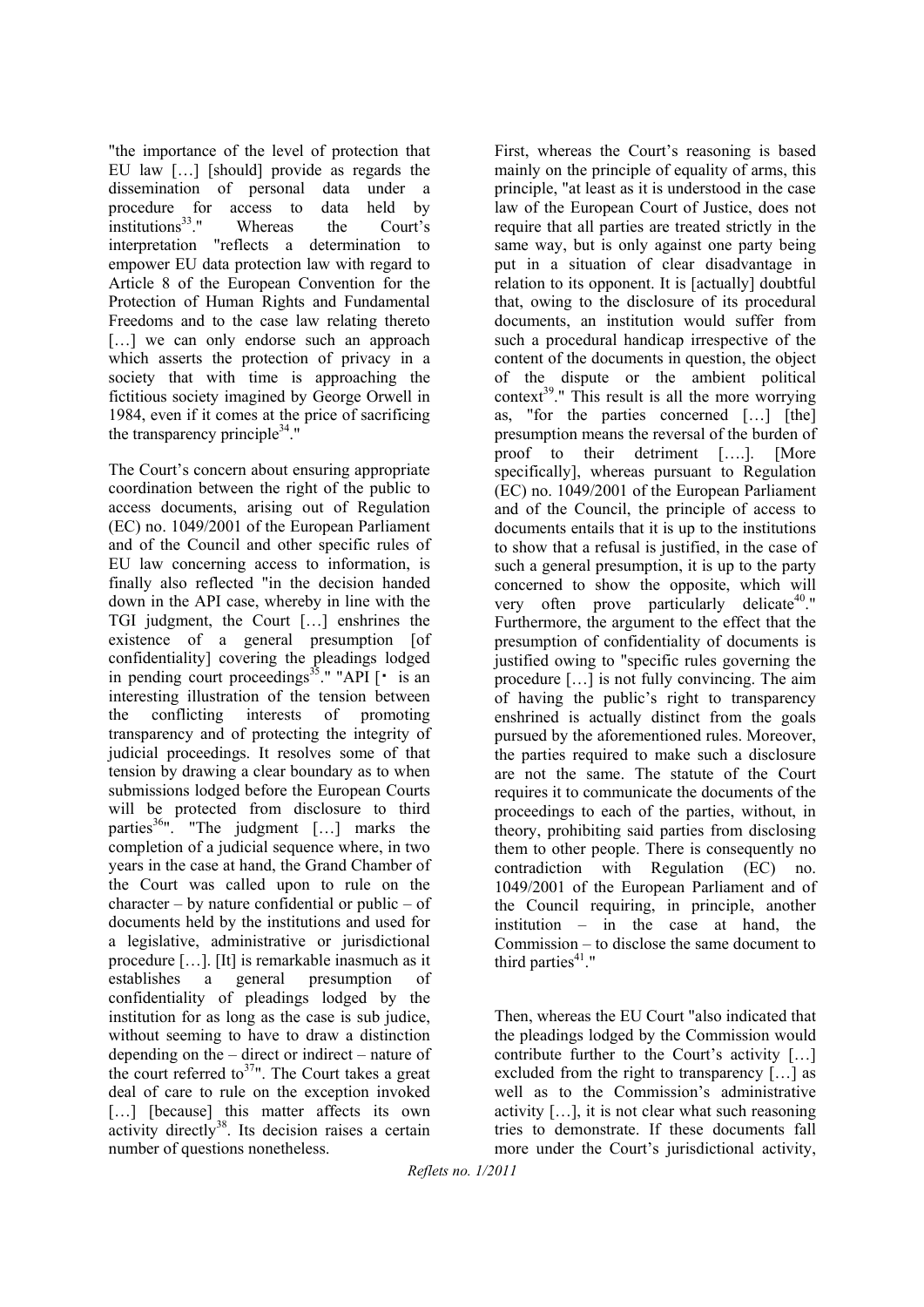shouldn't they have been excluded from the scope of application of Regulation (EC) no. 1049/2001 of the European Parliament and of the Council, contrary to previous case law? It would perhaps have been preferable to follow the arguments of Advocate-General Poiares Maduro who argued that "only the Court […] could have […] ruled on […] access to the Commission's pleadings […]. It is actually worth wondering […], along with the advocate general […], whether it is up to an institution other than the Court – which moreover is part of the case – to decide which measures have to be taken to ensure a dispassionate conduct of the proceedings $42$ "

Finally, as to the assessment of whether there is "an overriding public interest likely to justify disclosure […] even when it infringes the protection of court proceedings […] the decision is a clear climb down from the benevolent assessment of the interest of transparency shown by the Court in its Turco ruling<sup>43</sup> - not because of the fact that the Grand Chamber refuses to enshrine an obligation of principle to disclose documents relating to a jurisdictional activity. Broached already with the [TGI] ruling […] the specific nature of the legislative activity in relation to the administrative and jurisdictional activities, clearly confirmed in the [API] judgment […], may actually justify a difference of approach in this regard. The way in which the Court understands how a balance is to be struck between interests protected by the exception relating to jurisdictional activities, and the public interest in the disclosure of documents is more surprising, however, as it implies that it is ready to grant the exception value that is no longer relative, but absolute, when it concerns documents relating to proceedings that are pending […]. It is difficult to see what would justify such a reading contra legem of Regulation (EC) no. 1049/2001 of the European Parliament and of the Council, other than a concern to interpret it in accordance with a rule of primary law that the Court has nonetheless failed to identify […] The laconic reasoning and general scope of the solution opted for by the Court can only come as a surprise […]. Pursuant to Article 10 of the European Convention enshrining the right to access certain documents in the general interest […], stating that the concern to inform the public on

issues that are clearly in the general interest is too general a consideration to weigh in the interests at stake $44$ ."

In the end, although they "put a stop  $-$  not to say mark a significant turnaround – to the Court's case law on access to documents<sup>45</sup>," the decisions in the cases of TGI, Bavarian Lager and API can be explained by the EU Court's concern to strike the right balance between the public's right to access documents and other pertinent rules concerning access to information, making all three cases fall under the same rationale. More specifically, as one commentator has aptly put it: "[t]his recent case law of the Court of Justice clarifies that the provisions of the Transparency Regulation have to be interpreted in the light of other EU rules including competition procedural rules on access to the file in State aid cases, data protection rules, the Statute of the Court of Justice, and the Rules of Procedure of the EU Courts. Even though the Court of Justice never explicitly stated that those rules would constitute a lex specialis derogating from the general Transparency Regulation, the message seems to be that the [latter] must be applied so as not to deprive these other pieces of legislation of their 'effet utile'. It remains to be seen whether the Court will confirm this case law in [other] cases  $\lceil \cdot \rceil$ . The future rulings  $\lceil \cdot \rceil$  on appeal of the General Court judgments in  $MyTravel<sup>46</sup>$ , Editions Jacob<sup>47</sup> and Agrofert Holdings<sup>48</sup> should help to clarify this question<sup>49</sup>". It will undoubtedly also afford the Court an opportunity to reply to the criticism this case law has elicited.

(see notes on page 61)

[PC]

# **E. Brief summaries**

*\* European Court of Human Rights:* On 1 February 2011, the European Court of Human Rights handed down a judgment in a case concerning a child brought to Portugal by its Portuguese parent, whose German parent petitioned to have it return to Germany. The appellant (the child's mother) cited a violation of her right to respect for family life (Article 8 of the European Convention for the Protection of Human Rights and Fundamental Freedoms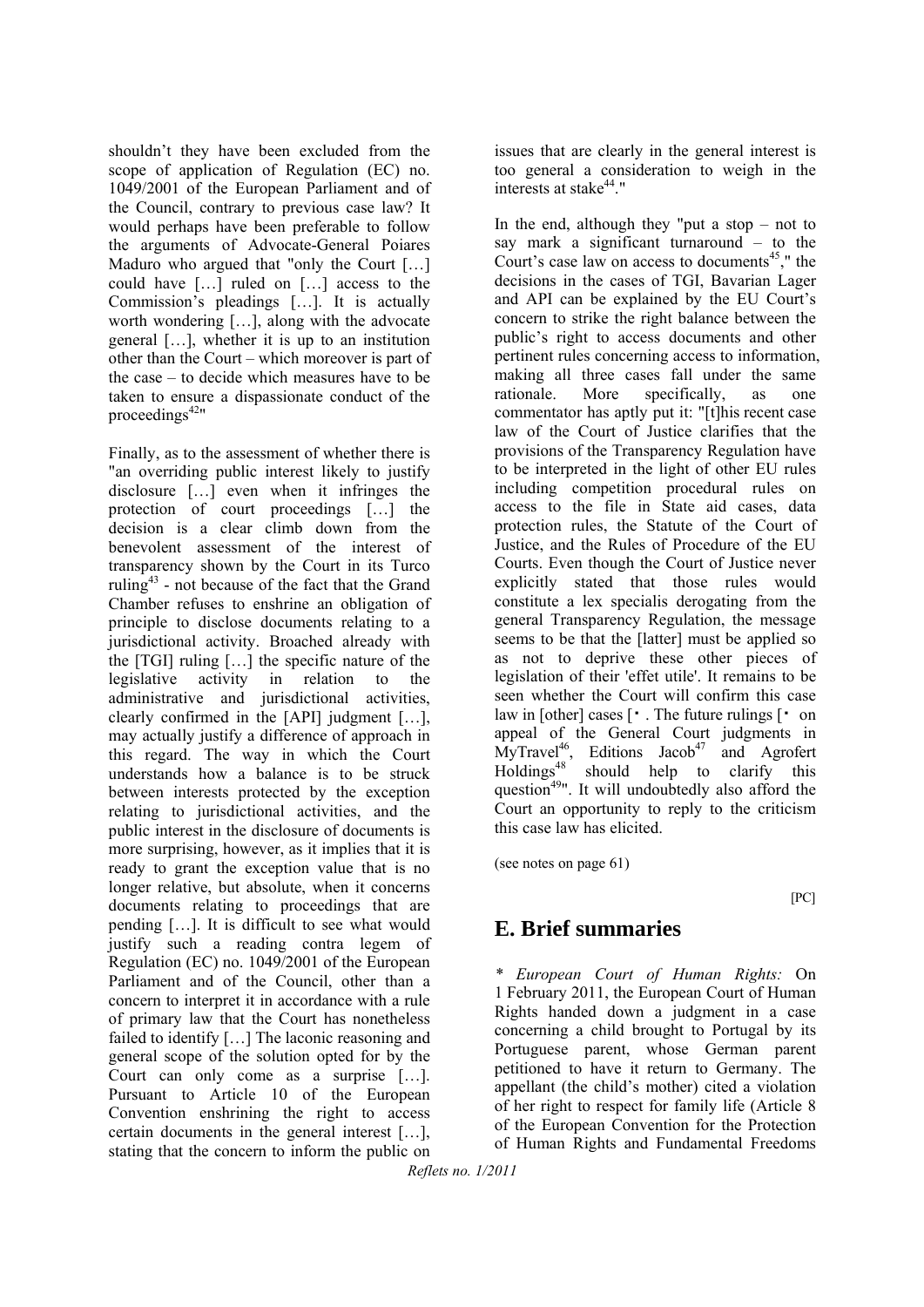(hereafter referred to as the "Convention")) by the Portuguese authorities. Owing to the excessively long proceedings before the competent court in Portugal, before referring the case to the European Court of Human Rights, the appellant had lodged a complaint with the European Commission for violation of Council Regulation (EC) no. 2201/2003 concerning jurisdiction and the recognition and enforcement of judgments in matrimonial matters and the matters of parental responsibility.

The facts and grievances being nearly identical, the case raised the question as to whether the complaint lodged previously with the Commission made the petition before the European Court of Human Rights inadmissible on the grounds that this petition had already been "submitted to another procedure of international investigation or settlement" (Article 35, paragraph 2, b) of the Convention). The European Court of Human Rights accordingly indicated that the term "another procedure of international investigation or settlement" referred to a judicial or semi-judicial procedure similar to that provided by the Convention. The sole purpose of the procedure initiated before the Commission, however, is to obtain voluntary compliance by the Member State concerned with the requirements of EU law. Furthermore, the Commission has the discretionary power to initiate infringement proceedings and a ruling by the European Court of Justice entailing a declaration of failure to fulfil obligations has no effect on the appellant's rights. The ECHR consequently ruled that the Commission is not a body of international investigation within the meaning of Article 35 of the Convention when it rules on a complaint lodged by a private individual. The petition was therefore admissible.

Examining on the merits of the case, the ECHR ruled that Article 8 of the Convention had been violated because the Portuguese authorities did not deploy efficient means to expedite the proceedings at issue, thereby causing an increasing detachment between the appellant and her child.

*European Court of Human Rights, judgment of 1 February 2011, Karoussiotis vs. Portugal, (petition no. 23205/08), www.echr.coe.int/echr*

IA/32843-A

 $[TLA]$ 

On 20 January 2011, the European Court of Human Rights handed down a Chamber judgment in the case of Payet v. France, in which it examined two aspects of the conditions under which the appellant was currently serving a thirty-year prison sentence for the murder of a security guard, a seven-year sentence for escape, and a ten-year sentence for having organised the escape of some of his accomplices.

- - - - -

The appellant's grievances pertained to the "security rotations," i.e. repeated transfers from one prison to the other, to which he was subjected. The European Court of Human Rights rejected the grievances in that respect based on Articles 3, 6 and 8 of the Convention. In view of the appellant's profile, dangerousness and past, the Court considered that such transfers were justified by the risks of escape and were not tantamount to inhuman treatment. It moreover noted that the transfers did not prevent the appellant from communicating freely and confidentially with his counsel or his family and consequently, Article 6(3c), and Article 8 were not violated. It also pointed out that in view of Article 5 of the Convention, every regular detention entails, by definition, a restriction to privacy and family life.

The appellant had moreover complained about a disciplinary sanction imposed on him. The ECHR ruled that the conditions under which the appellant was held in a disciplinary cell that lacked vital space and was moreover very run-down and dirty, with insufficient lighting and ventilation, were of such nature as to cause both mental and physical distress, as well as a feeling of profound affront to his human dignity. These conditions were consequently summarised as "inhuman and degrading treatment" inflicted in violation of Article 3 of the Convention.

On the issue as to whether the disciplinary sanction, and in particular the disciplinary cell, fell under the criminal dimension of Article 6(1) of the Convention, the ECHR ruled that the nature of the charges as well as the nature and degree of seriousness of the sanction were not such as to conclude that the appellant had been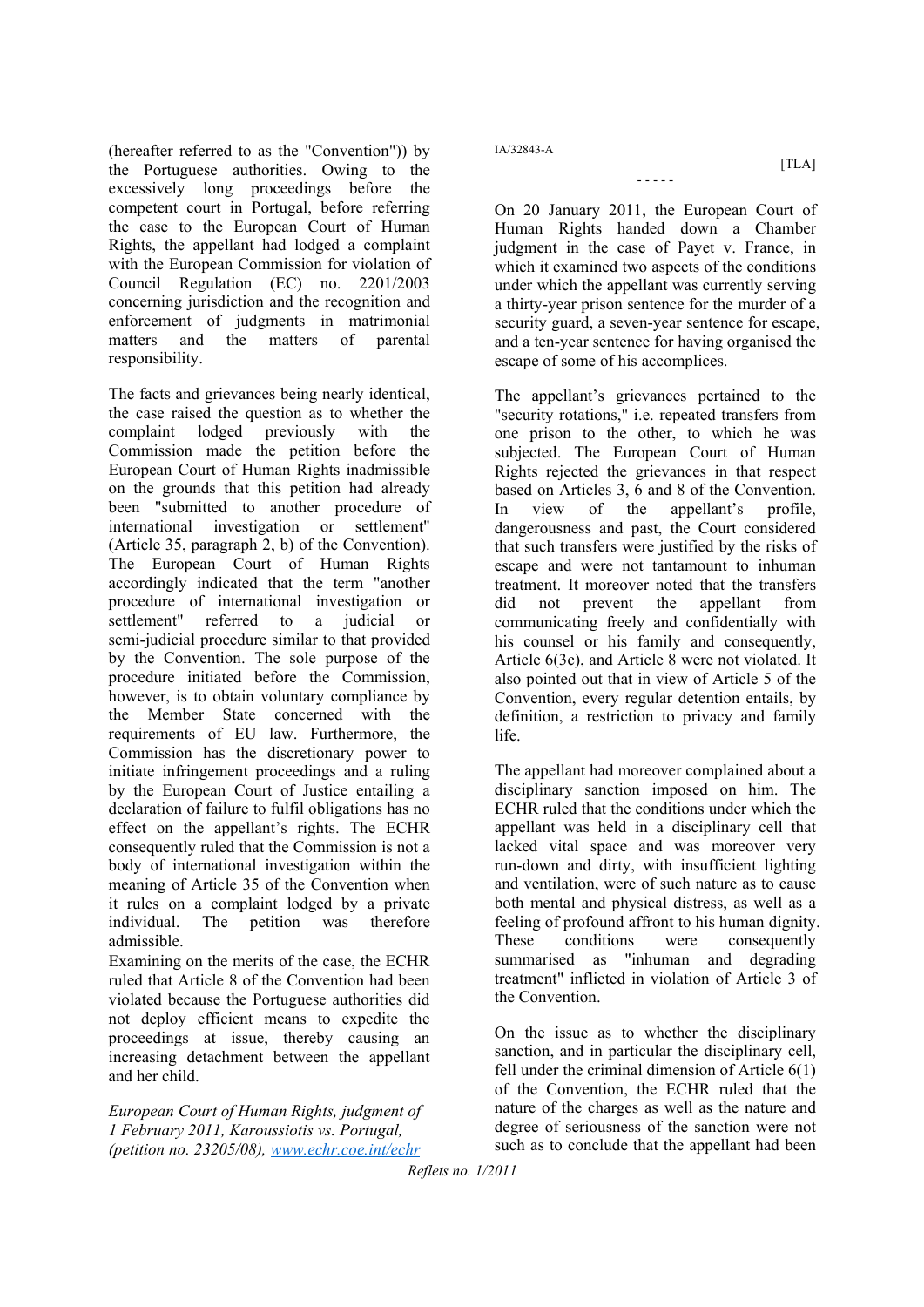guilty of criminal accusations within the meaning of Article 6, and that said article could not consequently apply to the disciplinary procedure at issue.

Finally, the ECHR noted a violation of Article 13 of the Convention, given the fact that the appeal against the enforcement of the disciplinary sanction is not suspensive, whereas the sanction of incarceration in a disciplinary cell is generally enforceable immediately. Such an appeal, under which the appellant's grievances cannot be examined before the expiry of the disciplinary sanction, is consequently neither appropriate nor effective.

*European Court of Human Rights, judgment of 20 January 2011, Payet v. France (application no. 19606/08), www.echr.coe.int*

IA/32844-A

[CHIONEL]

*\* International Criminal Court*: The Security Council has referred the situation in Libya to the International Criminal Court (hereafter referred as "the ICC") under Resolution no. 1970 adopted on 26 February 2011. After a preliminary examination of the situation in Libya, the office of the prosecutor decided to open an investigation. On 16 May 2011, the prosecutor brought proceedings before the judges of the ICC to issue warrants for the arrest of Muammar Abu Minya Gaddafi, Saif Al Islam Gaddafi, and the head of military intelligence, Abdullah Al Sanusi, for crimes against humanity committed in Libya since February 2011. The three arrest warrants were issued on 27 June.

*International Criminal Court, ICC-01/11, Situation in Libyan Arab Jamahiriya, www.icc-cpi.int*

[SEN]

*\* International Court of Justice:* By its order of 5 April 2011, the International Court of Justice (hereafter referred to as "the ICJ") placed on record the discontinuance by Belgium of proceedings against Switzerland concerning the refusal of a Swiss court to recognise a decision handed down by Belgian courts in violation – according to Belgium – of

Switzerland's obligations by virtue of the Lugano EC-EFTA Convention on Jurisdiction and the Enforcement of Judgments in Civil and Commercial Matters of 16 September 1988 (see *Reflets no. 1/2010*, p. 35). The case was consequently removed from the register of the ICJ.

Belgium's decision to discontinue the proceedings followed a statement by Switzerland in its preliminary objections to the effect that the decision of the Swiss federal court that had refused to recognise a decision by a Belgian court which had led to the dispute between the countries has not acquired the force of res judicata and consequently is not binding for the lower cantonal authorities of Switzerland nor the federal court itself. It follows, from the same statement, "that nothing stands in the way of a Belgian decision, once delivered, being recognised in Switzerland in accordance with the applicable provisions of the Convention".

*International Court of Justice, order of 5 April 2011, Belgium v. Switzerland, www.icj-cij.org*

 $[RA]$ 

*\* Brazil:* On 5 May 2011, the Supreme Court of Brazil recognised civil union for same-sex couples. In Brazil, civil union grants practically the same rights as marriage. The decision was adopted unanimously by the ten judges in spite of strong opposition from the Catholic Church. Brazil has not legalised same-sex marriage, however, which in Latin America is permitted only in Argentina and Mexico.

#### *www2.stf.jus.br/portalStfInternacional/cms/ver Principal.php?idioma=en\_us*

[SEN]

*\* Germany*: The Bundesverwaltungsgericht (Federal Administrative Court), recently proceeded to reverse its established case law by ruling that civil servants living in life partnership are, like their married colleagues, entitled to a family allowance (Familienzuschlag). In its current version, the German Civil Service Remuneration Act (Bundesbesoldungsgesetz) draws a distinction in fact between married civil servants, who are entitled to extra pay simply because of their marital status, and civil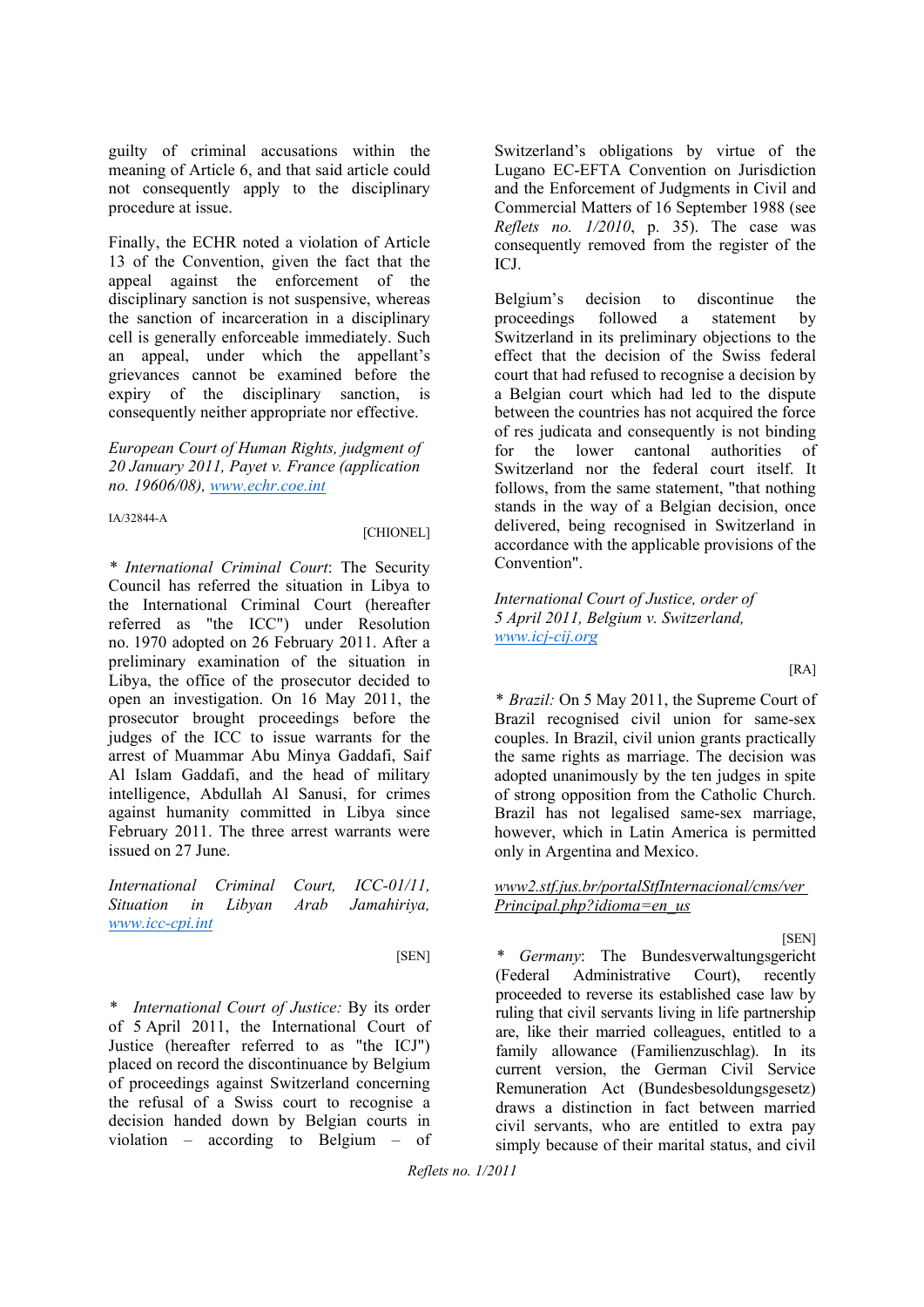servants living in life partnerships, who are entitled to this benefit only if their partner is a dependent.

The two judgments of 28 October 2010 follow the decision of the Bundesverfassungsgericht (Federal Constitutional Court), of 7 July 2009, which had specified that society had changed and that the traditional image of a married couple where the male spouse exercising an occupational activity to provide for the other (Versorgerehe) can no longer serve to justify according different treatment to the situation of spouses and life partners (see *Reflets no. 1/2010,*  p. 5).

The Bundesverwaltungsgericht, being bound by the assessment of the Bundesverfassungsgericht, consequently applies Council Directive 2000/78/EC establishing general framework for equal treatment in employment and occupation directly to the case at hand, and notes that, in its current version, the German Civil Service Remuneration Act discriminates against civil servants living in life partnership, inasmuch as the latter do not receive the family allowance because of their status, whereas married civil servants do. This is discrimination based on sexual orientation, because, according to the intentions of the German legislator, life partnership is geared primarily towards same-sex couples.

Civil servants living in life partnership are consequently entitled to the family allowance as of July 2009, the month in which the Bundesverfassungsgericht accepted that married persons and those living in life partnership were in a comparable situation. The appeal was rejected in that the civil servant had asked to receive the family allowance as of 2 December 2003, a date by which the transposal period for Council Directive 2000/78/EC had expired.

*Bundesverwaltungsgericht, judgment of 28 October 2010, 2 C 10.09 and 2 C21.09, www.bverwg.de*

IA/33208-A

[AGT]

the Cour constitutionnelle/Grondwettelijk Hof, responding to a referral for a preliminary ruling, ruled that the different treatment introduced by Articles 40 to 47 of the Act of 15 December 1980 on access to the territory, stay, establishment and deportation of aliens (hereafter referred to as the "Aliens Act") between applicants for family reunion with EU nationals and applicants for such a reunion with a national of a third country authorised to stay in Belgium violated the principles of equal treatment and non-discrimination.

More specifically, this act provided that a foreign applicant for family reunion with a citizen of a third country authorised to stay in Belgium was admitted with the right to stay if the authorities failed to reply within nine months, whereas a foreign applicant for family reunion with a Belgian or an EU citizen was not granted this automatic authorisation, whereby the act imposed no time limit within which the authorities had to take a decision, and stipulated no consequences if such a decision were not taken within the stipulated period.

The Cour constitutionnelle/Grondwettelijk Hof reiterated that the legislator is bound by European law, including Directive 2004/38/EC of the European Parliament and of the Council on the right of citizens of the Union and their family to move and reside freely within the territory of the Member States, which requires Member States to provide regulations consistent with other provisions of the Aliens Act. The Belgian Aliens Act moreover stipulates that the more favourable provisions contained in European regulations shall apply to the family members of the EU citizen. Directive 2004/38/EC of the European Parliament and of the Council provides for a period of six months following the filing of an application for family reunion by a family member of an EU citizen who is an a national of an EU Member State, at the expiry of which the residence card is issued.

*Cour constitutionnelle/Grondwettelijk Hof, judgment of 27 January 2011, n. 12/2011, www.const-court.be*

*\* Belgium*: In its judgment of 27 January 2011

*\* France*: In its decision of 15 November 2010,

[MEURENA]

*Reflets no. 1/2011*

IA/33127-A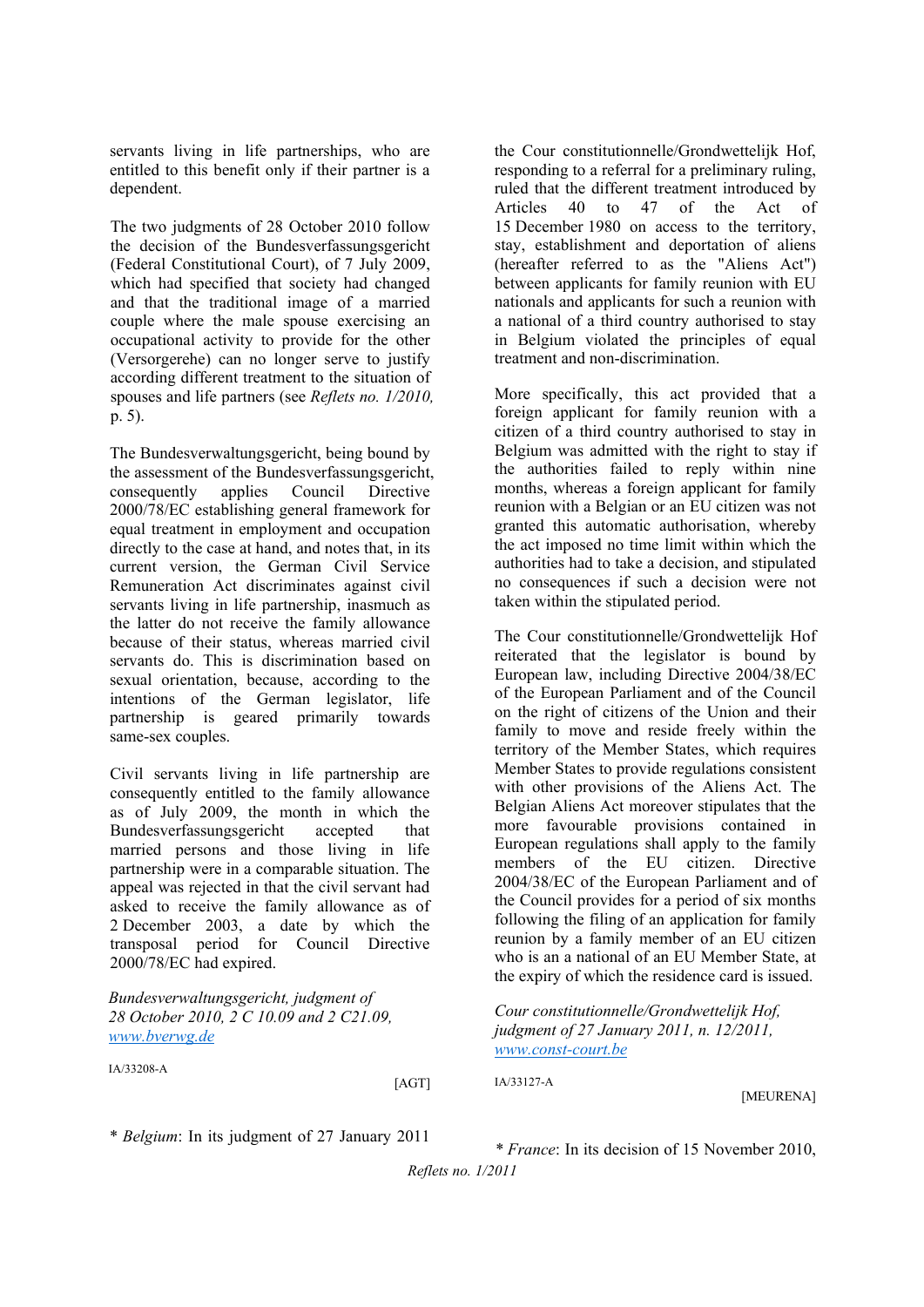the Conseil d'État laid down the conditions under which work experience acquired in a first State, which was not yet a member of the European Union, can be taken into account for the classification of a civil servant in his professional body.

The applicant, a Polish national, is a civil servant in France. He was initially employed as a university lecturer and then appointed senior lecturer. When Poland joined the European Union, he wished to avail himself of nine years of professional experience he had acquired in Poland.

According to the Conseil d'État*,* when the statute of a professional body provides that professional experience acquired previously is to be taken into account for classification purposes in that body, it must be "for services of the same nature rendered by nationals of a new Member State, prior to the accession of that State." Conversely, "this principle does not entail challenging a classification prior to accession, which was governed by provisions relating to individuals appointed in that body, who had already acquired permanent status, irrespective of their origin – said classification being the only one taken into account for the treatment accorded to the parties concerned in their former professional body.

Accordingly, the refusal of the Minister for Higher Education to reclassify the person concerned through a review of his situation is not contrary to EU law, in particular to Article 39 EC on the free movement of workers and to Article 7 of Council Regulation (EC) no. 1612/68 on the free movement of workers in the Community.

*Conseil d'État, 15 November 2010, no. 332218, www.legifrance.gouv.fr*

IA/32937-A

[MHD]

In its judgment of 8 February 2011, the Criminal Chamber of the Cour de cassation specified the contents of the verifications required to execute a European arrest warrant.

- - - - -

In the case at hand, the office of the prosecutor

in Vienna, Austria, had issued a European arrest warrant for the enforcement of a prison sentence for fraud and for participation in a criminal organisation, handed down by the Austrian judges against an individual held in France for other offences. The latter refused to be handed over to the Austrian judicial authorities, on the grounds that he had not been summonsed personally to the hearing of the Vienna Court of Appeal that had issued the contested arrest warrant. He cited in particular the violation of Article 692-32 of the French Code of Criminal Procedure (hereafter referred to as "the CCP") which, for the execution of a European arrest warrant, provides for verification that the person wanted can oppose the judgment handed down in his absence.

The French investigation chamber then asked the Viennese magistrates to provide details on the enforceability of the decision to convict and on the procedural information provided to appellant. Insofar as said decision was enforceable the day it was handed down and the party concerned had been personally summonsed to the hearing, the French judges granted the deferment of surrender to the Austrian authorities. The appellant then lodged a cassation appeal, citing the fact that the French investigation chamber should have asked the Austrian authorities to provide a copy of the judgment of conviction, to attest to the enforceable nature of said conviction and to establish that he had been duly summonsed to the hearing.

According to the Cour de cassation*,*  Article 695-32(1) of the CCP does not require the decision of conviction, on the basis of which the European arrest warrant is issued, to be final. It suffices for it to be enforceable. Consequently, the investigation chamber did not have to obtain a copy of the judgment of conviction from the authorities that issued the European arrest warrant, since Article 695-13 of the CCP makes no such requirement. The appeal was rejected.

*Cour de cassation, criminal chamber, 8 February 2011, no. 11-80261, www.legifrance.gouv.fr*

IA/32938-A

[MHD]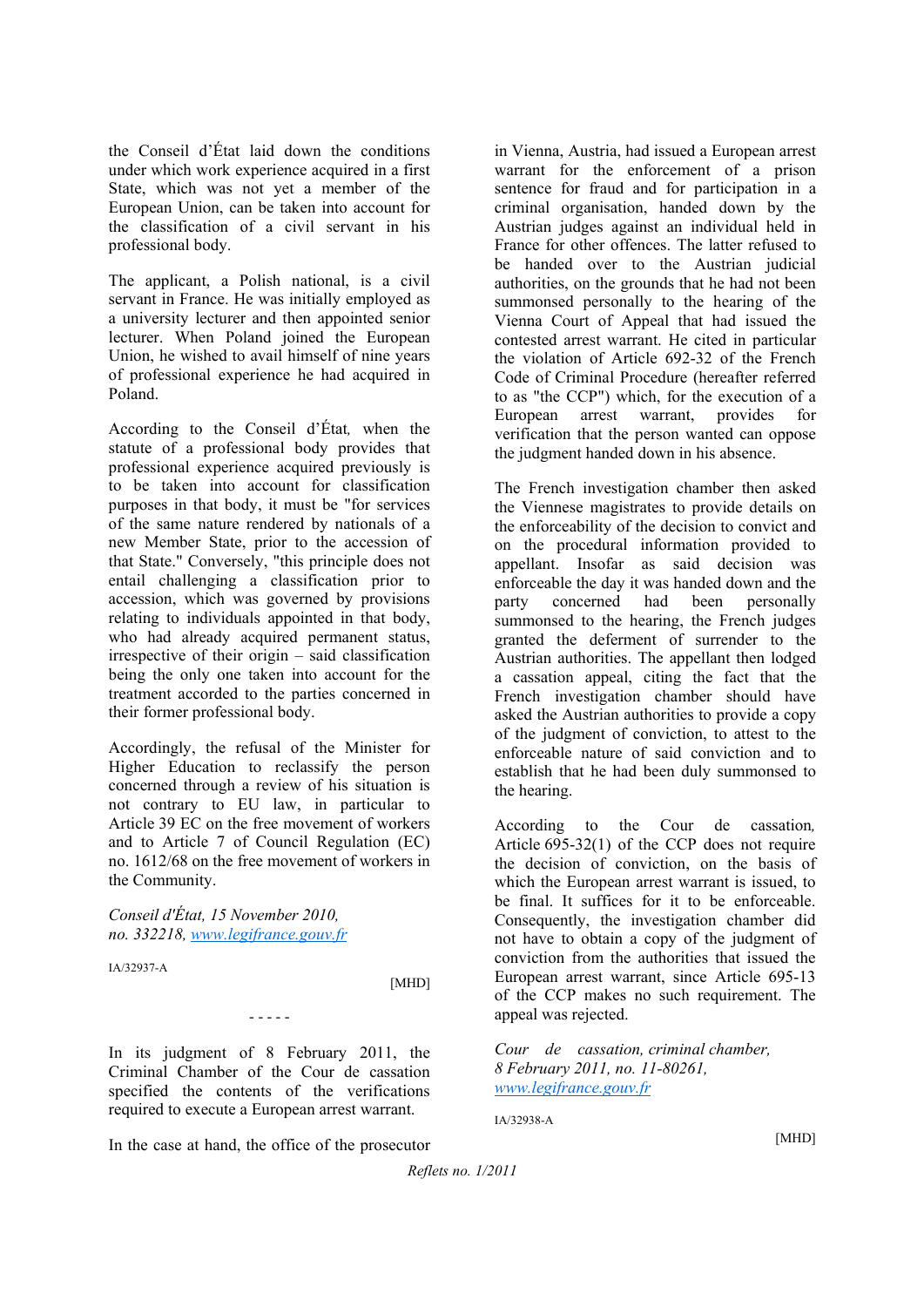- - - - -

Sitting in full court, the Conseil d'État ruled on the reasonableness of the transposal period for Council Directive 2000/78/EC establishing general framework for equal treatment in employment and occupation. The appellant, Ms Bleitrach, who suffers from a disability that restricts her mobility, has been hindered in exercising her profession as a lawyer because she could not access certain courts under the purview of the Cour d'Appel de Douai. When her action for damages against the State for having failed to transpose this directive within the prescribed period before the Cour administrative d'appel de Douai was turned down, the appellant lodged an appeal with the Conseil d'État*.* 

The directive in question, which had to be transposed by 2 December 2003, provided for a possible derogation, extending the period by three years, i.e. until 2 December 2006, to enable the national authorities to take account of difficulties encountered in trying to bring their property assets in line – including on the judicial front – with these objectives. However, by the Act of 11 February 2005 and the Decree of 17 May 2006, the French authorities extended this transposition period to 1 January 2015.

In an action for damages from the State because of this extension of the transposition period, the Conseil d'État ruled that "in view of the extent of the judicial property assets, the large number and the diversity of buildings throughout the national territory, the specific constraints arising out of the fact that some of these buildings are old while others fall under the regulation of historical monuments, and finally, given the volume of the financial commitments required to make such buildings accessible to persons with reduced mobility, neither the maximum period of ten years set by said Act, nor the date of 1 January 2015 fixed by the decree "are […] incompatible with the objectives of the directive, which provide that reasonable arrangements have to be made."

Conversely, the Conseil d'État ruled that the State was responsible without fault for inequality concerning public offices and ordered it to pay compensation plus interest to appellant for non-pecuniary losses, and to assume the expenses incurred by her.

*Conseil d'État, ass., 22 October 2010, Ms Bleitrach, appeal no. 301572, www.legifrance.gouv.fr*

IA/32925-A

[VERDIIS]

- - - - -

The judgment handed down on 1 December 2010 by the Cour de cassation, in a Franco-Malian divorce case, provides an interesting example of elements drawn from the private international law of the European Union in the reasoning based on the rules of ordinary law.

The case concerns the divorce of a couple living in Mali, where the husband is a French national and the wife holds dual French and Malian nationality. The husband obtained a divorce from the Malian courts at the exclusive fault of his wife. She lodged an appeal and left Mali with her two children, returned to France, and filed for divorce. Summoned before the French court, the husband cited lis pendens before the Malian courts. The courts ruling on the merit of the case accepted the lis pendens defence and decided to decline jurisdiction in favour of the Malian courts. The French court in fact ruled that it was not competent pursuant to Article 15 of the Civil Code, since the wife had renounced her privilege of jurisdiction by referring the matter to a Malian court first. The wife then lodged an appeal, claiming that Article 15 of the Civil Code was not applicable and that, even if it had been, her renunciation of privilege of jurisdiction had not been sufficiently shown.

The Cour de cassation rejected the appeal, on the grounds that the absence of renunciation of Article 15 was irrelevant. In reality, the question of the applicability of this provision did not arise, because in order to examine whether they were competent to hear the case at issue, the French courts should have relied on Council Regulation (EC) no. 2201/2003 concerning jurisdiction and the recognition and enforcement of judgment in matrimonial matters and the matters of parental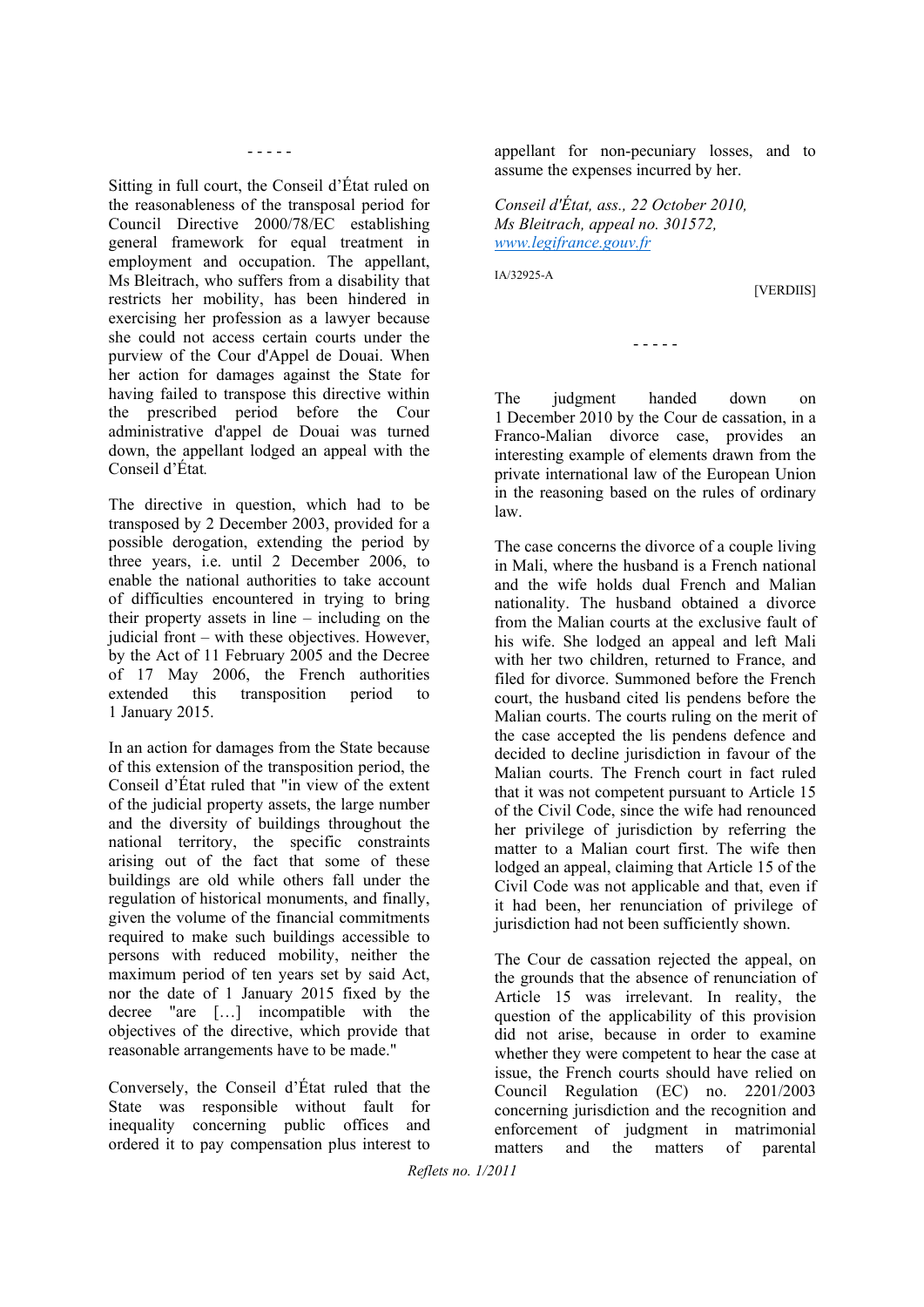responsibility (hereafter referred to as the "Brussels II bis Regulation"), which was applicable in the case at hand regarding the direct competence of the French courts.

In this judgment, the Court actually bases its reasoning on the conditions of international lis pendens of ordinary law. As the Brussels II bis Regulation is not applicable in this case to the question proper of lis pendens – the regulation pertains only to lis pendens between the courts of different Member States – the rules of ordinary law apply. For the French courts, to which the case was referred in the second place, to decline jurisdiction in favour of foreign courts, the rules of ordinary law make it necessary to establish, in accordance with the case law of Société Miniera di Fragne (Civ. 1, 26 November 1974, no. 73-13820, Bull. Civ. I no. 312, p. 267) that the decision handed down by the foreign court is likely to be recognised in France. The conditions of exequatur arising out of the Simitch case law (Cass, civ. 1, 6 February 1985, no. 83-11241; Bull 1985, I N. 55, p. 54) require verifying whether there is a sufficient connection between the dispute and the foreign court that handed down the decision. Nevertheless – and this is where the judgment is particularly interesting – to verify this condition, the Cour de cassation uses one of the connecting factors provided in Article 3 of the Brussels II bis Regulation to reach the conclusion that the Malian court is indeed competent and that consequently the French courts must decline competence in its favour. Apart from showing that the private international law of the EU Member States is marked strongly by European law, this new approach has the advantage of bolstering the foreseeability of solutions.

*Cour de cassation, 1st Civil Chamber, 1 December 2011, no. 09-70.0132, www.legifrance.gouv.fr*

IA/32935-A

[MNAD]

In a judgment of 10 November 2010 on public contracts, the Conseil d'État ruled for the first time on the nature of the conventionality review of a validation law by opting for a review in

- - - - -

concreto.

In the case in point, the dispute concerned the validity of a contract to delegate the public service of water supply concluded by two municipalities in the South-West of France and a company specialising in water treatment and supply. After nine years during which the contract had been performed, the public authorities availed themselves of the option in the contract to terminate it. The delegate of the service initiated proceedings for compensation before the administrative court, which declared the contract null and void for lack of competence. The public authorities lodged an appeal, citing Article 6(1) of the European Convention on Human Rights (hereafter referred to as "the Convention"), and arguing that that the "State may not, without overlooking these provisions, violate the right of any person to a fair trial by taking, during the trial, legislative measures with retroactive effect which hinder the decision on this case from being contested appropriately, except when such measures are justified by an overriding general interest." In the case in point, the grounds of general interest cited had to do with the need to remove the error which affected the validity of the contracts so as to ensure the continuity of the public service.

The Conseil d'État proceeded to conduct a conventionality review in concreto to reach its decision. Taking into account the fact that the validation act came seven years after the contract had been terminated by the public authority, the Conseil d'État considered that the right to a fair trial recognised by the Convention had not been violated in regard to the cited reason to maintain he continuity of the public service, and accordingly decided that the validation act was not applicable to the dispute. The Conseil d'État therefore did not limit itself to verifying whether the validation act was justified by an overriding public interest in the abstract, but examined in concrete terms whether its application was justified in the general interest in the case in point.

*Conseil d'État, 10 November 2010, no. 314449, Cne de Palavas-les-Flots et Cne de Lattes, www.legifrance.gouv.fr*

IA/32936-A

[MNAD]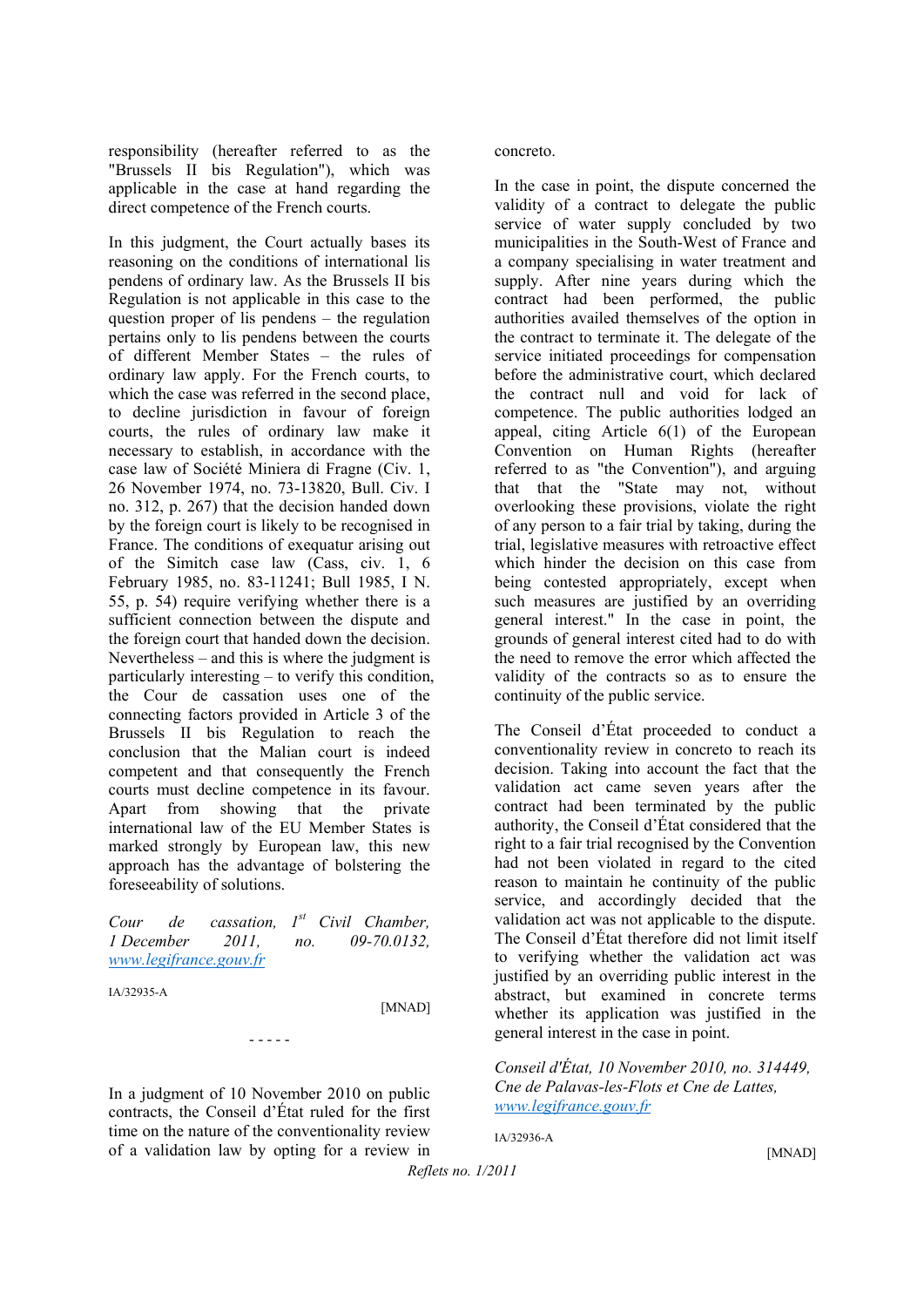- - - - -

In its opinion of 21 March 2011, the Conseil d'État considered that Articles 7 and 8 of Directive 2008/115/EC of the European Parliament and of the Council on common standards and procedures in Member States for returning illegally staying third-country nationals (hereafter referred to as the "Return Directive"), can be invoked directly by litigants in support of an appeal against a deportation order against them.

Consulted by the Montreuil administrative court, which had to rule on two requests to cancel deportation orders, the Council of State replied to the following question: are the provisions of Articles 7 and 8 of Directive 2008/115/EC of the European Parliament and of the Council precise and unconditional, and can they therefore be invoked directly if this directive is not transposed into French law within the stipulated period?

According to Article 7 of the Return Directive, a return decision shall provide for an appropriate period of voluntary departure (between seven and thirty days). By virtue of Article 8 of the same directive, the Return Decision may be enforced only after the period has expired.

The Return Directive was not transposed into French law before 24 December 2010, i.e. the deadline set for the Member State. The bill comprising the provisions for transposing this directive was adopted by Parliament on 11 May 2011 and was referred to the Conseil Consitutionnel on 17 May 2011. In its version currently in force, Article L 511-1, II, of the Code of Entry and Residence of Aliens and Right to Asylum (known by the French acronym CESEDA), which defines the system of deportation orders, provides no period for the voluntary departure of a foreign national before the deportation order is enforced. The question therefore arose as to whether deportation orders issued after 24 December 2010 were compatible with the Return Directive.

In its opinion, the Conseil d'État considered first that the provisions of the Return Directive did not hinder a deportation order from being

issued on the basis of Article L. 511-1, II of the CESEDA, on condition that such an order complied with the substantive conditions and form provided by said directive, and that it entailed, in all the cases where required by the Directive, a minimum period of seven days before it was enforced, to give the foreign national in question time to leave voluntarily.

Relying on the criteria set by the Court of Justice, the Conseil d'État then considered that the provisions of Articles 7 and 8 of the Return Directive were sufficiently precise and unconditional to have a direct effect in French law. The Conseil d'État accordingly deduced that these articles could be invoked by litigants to support an appeal against a deportation order against them.

Finally, the Conseil d'État specified that for as long as the State has not defined in its national legislation (as required by Article 3(7) of the Return Directive), objective criteria for assessing a "risk of absconding," said risk may not be invoked to justify a reduction or elimination of the voluntary departure period pursuant to Article 7.

*Conseil d'État, opinion of 21 March 2011, no. 345978 and no. 346612, www.legifrance.gouv.fr www.conseil-etat.fr*

IA/32926-A

**[CZUBIAN]** 

In a case already referred to appeal in which the Cour d'Appel de Paris had contradicted the position of the Cour de cassation*,* a judgment was handed down on 7 January 2011 by the plenary session of the court, to put an end to the differences between the chambers of the court and to the resistance of the Cour d'Appel on the fairness in the administration of proof in competition law.

- - - - -

To answer this question, the court had to rule on the procedural nature of the litigation before the competition authority and found that the rules of civil procedures are applicable, unless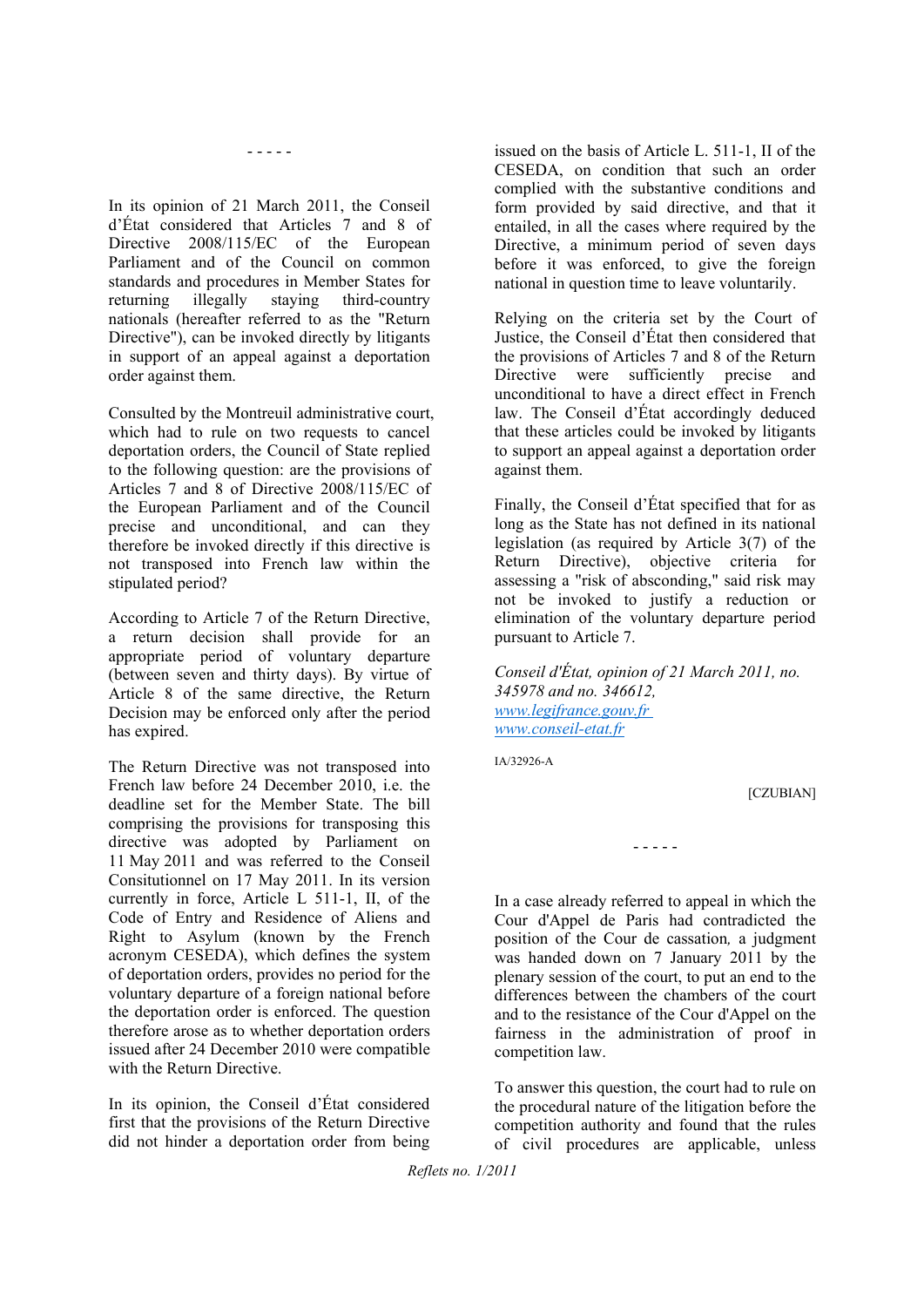stipulated expressly otherwise in the commercial code. It therefore refused to accept the procedural independence of the competition authority and the punitive nature of prosecution. The direct consequence, which concerned the case at issue, was the prohibition of using unauthorised or illegal wire taps.

More specifically, according to the plenary session, unlike in criminal proceedings, where the judge may not dismiss debates, by virtue of the principle of the freedom of proof, of such means of proof produced by the parties, this principle does not apply in proceedings before the competition authorities: wire taps that constituted decisive proof of vertical agreements and had led to the condemnation of this practice are not admissible as proof, since "a telephone conversation recorded unbeknownst to the person who made the statements is an unfair procedure that makes such recordings inadmissible as proof."

*Cour de cassation, plenary session, judgment of 7 January 2011 Appeals no. 09-14316 and no. 09-14667, www.legifrance.gouv.fr www.courdecassation.fr/IMG/pdf/Bicc\_735.pdf*

IA/32939-A

[ANBD]

*\* Ireland*: In a judgment of 5 May 2010, the High Court complied with the appellant's request to refer a question to the Court of Justice for a preliminary ruling on the validity of Directive 2006/24/EC of the European Parliament and of the Council on the retention of data generated or processed in connection with the provision of publicly available electronic communications services or of public communications networks and amending Directive 2002/58/EC.

In this particular case, the appellant, a society formed to protect human rights within the context of modern communication technologies, argued that the defendants, including the Minister for Communication, Marine and Natural Resources and Ores and the Minister for Justice, had unlawfully exercised control over data concerning it and had thus violated in particular its right to privacy and its right to communication.

In his judgment of 5 May 2010, Justice McKechnie asked the parties to submit suggestions concerning the precise content of the questions to be asked. Nevertheless, the question for a preliminary ruling has not yet reached the Court of Justice.

*High Court, judgment of 5 May 2010, Digital Rights Ireland Limited v. the Minister for Communication, Marine and Natural Resources & Ores, [2010] IEHC 221, www.courts.ie*

IA/ 32660-A

[SEN]

*\* Italy*: The Corte di Cassazione handed down a decision that specifies the scope of Article 31 of Legislative Decree no. 286/1998.

This decree provides that a national of a third country residing in the country illegally who is ordered to leave the country, is entitled to stay on Italian territory if his children, who normally reside with him in Italy, risk suffering mental or physical harm because of the removal of the parent.

In the case in point, a third-country national ordered to leave Italy lodged an appeal against the decision that turned down his application to remain temporarily in Italy in the interest of his children.

According to the Corte di Cassazione*,* the exemption provided by the aforementioned article does not concern only emergency or exceptional situations relating to the minor's state of health, but comprise any and all real, concrete, perceptible and objectively serious harm taking into consideration the minor's age or state of health, caused by the removal of a parent or by being uprooted from the place where the minor grew up.

Finally, the court specified that the children's magistrate must assess the existence of family cohesion by verifying whether the foreign national has actually exercised parental duties for the benefit of the minor and, in the case of a young minor, whether the parent is capable of looking after, of providing a suitable family environment for, and of seeing to the needs and problems of the child.

*Corte di Cassazione, S.U., judgment of 25*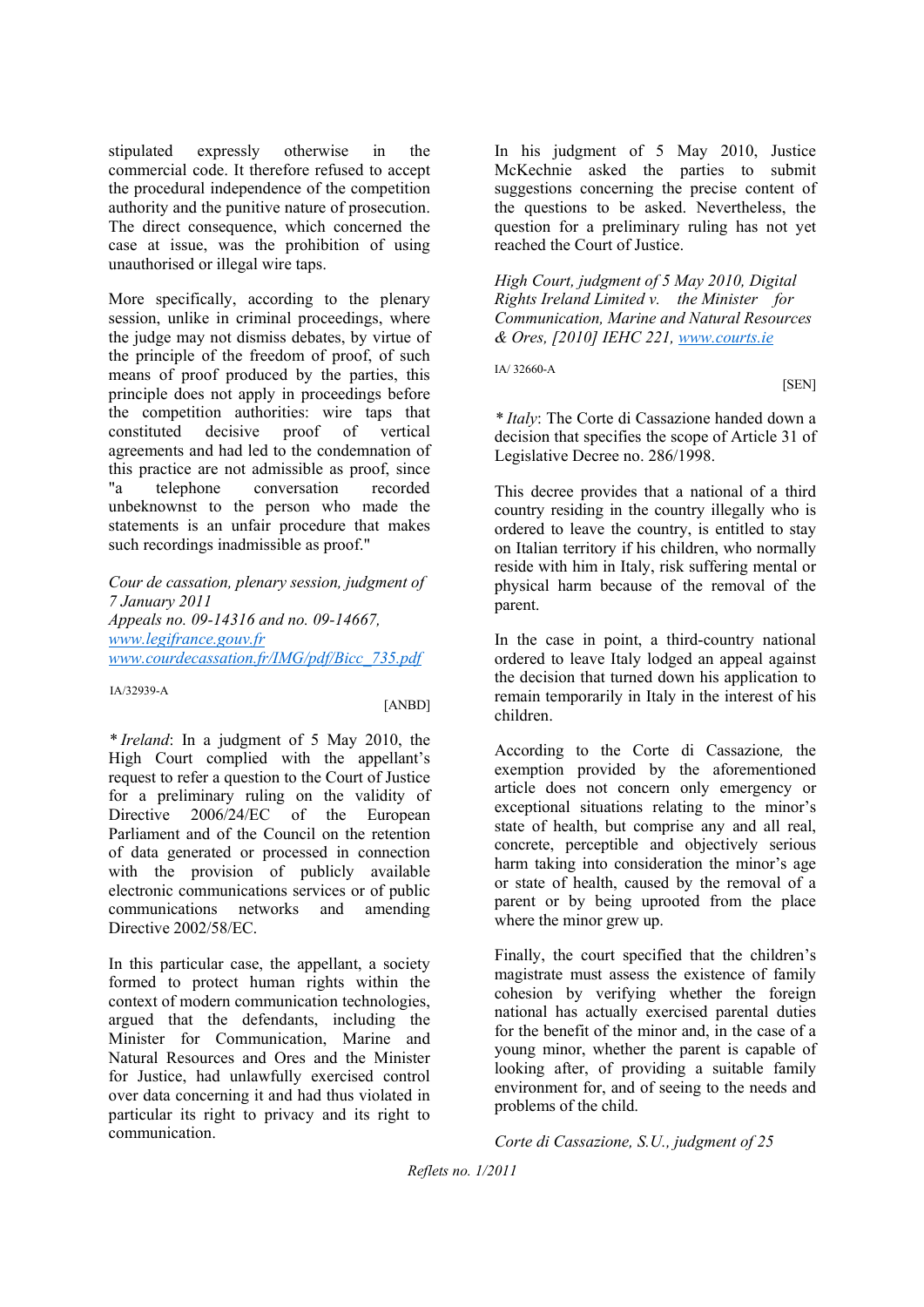*October 2010. No. 21799, www.dejure.giuffre.it*

IA/32840-A

[GLA]

*\* Lithuania*: In its order of 24 February 2011, the *Lietuvos vyriausiasis administracinis teismas* (Supreme Administrative Court, hereafter referred to as "the LVAT") ruled on an appeal relating to excise duties on alcohol when the goods come from a third country. In this judgment, the LVAT noted, in consideration of the nineteenth recital of Council Directive 92/83/EEC on the harmonisation of the structures of excise duties on alcohol and alcoholic beverages, that the exemption provided under Article 27(1)(b) of this directive applies to goods transported between Member States and does not apply to those imported from third countries.

More specifically, the case at issue concerned a request to exempt ethyl alcohol contained in French cosmetics from excise duties in Lithuania, which according to the appellant, were denatured in accordance with French requirements and exempt from excise duties in that Member State.

Nevertheless, in view of the fact that these cosmetics had been imported from Switzerland, the LVAT rejected the appeal on the grounds that because the regulations governing the exemption of goods from third countries fell under the purview of the Member States, the appellant had not provided proof that the ethyl alcohol was denatured in accordance with a method approved in Lithuania as required by Lithuanian law.

*Lietuvos vyriausiasis administracinis teismas, order of 24 February 2011, no. A575-298/2011, www.lvat.lt*

IA/32658-A

[LSA]

In its judgment of 15 November 2010, the LVAT rejected the appellant's appeal against a request for recovery lodged against him pursuant to Council Directive 2008/55/EC on

- - - - -

mutual assistance for the recovery of claims relating to certain levies, duties, taxes and other measures, aimed at verifying the enforceable nature of said request issued by another Member State.

The appellant contested in particular the fact that the German authorities (the appellant authority in this case) that had lodged the request for recovery against him, had not presented proof to the Lithuanian authorities that they had initiated appropriate recovery proceedings in their State of establishment to obtain full payment of the claim.

In this regard, the LVAT underscored that Article 7(2) of Council Directive 2008/55 stipulates that the request for recovery of a claim contains a statement from the petitioning authority to the effect that the conditions, such as the implementation of said proceedings in the Member State where the petitioning authority has its registered office, are met.

Nevertheless, the LVAT noted that neither EU law, nor national law requires the petitioning authority to prove that it has initiated such proceedings. It suffices that it declares to have done so.

Accordingly, citing Article 12(1) and 12(3) of Council Directive 2008/55, the LVAT decided that since the request for recovery of a claim and the statement had been duly made, the Lithuanian courts were not competent to verify whether the petitioning authority had initiated the proceedings in question correctly.

The LVAT considers that since the obligation to institute such proceedings is incumbent upon the institutions of the Member State where the petitioning authority has its registered office, said verification likewise falls under the competence of the courts of that Member State.

*Lietuvos vyriausiasis administracinis teismas, Judgment of 15 November 2010, no. A556-15/2010, www.lvat.lt*

IA/32657-A

[LSA]

*\* The Netherlands*: In a judgment of 9 February 2011 on a claim for compensation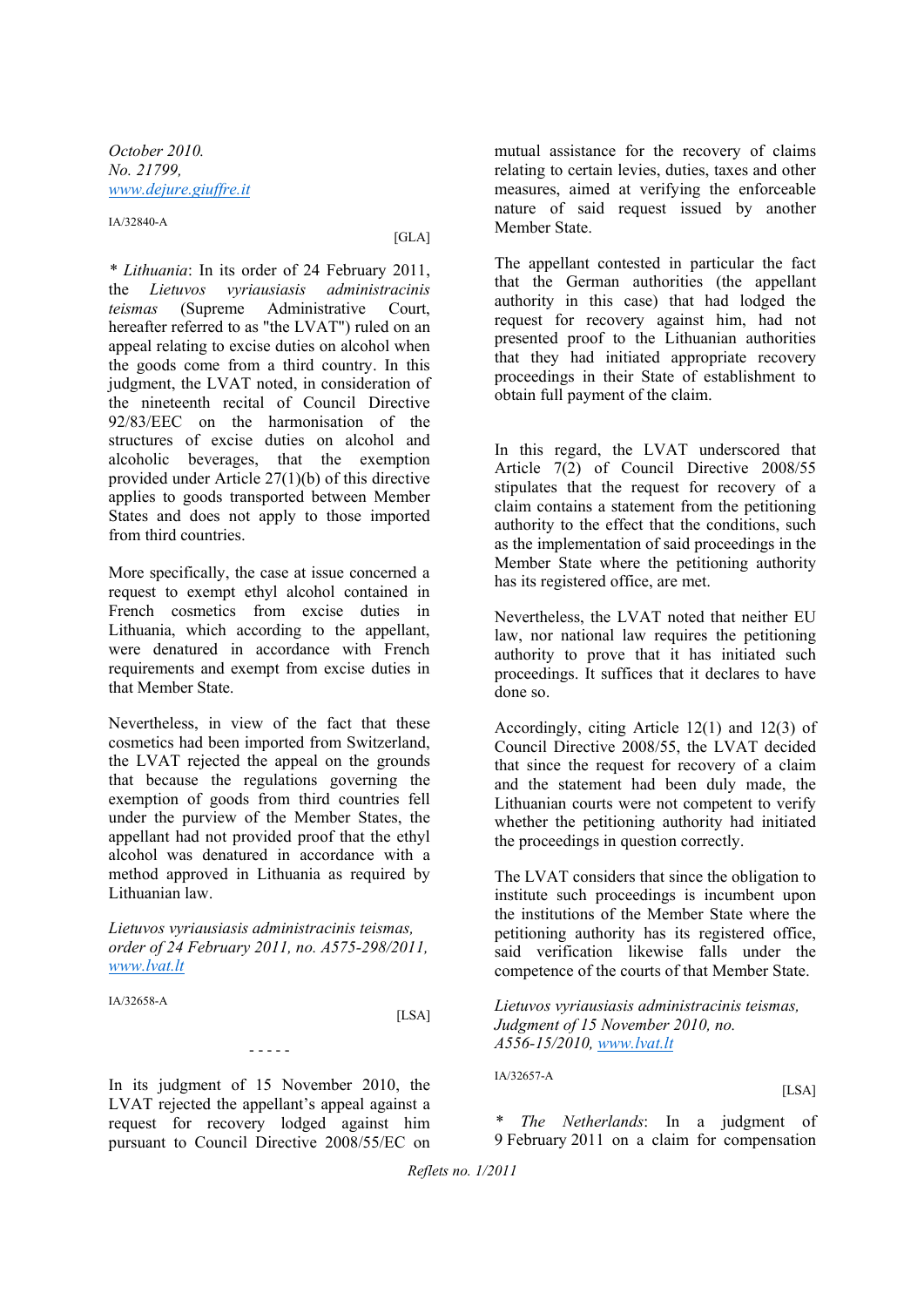because of a bitumen cartel, the Rechtbank Rotterdam ruled that there was no sufficient reason to suspend the proceedings by virtue of Article 16 of Council Regulation (EC) no. 1/2003.

The case concerned a claim for compensation lodged by the firm MNO. The latter had asked the Rechtbank Rotterdam to order Shell to pay compensation for the losses it had suffered because of the bitumen cartel. By decision of 13 September 2006, the Commission had concluded that Shell had violated Article 81 EC between 1 April 1994 and 15 April 2002.

For its part, Shell raised a procedural issue. It asked the Rechtbank Rotterdam to suspend the proceedings by virtue of Article 16 of Council Regulation no. 1/2003, since it had lodged an appeal against the Commission's decision before the court, and more particularly against the Commission's conclusion that it (Shell) was responsible for the violation and had played a leading role in the bitumen cartel.

The Rechtbank Rotterdam decided not to stay the proceedings, because certain questions raised could already be dealt with on the basis of national law. Said court argued that suspending the proceedings could prevent two different actions being taken against Shell's liability at the same time. It nonetheless concluded that MNO could run into problems about proof at a later time.

*Rechtbank Rotterdam, 9 February 2011, MNO Vervat-Wegen B.V. v. Shell Nederland Verkoopmaatschappij B.V., Shell Petroleum N.V., LJN BP7518, www.rechtspraak.nl*

IA/33124-A

[SJN] [CDW]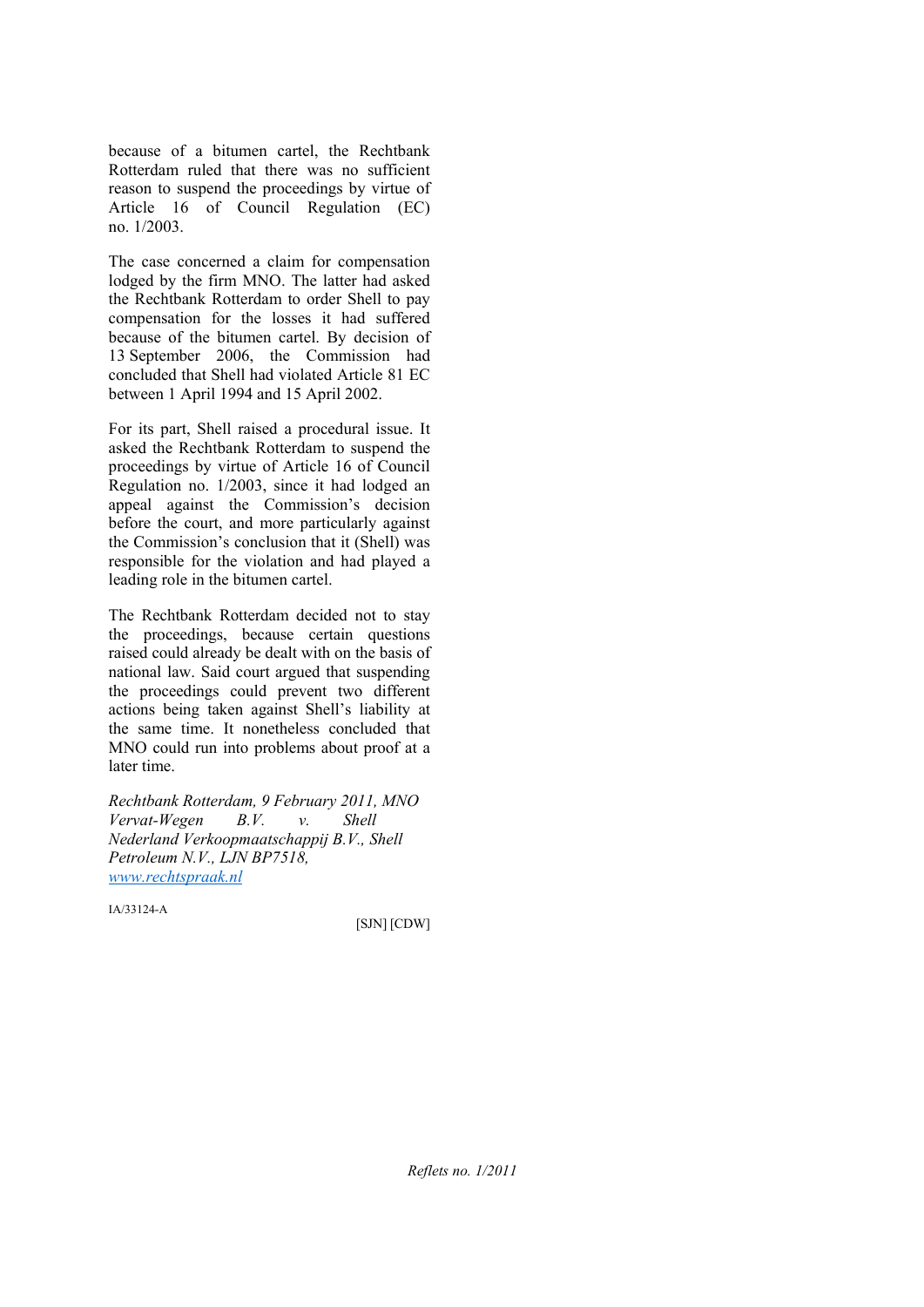#### **Notice**

The texts and documents referred to in the information below are generally taken from publications found in the Court's Library.

The references provided beneath case-law decisions (IA/..., QP/..., etc.) refer to the file numbers in the DEC.NAT. and CONVENTIONS internal databases. The files relating to these decisions can be consulted at the Research and Documentation Service.

The law reports featured in the "Extracts from legal literature" section have been selected with the utmost care. A comprehensive record of published reports can be found in the REPORTS internal database.

*Reflets* is available on Curia (http://curia.europa.eu) under Library and documentation / Legal information of European Union interest / "Reflets", as well as on the intranet of the Research and Documentation department

The following administrators contributed to this edition: Ruxandra Adam [RUA], Réa Apostolidis [RA], Valentina Barone [VBAR], Maria Esther Blas López [MEBL], Antoine Briand [ANBD], Pedro Cabral [PC], Eleni-Danai Chioni [CHIONEL], Anna Czubinski [CZUBIAN], Sarah Enright [SEN], Anke Geppert [AGT], Marion Ho-Dac [MHD], Sally Janssen [SJN], Miroslawa Kapko [MKAP], Oran Kiazim [OKM], Giovanna Lanni [GLA], Thomas Laut [TLA], Valéria Magdová [VMAG], Marion Nadaud [MNAD], Loris Nicoletti [NICOLLO], Maarja Oras [MAOS], Lina Satkuté [LSA], Petra Škvařilová-Pelzl [PES], Jens H. Steenberg [JHS], Maria Grazia Surace [MSU], Nadezhda Todorova [NTOD], Lina Tapper Brandberg [LTB], Anita Zikmane [AZN].

The following trainees also contributed: Caroline De Waal [WAALCAR], Mariá Hudakova [HUDAKMA], Andra Iasmina Haciu [AIH], Diana Kušteková [KUSTEDI], Nathalie Meurens [MEURENA], Sarah Smith [SMITHSA], Isabell Verdier-Büschel [VERDIIS].

Coordinators: René Barents [RBA], Carole Lavandier [CWL]